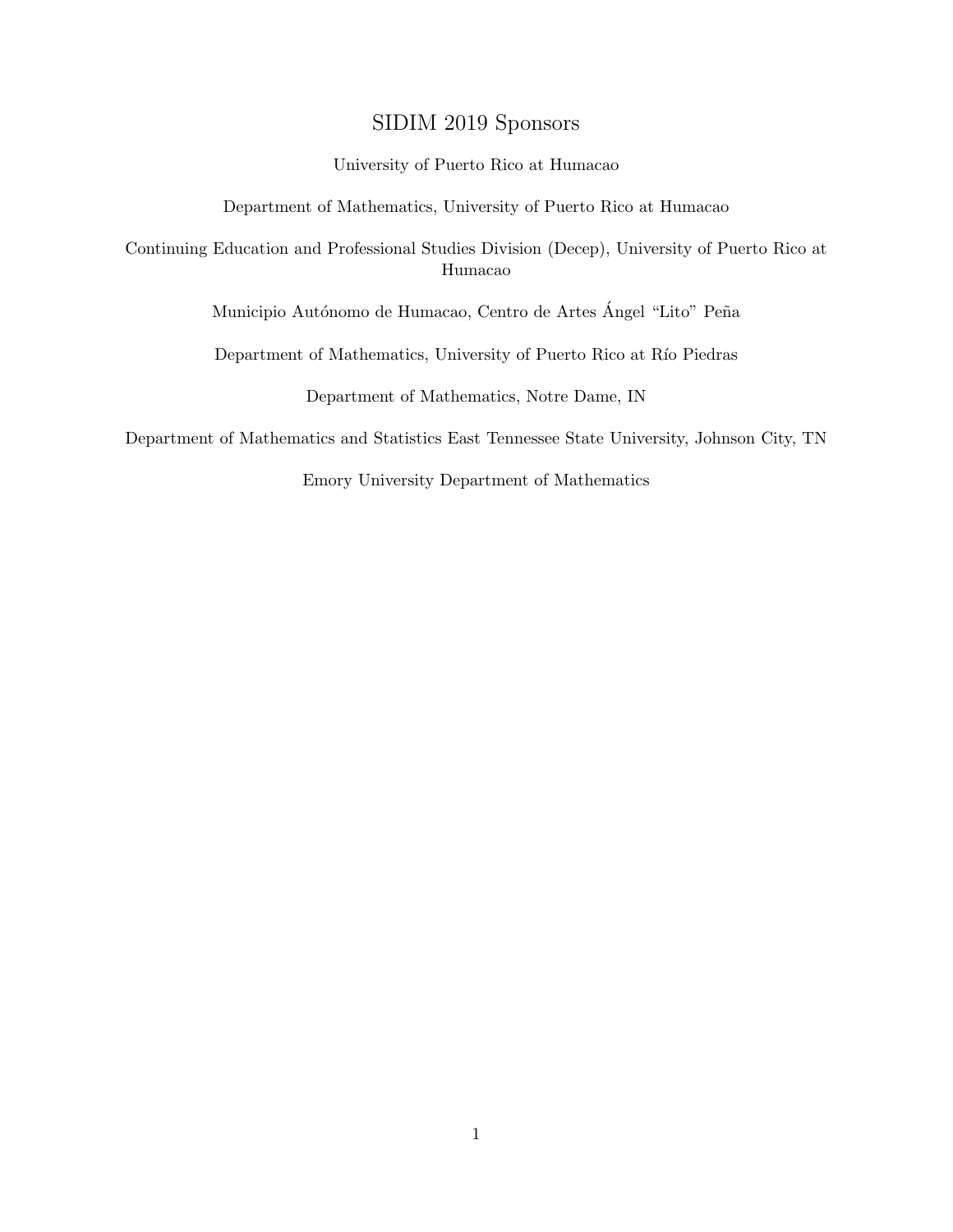## **Contents**

|          | 1 Itinerario Global (Global Schedule)                                                                                                                                                                                                                                                                                                                                                                      | 13 |
|----------|------------------------------------------------------------------------------------------------------------------------------------------------------------------------------------------------------------------------------------------------------------------------------------------------------------------------------------------------------------------------------------------------------------|----|
| $\bf{2}$ | Itinerario Detallado (Detailed Schedule)                                                                                                                                                                                                                                                                                                                                                                   | 14 |
| 3        | Charlas Plenarias / Plenary Talks<br>Zeta and L-functions over finite fields: en memoria de Francis Castro,<br>Carlos Moreno, City University of New York<br>20                                                                                                                                                                                                                                            | 20 |
|          | The research contributions of Francis Castro,<br>Daniel Panario, Carleton University, Canada<br>20                                                                                                                                                                                                                                                                                                         |    |
|          | Boolean functions, recursions and coffee: a journey into the world of expo-<br>nential sums,<br>Luis Medina, University of Puerto Rico at Río Piedras<br>21                                                                                                                                                                                                                                                |    |
| 4        | Charlas Concurrentes / Concurrent Talks<br>Besov maximal regularity for a class of degenerate integro-differential equa-<br>tions with infinite delay in Banach spaces,<br>Rafael Aparicio, Statistical Institute and Computerized Information Systems, Uni-<br>versity of Puerto Rico at Río Piedras.<br>Valentin Keyantuo, Department of Mathematics, University of Puerto Rico at Río<br>Piedras.<br>21 | 21 |
|          | Some computational contributions to help accelerate Dr. Castro's research,<br>Rafael Arce-Nazario, Department of Computer Science, University of Puerto Rico<br>at Río Piedras.<br>José Ortiz-Ubarri, Department of Computer Science, University of Puerto Rico at<br>Río Piedras.<br>21                                                                                                                   |    |
|          | New families of 3D watermaks,<br>Alcibiades Bustillo, Department of Mathematics, University of Puerto Rico at Mayagüez.<br>Dorothy Bollman, Department of Mathematics, University of Puerto Rico at Mayagüez.<br>22<br>Problema de pertenencia en ideales de un dominio de polinomios,<br>Luis F. Cáceres, Departamento de Ciencias Matemáticas, Universidad de Puerto<br>Rico en Mayagüez.<br>22          |    |
|          | MSEIP-INTERactua: a student success network for STEM students in first-<br>year mathematics courses,<br>Carmen Caiseda, (et al.)Department of Natural Sciences and Mathematics, Inter<br>American University of PR at Bayamón.<br>23                                                                                                                                                                       |    |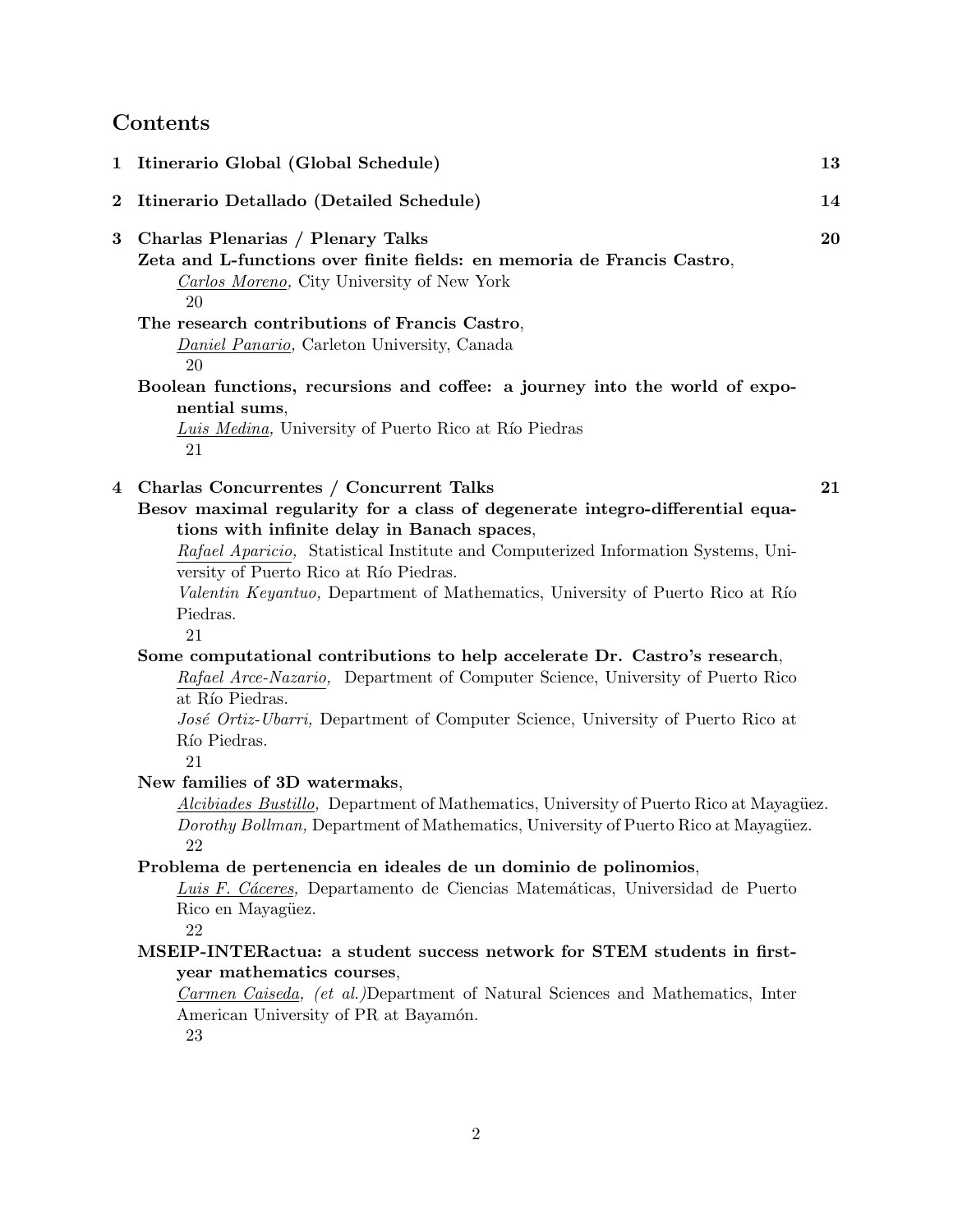#### **La aplicación de funciones a la teoría de** *τ*-factorizaciones,

*José E. Calderón Gómez*, Department of Mathematics, University of Puerto Rico at Mayagüez.

*Reyes M. Ortiz-Albino,* Department of Mathematics, University of Puerto Rico at Mayagüez.

23

## **Convolutional deep learning to predict physical characteristics from genomic data**,

*Heriberto Carbia Gutierrez,* Department of Mathematics, University of Puerto Rico at Río Piedras.

*Steven Van Belleghem,* Department of Biology, University of Puerto Rico at Río Piedras.

*Riccardo Papa,* Department of Biology, University of Puerto Rico at Río Piedras.

*Edusmildo Orozco,* Department of Computer Science, University of Puerto Rico at Río Piedras.

24

**The anisotropic parabolic problem with Wentzell boundary conditions and variable exponents**,

*Carlos Carvajal-Ariza,* Department of Mathematics, University of Puerto Rico at Mayagüez.

*Alejandro V´elez-Santiago,* Department of Mathematics, University of Puerto Rico at Mayagüez.

25

## **Learning good features to discriminate untagged bees in video using nonsupervised learning**,

*Jeffrey Chan,* Department of Computer Science, University of Puerto Rico at Río Piedras.

*Ivan F. Rodriguez*, Department of Mathematics, University of Puerto Rico at Río Piedras.

*Rémi Mégret,* Department of Computer Science, University of Puerto Rico at Río Piedras.

*José L. Agosto-Rivera,* Department of Biology, University of Puerto Rico at Río Piedras.

*Tugrul Giray,* Department of Biology, University of Puerto Rico at Río Piedras. 26

#### **Computability-theoretic aspects of Ramsey's Theorem**,

*Peter Cholak,* Department of Mathematics, Notre Dame, IN. 26

#### **Analytical investigation of basic reproductive ratio in designing disease screentreat programs**,

*Mayte´e Cruz-Aponte,* Department of Mathematics-Physics, University of Puerto Rico at Cayey.

*Ozgür M. Araz*, Supply Chain Management and Analytics, College of Business Administration, University of Nebraska-Lincoln.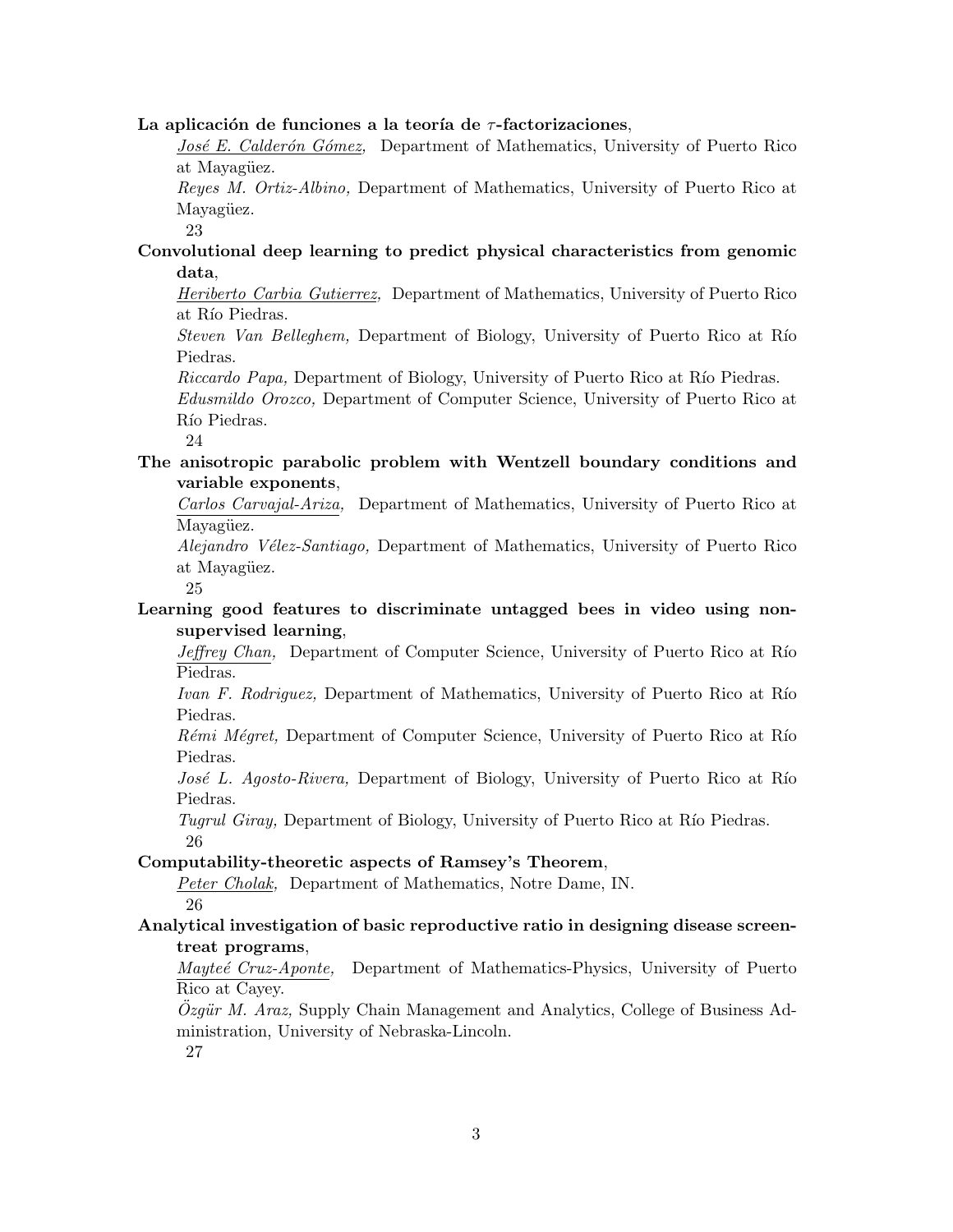#### **Clustering methods to classify a broad range of species from their vocalization**, *Omar Cruz Pantoja,* Department of Computer Science, University of Puerto Rico at Río Piedras.

*Carlos J Corrada Bravo,* Department of Computer Science, University of Puerto Rico at Río Piedras.

27

## **The elliptic anisotropic problem with Wentzell boundary conditions and variable exponents**,

*Victor Díaz-Martínez*, Department of Mathematical Sciences, University of Puerto Rico at Mayagüez.

*Alejandro V´elez-Santiago*, Department of Mathematical Sciences, University of Puerto Rico at Mayagüez.

28

### **At most N-to-one functions over finite fields for new trapdoor functions**,

*Moises Delgado,* Department of Mathematics-Physics, University of Puerto Rico at Cayey.

28

## **The Koch cube domain, a 3-dimensional Koch snowflake analogue**,

*Giovanni Ferrer Suar´ez*

Department of Mathematical Sciences, University of Puerto Rico at Mayagüez. *Alejandro V´elez-Santiago*, Department of Mathematical Sciences, University of Puerto Rico at Mayagüez.

29

## **Classic functions, an analytic approach**,

*Javier Gómez-Calderón*, The Pennsylvania State University. 29

## **On cyclotomic subfields**,

*Javier Gómez-Calderón*, The Pennsylvania State University.

30

## Linear codes, graphs, and the projective special linear group  $PSL_2(\mathbb{F}_q)$ ,

*Anthony G´omez Fonseca,* Department of Mathematics, University of Puerto Rico at Río Piedras.

*Heeralal Janwa*, Department of Mathematics, University of Puerto Rico at Río Piedras.

30

## **Linear complexity analysis of multidimensional periodic arrays**,

*Domingo Gómez-Pérez,* Faculty of Sciences, University of Cantabria, Spain. *Andrew Tirkel,* Department of Mathematics, HCM City University of Technology, Vietnam.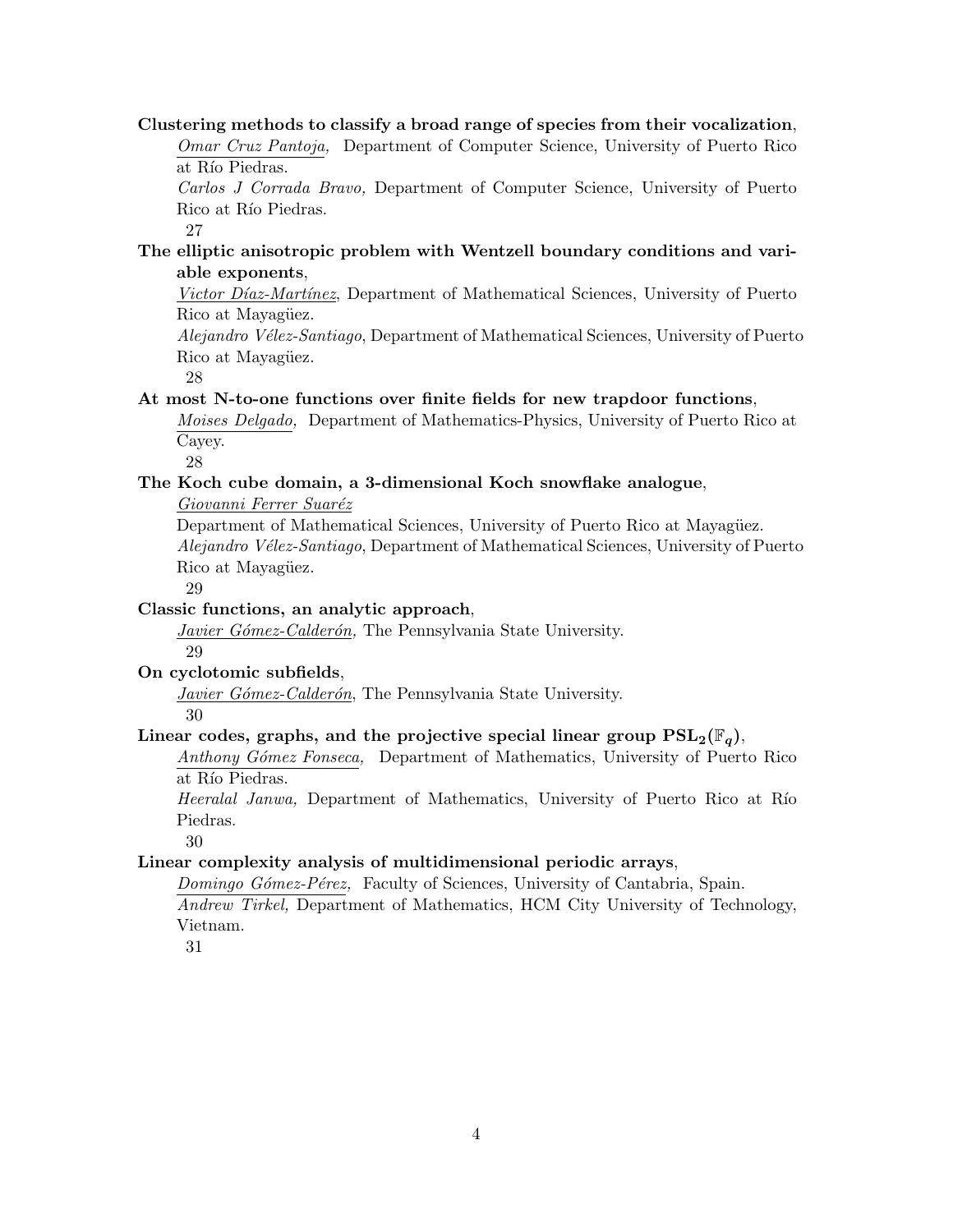#### **An improvement to Chevalley's theorem with restricted variables**,

*Francis N. Castro,* Department of Mathematics, University of Puerto Rico at Río Piedras.

*Oscar E. Gonz´alez,* Department of Mathematics, University of Illinois at Urbana-Champaign, IL.

Luis A. Medina, Department of Mathematics, University of Puerto Rico at Río Piedras.

31

#### **Fundamental solutions for discrete dynamical systems involving the fractional Laplacian**,

*Jorge Gonz´alez-Camus*, Department of Mathematics, Universidad de Santiago de Chile.

*Valentin Keyantuo*, Department of Mathematics, University of Puerto Rico, Río Piedras.

*Carlos Lizama*, Department of Mathematics, Universidad de Santiago de Chile.

*Mahamadi Warma*, Department of Mathematics, University of Puerto Rico, Río Piedras.

32

### **A problem of Ambrosetti-Prodi type for the anisotropic Laplace operator**,

*Javier Henríquez-Amador,* Department of Mathematics, University of Puerto Rico at Mayagüez.

*Alejandro V´elez-Santiago,* Department of Mathematics, University of Puerto Rico at Mayagüez.

32

## On the characterization of  $\tau_{(n)}$ -atoms,

*Andr´e Hern´andez-Espiet,* Department of Mathematics, University of Puerto Rico at Mayagüez.

*Reyes M. Ortiz-Albino,* Department of Mathematics, University of Puerto Rico at Mayagüez.

33

Cuantificación de la ventaja cognitiva de estudiar límites de funciones utilizando infinitésimos y Cálculo no Estándar con estudiantes del curso Métodos Cuantitativos II para Administración de Empresas,

Luz Marina Hernández-Merchán, Instituto de Estadística y Sistemas Computarizados de Información, Universidad de Puerto Rico en Río Piedras.

*Jorge M. López, Departamento de Matemáticas, Universidad de Puerto Rico en Río* Piedras.

*Carlos A. Lezama,* Co-Founder and CEO of AZapp INC.

33

## **Public Key Cryptosystems Based on AG Codes Suitable for Post-Quantum PKC**,

*Heeralal Janwa,* Department of Mathematics, University of Puerto Rico at Río Piedras.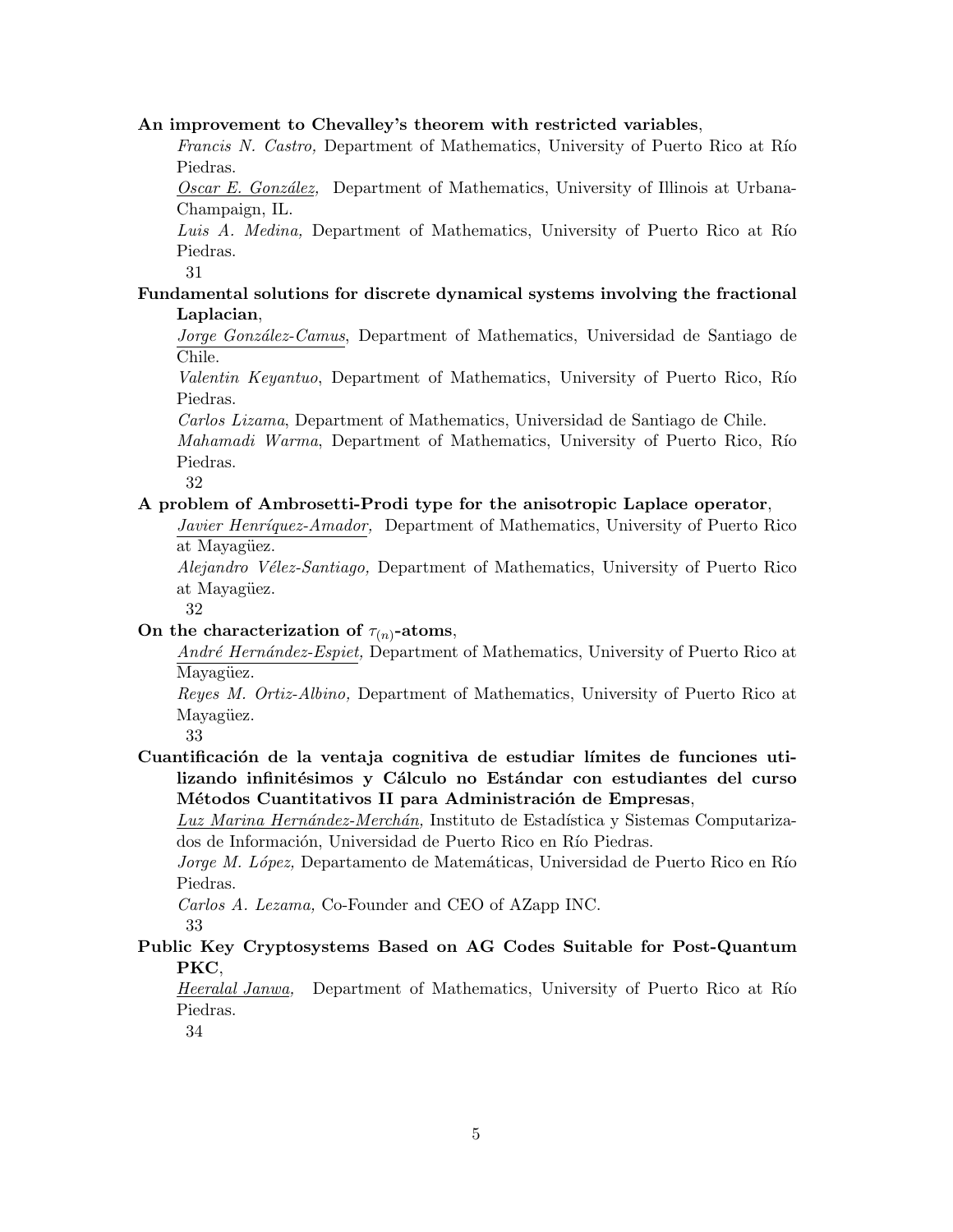#### Criptografía simplicial,

*David Allen,* Department of Mathematics, Borough of Manhattan Community College, City University of New York.

*José La Luz*, Departamento de Matemáticas, Universidad de Puerto Rico en Bayamón. *Guarionex Salivia,* Computer and Information Science Department, Minnesota State University.

*Jonathan Hardwick,* Computer and Information Science Department, Minnesota State University.

35

**Comparison of the frequencies of numbers free of small primes, and squares or cubes, with their probabilities inferred from Eulers identity for the harmonic series**,

*Alvaro Lecompte-Montes,* Department of Mathematics and Applied Sciences, Inter American University of Puerto Rico at San German.

*Roberto Romero-Nieves,* Department of Mathematics and Applied Sciences, Inter American University of Puerto Rico at San German.

35

Los grafos de  $\tau_{(n)}$ -divisores  $\tau_{(n)}$ -irreducibles,

*Christian J. L´opez Mercado,* Departamento de Matem´aticas, Universidad de Puerto Rico en Mayagüez.

*Reyes M. Ortiz-Albino,* Departamento de Matem´aticas, Universidad de Puerto Rico en Mayagüez.

36

#### **The 5-cube cut number problem; a short proof for a basic lemma**,

*M.R. Emamy-K,* Department of Mathematics, University of Puerto Rico at Río Piedras.

*Rafael Arce-Nazario,* Department of Computer Science, University of Puerto Rico at Río Piedras.

36

#### **Modeling coffee fruit infestation by the coffee berry borer**,

*Mariano Marcano,* Department of Computer Science, University of Puerto Rico at Río Piedras.

*Amitabha Bose,* Department of Mathematical Sciences, New Jersey Institute of Technology.

*Paul Bayman,* Department of Biology, University of Puerto Rico at Río Piedras. 37

#### **Permutation polynomials over finite fields**,

*Ariane Masuda,* Department of Mathematics, New York City College of Technology, CUNY.

37

### **Working with Francis Castro**,

*H. F. Mattson,* Syracuse University. 38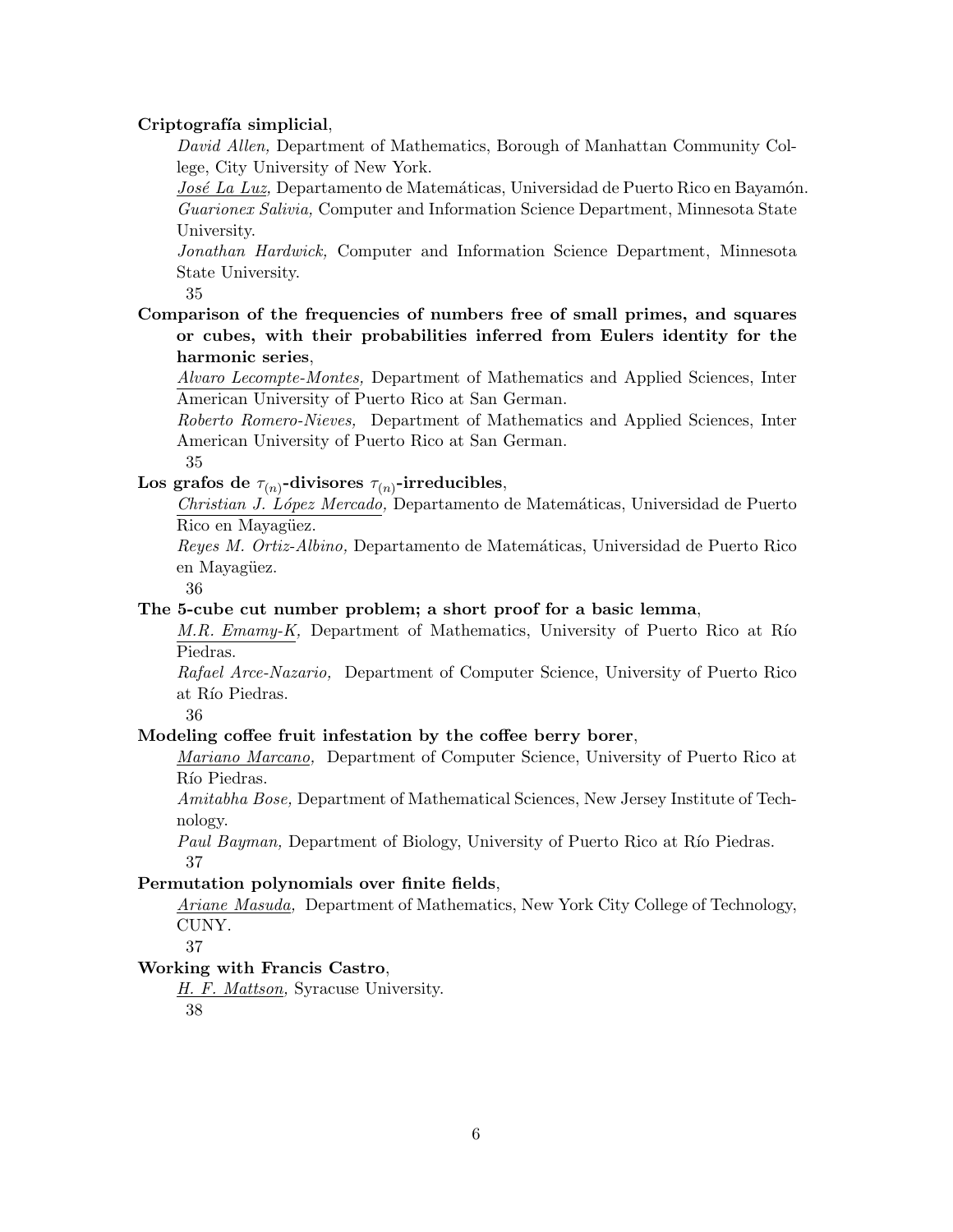**Puerto Rico crime map, a visualization and analysis of a geographical dataset**, *Ollantay Medina Huaman,* Department of Mathematics, University of Puerto Rico at Humacao.

38

#### **Infinite energy cavitating solutions: stabilization of the energy functional and its numerical approximation**,

*Pablo V. Negr´on–Marrero,* Department of Mathematics, University of Puerto Rico at Humacao.

*Jeyabal Sivaloganathan,* Department of Mathematical Sciences, University of Bath, Bath UK.

38

## **Stochastic maximum principle for controlled switching diffusions with conditional mean-field**,

*Son L. Nguyen,* Department of Mathematics, University of Puerto Rico at Río Piedras.

*Dung T. Nguyen,* Department of Mathematics, HCM City University of Technology, Vietnam.

*George Yin,* Department of Mathematics, Wayne State University. 39

## **Explorando la Ciencia de C´omputos para Puerto Rico: algunas experiencias y resultados del proyecto ECS4PR***∗* ,

*Edusmildo Orozco (et al.),* Department of Computer Science, University of Puerto Rico at Río Piedras.

39

## **Fast FPGA implementations of elliptic curve point multiplication for a family of special finite fields**,

*E. Morales,* Department of Mathematics, University of Puerto Rico at Mayagüez.

*Edusmildo Orozco,* Department of Computer Science, University of Puerto Rico at Río Piedras.

*Dorothy Bollman,* Department of Mathematics, University of Puerto Rico at Mayagüez. 40

### La teoría de las  $\tau$ -factorizaciones,

*Reyes M. Ortiz Albino,* Department of Mathematics, University of Puerto Rico at Mayagüez.

41

### **Non Uniform Dependence for Euler Equations in Besov Spaces**,

*José Pastrana*, Department of Mathematics, University of Notre Dame. 41

### **Existence and Properties of Maximal Metrics**,

*Samuel Pérez-Ayala,* University of Notre Dame. 42

### **Redefine Statistical Significance**,

*Luis R. Pericchi Guerra,* Department of Mathematics, University of Puerto Rico at Río Piedras.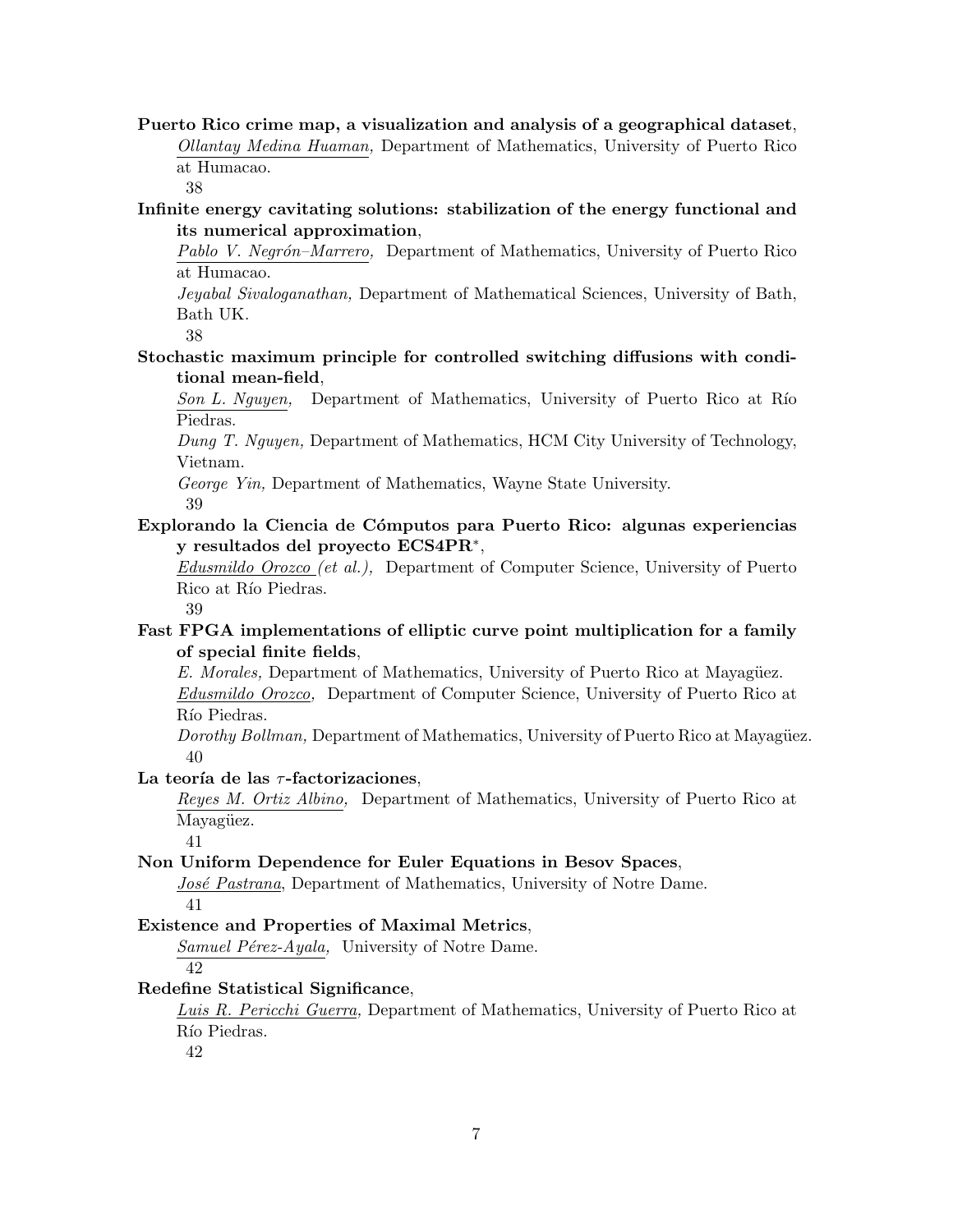#### **Binary quantum codes from the Hermitian curve**,

*Heeralal Janwa*, Department of Mathematics, University of Puerto Rico at Río Piedras.

*Fernando L. Piñero,* Department of Mathematics, University of Puerto Rico at Ponce.

42

## **Optimal locally recoverable codes of distance** 5 **from affine cartesian codes**,

*Allison Beemer,* Arizona State University.

*Ryan Coatney,* University of Arizona.

*Venkatesan Guruswami,* Carnegie Mellon University.

*Hiram L´opez,* Clemson University.

*Fernando L. Piñero,* Department of Mathematics, University of Puerto Rico at Ponce.

43

**Music: Art, Physics and Mathematics, a practical example of interdisciplinary teaching and learning**,

*Dana L. Collins,* Department of Humanities, University of Puerto Rico at Mayagüez. *Héctor Jiménez*, Department of Physics, University of Puerto Rico at Mayagüez. *Arturo Portnoy,* Department of Mathematical Sciences, University of Puerto Rico at Mayagüez.

43

**Clasificaci´on de Microfotograf´ıas de Epidermis de Hojas utilizando Redes Neuronales artificiales**,

*Elio Ramos,* Department of Mathematics, University of Puerto Rico at Humacao. 44

**A geometric proof for the existence of travelling wave solutions for a model of epidemic wounds**,

*Joaquin Rivera,* Department of Mathematics, University of Puerto Rico at Humacao.

45

#### **On an infinite family of satellite knots and its knot polynomials**,

*M´onica M. Robles Font´an,* Department of Mathematics, University of Puerto Rico at Río Piedras.

*Iván Cardona,* Department of Mathematics, University of Puerto Rico at Río Piedras. 45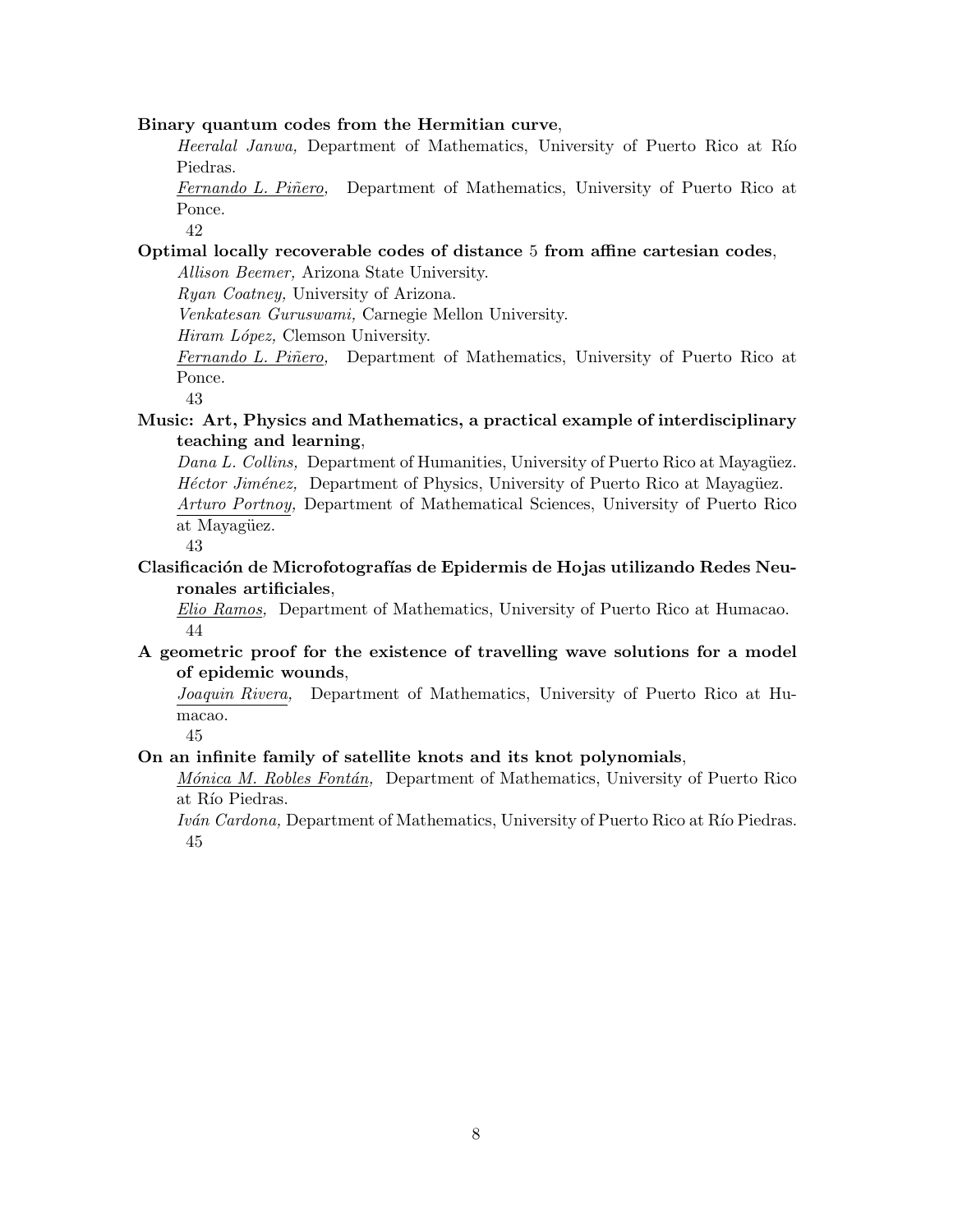#### **Automatic monitoring of the foraging behaviour of tagged and untagged honey bees**,

*Iván F. Rodriguez,* Department of Mathematics, University of Puerto Rico at Río Piedras.

*Kristin Branson,* Branson lab, Janelia Research Campus, Ashburn, Virginia.

*Edgar Acu˜na,* Department of Computer Science, University of Puerto Rico at Mayagüez.

*Rémi Mégret,* Department of Computer Science, University of Puerto Rico at Río Piedras.

*José L. Agosto-Rivera, Department of Biology, University of Puerto Rico at Río* Piedras.

*Tugrul Giray,* Department of Biology, University of Puerto Rico at Río Piedras. 46

#### **Modelling ultrafine particulate matter through motor vehicles emissions**,

*Michelle N. Rosado P´erez,* Bioengineering Graduate Program, University of Puerto Rico at Mayagüez.

*Karen Ríos Soto,* Department of Mathematics, University of Puerto Rico at Mayagüez. 47

#### **Extension of the covering method to any finite field**,

*Ivelisse Rubio,* Department of Computer Science, University of Puerto Rico at Río Piedras.

47

#### Implementación de criptografía simplicial,

*David Allen,* Department of Mathematics, Borough of Manhattan Community College, City University of New York.

*José La Luz*, Departamento de Matemáticas, Universidad de Puerto Rico en Bayamón. *Guarionex Salivia,* Computer and Information Science Department, Minnesota State University.

*Jonathan Hardwick,* Computer and Information Science Department, Minnesota State University.

48

## **Recursions associated to trapezoid, symmetric and rotation symmetric functions over Galois fields**,

*Francis N. Castro,* Department of Mathematics, University of Puerto Rico at Río Piedras.

Luis A. Medina, Department of Mathematics, University of Puerto Rico at Río Piedras.

*Leonid Brehsner Sep´ulveda,* Department of Mathematics, University of Puerto Rico at Río Piedras.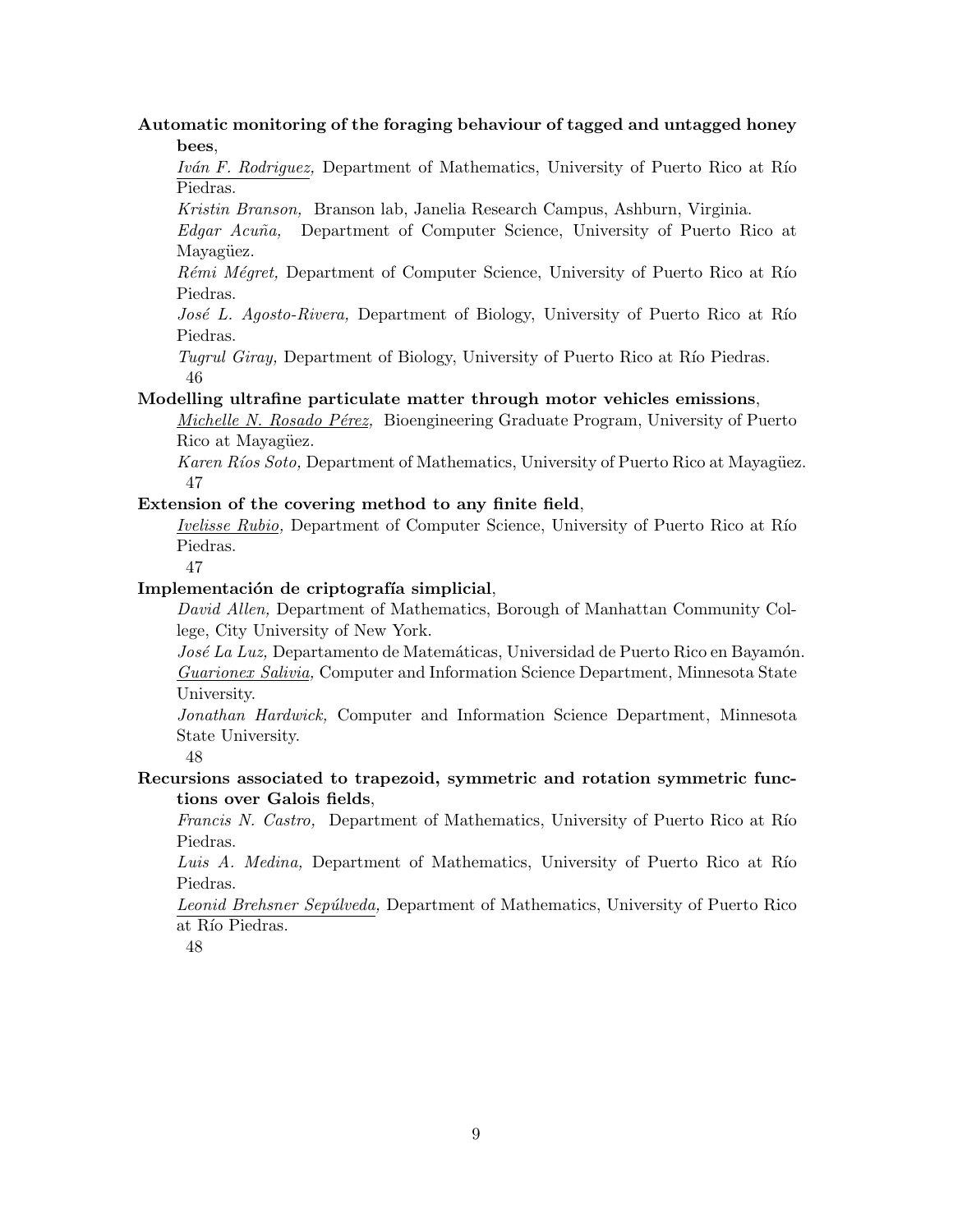#### **Value distribution of elementary symmetric polynomials and their perturbations over finite fields**,

Luis A. Medina, Department of Mathematics, University of Puerto Rico at Río Piedras.

*L. Brehsner Sep´ulveda,* Department of Mathematics, University of Puerto Rico at Río Piedras.

*C´esar A. Serna-Rapello,* Department of Mathematics, University of Puerto Rico at Río Piedras.

49

#### **Movimientos migratorios en Puerto Rico de 1850 a 1984**,

*Jos´e O. Sotero-Esteva,* Departamento de Matem´aticas, Universidad de Puerto Rico en Humacao.

49

#### **Dynamics of Nonlinear Wave Propagation in Hyperbolic Metamaterials**,

*Aaron Phillips,* Department of Mathematics, Lamar University, Beaumont, TX. *Brooke Pitre,* Department of Mathematics, Lamar University, Beaumont, TX. *Haley May,* Department of Mathematics, Lamar University, Beaumont, TX. *Jos´e Vega–Guzm´an,* Department of Mathematics, Lamar University, Beaumont, TX.

50

#### **Solvability over**  $C(\overline{\Omega})$  of the parabolic anisotropic Robin problem with variable **exponents**,

*Maria-Magdalena Boureanu,* Department of Applied Mathematics, University of Craiova, Romania.

*Alejandro V´elez-Santiago,* Department of Mathematics, University of Puerto Rico at Mayagüez.

50

#### **5 Afiches / Posters 51**

#### **´Indice de Autores / Author Index 51**

**Matrices with good cross-correlation and autocorrelation for watermarking 2d digital images**,

*Cesar F. Bola˜nos Revelo,* Department of Mathematics, University of Puerto Rico at Mayagüez.

*Dorothy Bollman,* Department of Mathematical Sciences, University of Puerto Rico at Mayagüez.

51

#### **DevSecOps: continuous integration meets containers security**,

*Jordan A. Caraballo-Vega,* Department of Mathematics, University of Puerto Rico at Humacao.

*Jasaun J. Neff,* High Performance Computing Branch, NASA Goddard Space Flight Center.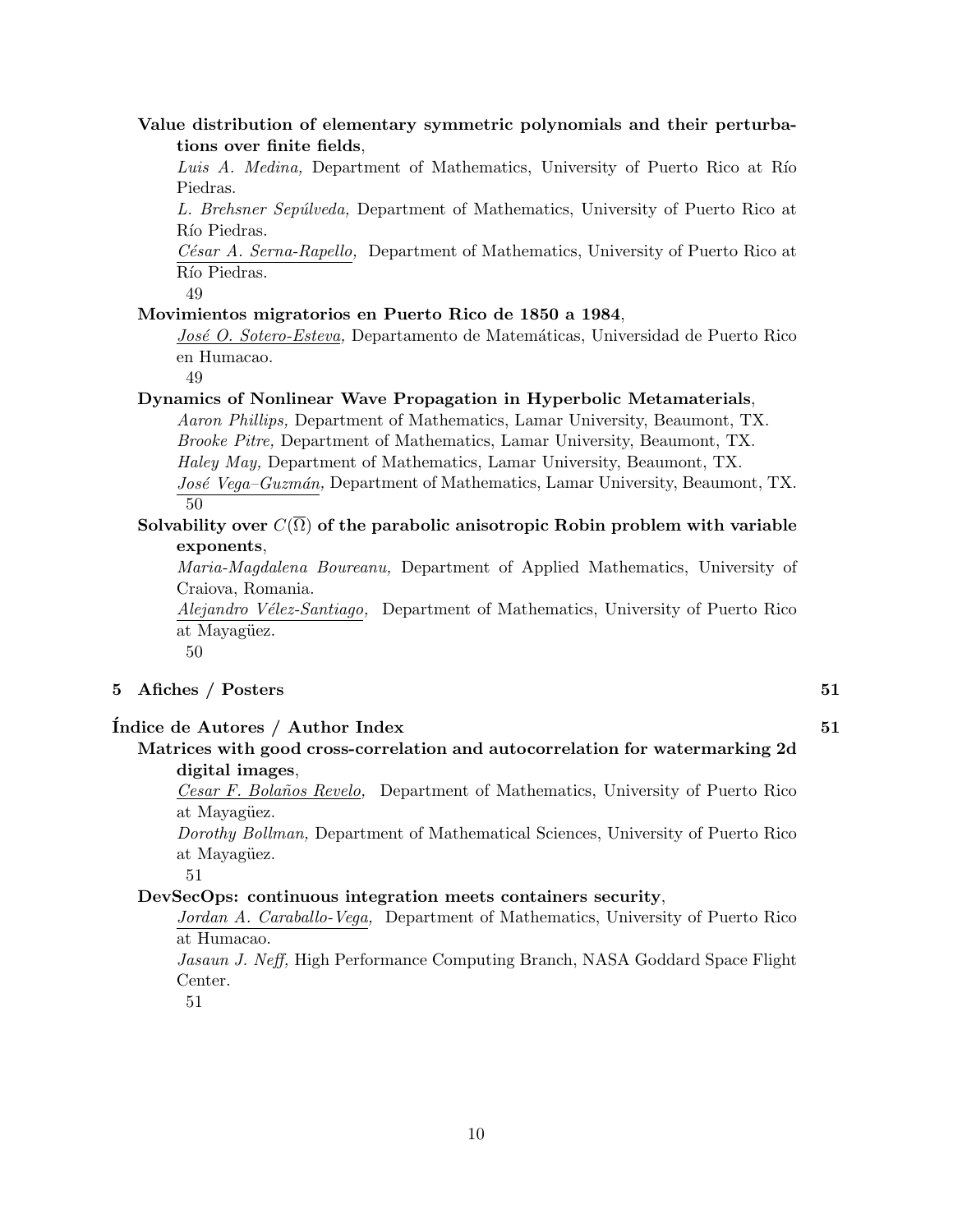## **Mathematical Modeling with Human Mobility of the ZIKA virus in Puerto Rico**,

*Nevil Clavell*, B.S. School of Engineering, Inter American University of Puerto Rico at Bayamón.

*Carmen Caiseda*, Department of Natural Sciences and Mathematics, Inter American University of Puerto Rico at Bayamón.

*Edilberto Arteaga-Narv´aez*, Department Natural Sciences, Inter American University of Puerto Rico Metropolitan Campus.

52

#### **Analysis of social factors influencing heroin addiction**,

*Giovanni G. Col´on-Cabezudo (et al.),* Department of Mathematics, University of Puerto Rico at Río Piedras.

53

#### **A Mathematical Modeling Analysis for Evaluating Cost-Effective Treatment Strategies for the Control of HSV-2 Infection in the U.S.**,

*Mónica Colón-Vargas(et al.)*, Department of Mathematics, University of Puerto Rico at Mayagüez.

53

## Binomials of the form  $x^m[x^{\frac{q-3}{2}}+A]$  that do not produce permutations,

*Andrés Ramos,* Department of Computer Science, University of Puerto Rico at Río Piedras.

*Dylan Cruz*, Department of Mathematics, University of Puerto Rico at Río Piedras. 54

#### **Phenotype response to higher order mutation interactions, a spectral analysis approach**,

*Dr. David Uminsky*, Department of Data Science, University of San Francisco.

*Dr. Mario Ba˜nuelos*, Department of Mathematics, California State University, Fresno. *Lillian Gonz´alez Albino*, Department of Computer Science, University of Puerto Rico, Río Piedras.

*Rosa Garza*, Department of Mathematics and Statistics, California State University, Monterey Bay.

*Sylvia Nwakanma*, Department of Mathematics, Pomona College.

55

## **Recognition of Fanning Bees from Video using Convolutional Neural Networks**,

*Edward Latorre (et al.)*, Department of Computer Science, University of Puerto Rico in Arecibo.

55

#### **Deriving near-surfaces bulk densities of near-earth asteroids using radar observations**,

*Andy J. L´opez-Oquendo*, Department of Physics and Electronics, University of Puerto Rico at Humacao.

*Anne Virkki*, Arecibo Observatory, Arecibo, PR.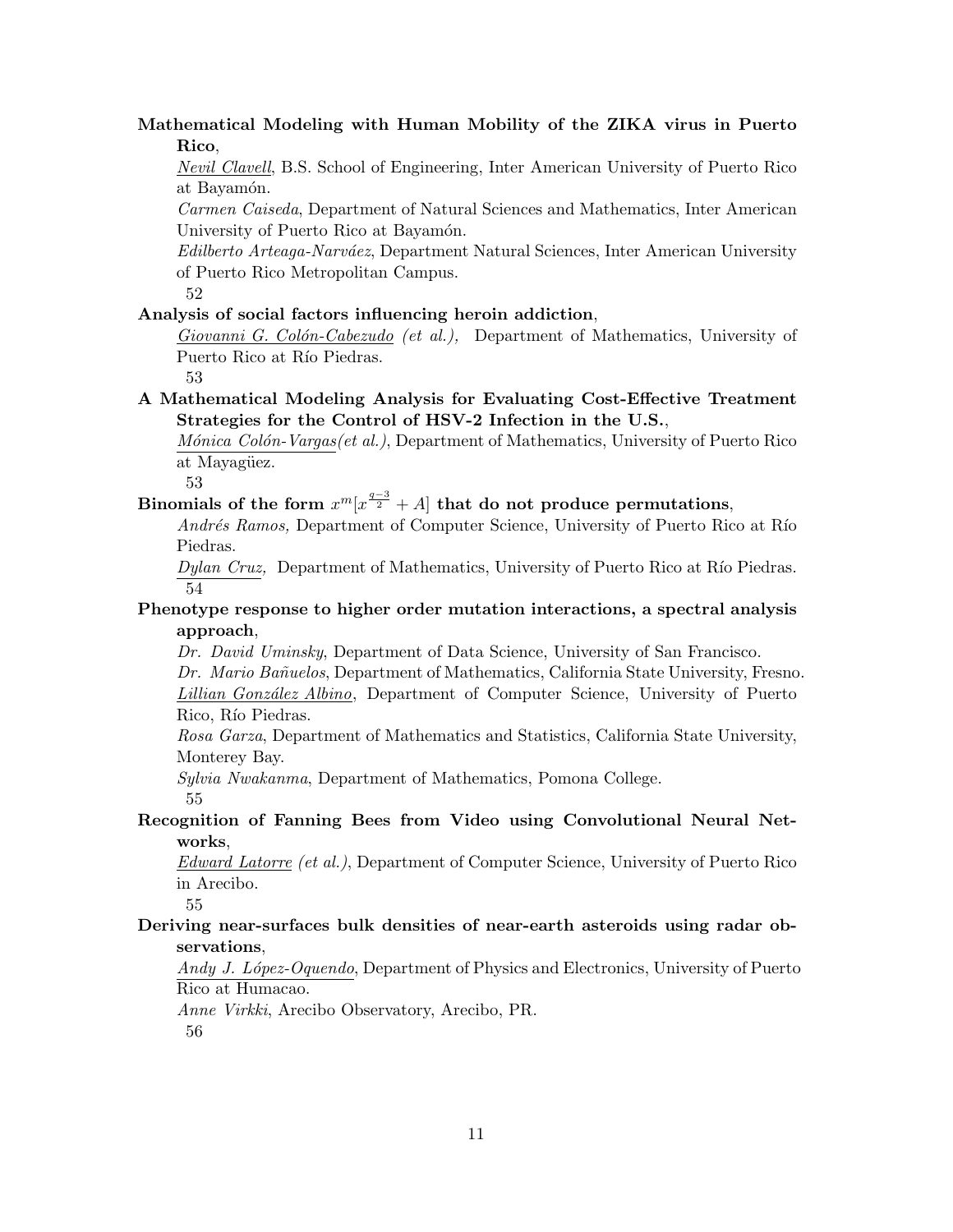Un modelo matemático para evaluar los efectos de la herbivoría de la polilla **(Oidaematophorus Espeletiae) sobre el frailej´on (Espeletiae Grandiflora)**, *Jessenia Ivonne Quintero Guiza*, Departamento de Matem´aticas, Universidad de Puerto Rico en Mayagüez.

*Karen R´ıos Soto*, Departamento de Matem´aticas, Universidad de Puerto Rico en Mayagüez.

57

**On the number of solutions to systems of polynomial equations with multivariate polynomials over finite fields as coefficients**,

*Carlos E. Seda Damiani*, Department of Computer Science, University of Puerto Rico in Río Piedras.

*Ivelisse Rubio*, Department of Computer Science, University of Puerto Rico in Río Piedras.

58

#### **Introduction to** *f***-factorization**,

*Geraldo E. Soto-Rosa*, Department of Mathematics, University of Puerto Rico at Mayagüez.

*Reyes M. Ort´ız-Albino*, Department of Mathematics, University of Puerto Rico at Mayagüez.

58

#### **Some reduced linear modular systems and their structures**,

*María del C. Ramos Álamo*, Department of Mathematics, Computer Science, and Physics, University of Puerto Rico at Río Piedras.

*Edusmildo Orozco*, Department of Computer Science, University of Puerto Rico at Río Piedras.

59

#### Análisis de datos de simuladores de conducción aplicando modelos de regresión **funcional**,

*Daniel M. Rocha Clavijo,* Departamento de Matemáticas, Universidad de Puerto Rico en Mayagüez.

*Pedro A. Torres Saavedra,* Departamento de Matem´aticas, Universidad de Puerto Rico en Mayagüez.

59

#### Predicción de lluvia en Puerto Rico: un enfoque con redes neuronales artifi**ciales**,

*Efra´ın Vargas Ramos,* Departamento de Matem´aticas, Universidad de Puerto Rico en Río Piedras.

*Edusmildo Orozco,* Departamento de Ciencia de C´omputos, Universidad de Puerto Rico en Río Piedras.

60

## **Prior-free Bayes factors based on data splitting compared with geometric intrinsic Bayes factors**,

*Yekun Wang*, Department of Mathematics, University of Puerto Rico at Río Piedras. *Luis R Pericchi Guerra*, Department of Mathematics, University of Puerto Rico at Río Piedras.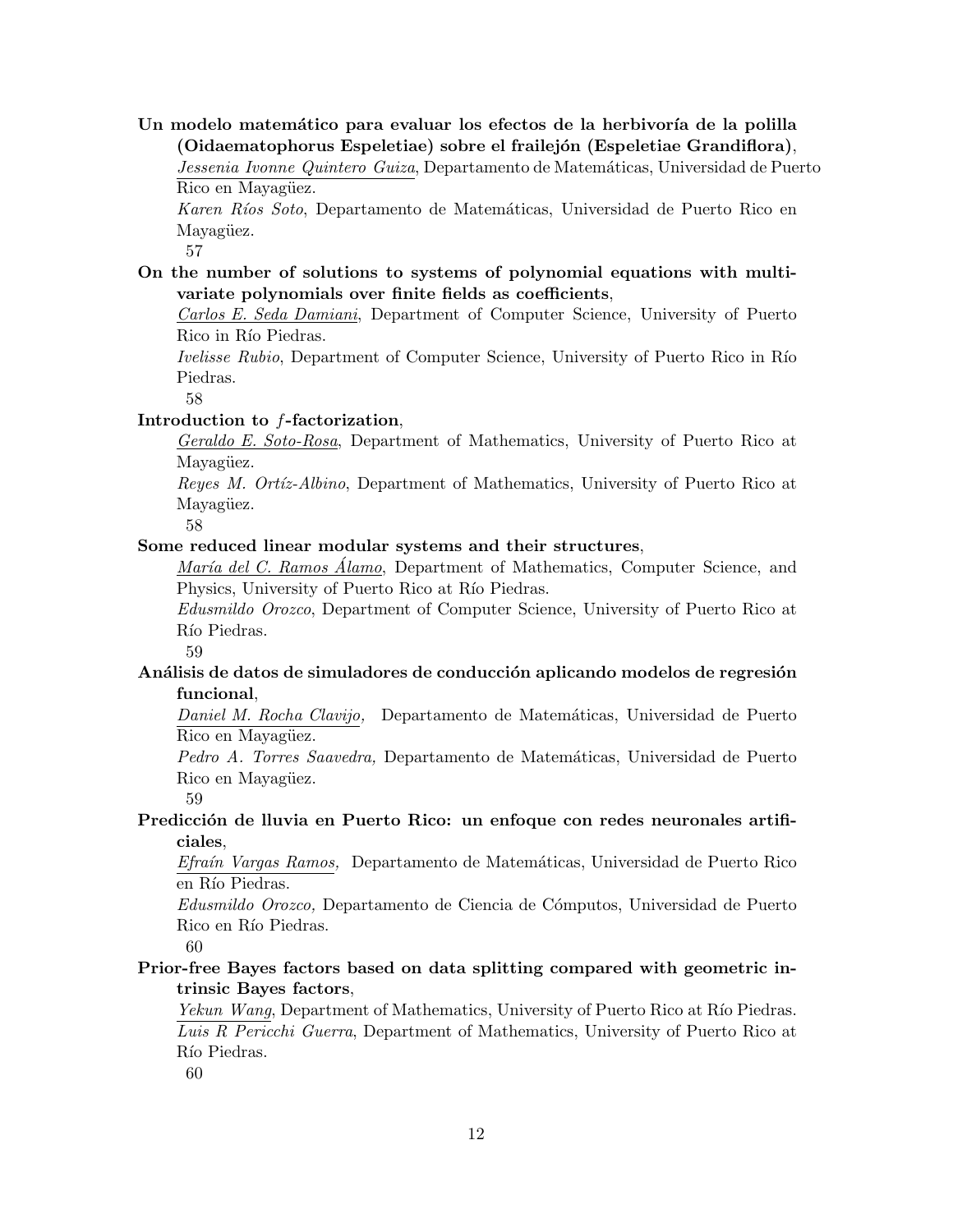| ۱<br>ا                            |
|-----------------------------------|
| $\frac{1}{2}$                     |
| $\overline{O}$                    |
| $\sim$ $\sim$ $\sim$<br>יי היה הי |
| I                                 |

|                  | CA 204                       |                |                                     |               |               |               |               |                |               |               |                             |                               |                                                    |                    |                   | CA 204                 |                |                       |                                       |               |               |               |                       |                   |                  |                                   |                     |               |               |               |                       |               |             |                                                                  |
|------------------|------------------------------|----------------|-------------------------------------|---------------|---------------|---------------|---------------|----------------|---------------|---------------|-----------------------------|-------------------------------|----------------------------------------------------|--------------------|-------------------|------------------------|----------------|-----------------------|---------------------------------------|---------------|---------------|---------------|-----------------------|-------------------|------------------|-----------------------------------|---------------------|---------------|---------------|---------------|-----------------------|---------------|-------------|------------------------------------------------------------------|
|                  | CA 203                       |                |                                     |               |               |               |               |                |               |               |                             |                               |                                                    |                    |                   | CA 203                 |                |                       |                                       |               |               | P. Cholack    | F. Piñero             |                   |                  |                                   |                     | A. Lecompte   | L. Pericchi   | M.R. Emamy    |                       |               |             |                                                                  |
|                  | CA 211                       |                |                                     |               | E. Orozco     | C. Caiseda    | L. Hernández  |                | A. Portnoy    | J. Gómez      |                             |                               | SIDIM 2019 Official Openning (cocktail and dinner) |                    |                   |                        |                | CA 211                |                                       |               |               | S. Pérez      | M. Robles             | J. La Luz         | G. Salivia       |                                   |                     |               |               | R. Ortiz      | A. Hernández          | C. López      | J. Calderón | Sesión Administrativa (Administrative Session) (CA Amphitheater) |
|                  | CA 210                       |                |                                     | S. Mattson    | I. Rubio      | O. González   | L. Sepulveda  |                | D. Gómez      | R. Arce       |                             | Buses to Lito Peña Art Center |                                                    | Buses back to UPRH |                   | <b>CA 210</b>          |                |                       | Desayuno (breakfast) - Student Center | O. Cruz       | E. Ramos      | J. Chan       | H. Carbia             |                   |                  | Almuerzo (Lunch) - UPRH Cafeteria |                     | I. Rodríguez  | O. Medina     | J. Sotero     |                       |               |             |                                                                  |
| Viernes (Friday) | $CA$ 206                     |                |                                     |               | A. Gómez      | F. Piñero     |               |                | M. Delgado    | H. Janwa      | L. Medina (CA Amphitheater) |                               |                                                    |                    | Sábado (Saturday) | CA 206                 |                |                       |                                       | P. Negrón     | S. Nguyen     | J. Rivera     | M. Rosado             |                   |                  |                                   |                     | A. Bustillo   | M. Cruz       | M. Marcano    | $\overline{J}$ . Vega |               |             |                                                                  |
|                  | CA 205                       |                |                                     |               | J. Gómez      | A. Masuda     | L. Cáceres    |                | E. Orozco     | C. Serna      |                             |                               |                                                    |                    |                   | CA 205                 |                |                       |                                       | R. Aparicio   | C. Carvajal   | G. Ferrer     | $\overline{V}$ . Díaz |                   |                  |                                   |                     | J. González   | J. Henríquez  | J. Pastrana   | A. Vélez              |               |             |                                                                  |
|                  | ident Center<br>$_{\rm stu}$ | Registration   | ibit Booths<br>$\bar{\mathrm{Exh}}$ |               |               |               |               | fee Break<br>5 |               |               |                             |                               |                                                    |                    |                   | <b>RH</b> Theater<br>B | Registration   | <b>Exhibit Booths</b> |                                       |               |               |               |                       | Afiches (Posters) | Moreno<br>ದ<br>ಲ |                                   | Panario<br>$\Delta$ |               |               |               |                       |               |             |                                                                  |
|                  | (Time)<br>Hora (             | $12:00 - 2:00$ | $1:00 - 5:30$                       | $1:00 - 1:25$ | $1:30 - 1:55$ | $2:00 - 2:25$ | $2:30 - 2:55$ | $3:00 - 3:25$  | $3:30 - 3:55$ | $4.00 - 4.25$ | $4:30 - 5:20$               | $5:30 - 6:00$                 | $6:00 - 9:00$                                      | $0.00 - 9.30$      |                   | $Hora$ (Time)          | $7:30 - 10:00$ | $8:00 - 4:00$         | $7:30 - 9:00$                         | $8:00 - 8:25$ | $8:30 - 8:55$ | $9:00 - 9:25$ | $9:30 - 9:55$         | $10:00 - 11:00$   | $11:00 - 11:50$  | $12:00 - 1:00$                    | $1:00 - 1:50$       | $2:00 - 2:25$ | $2:30 - 2:55$ | $3:00 - 3:25$ | $3:30 - 3:55$         | $4.00 - 4.30$ |             |                                                                  |

−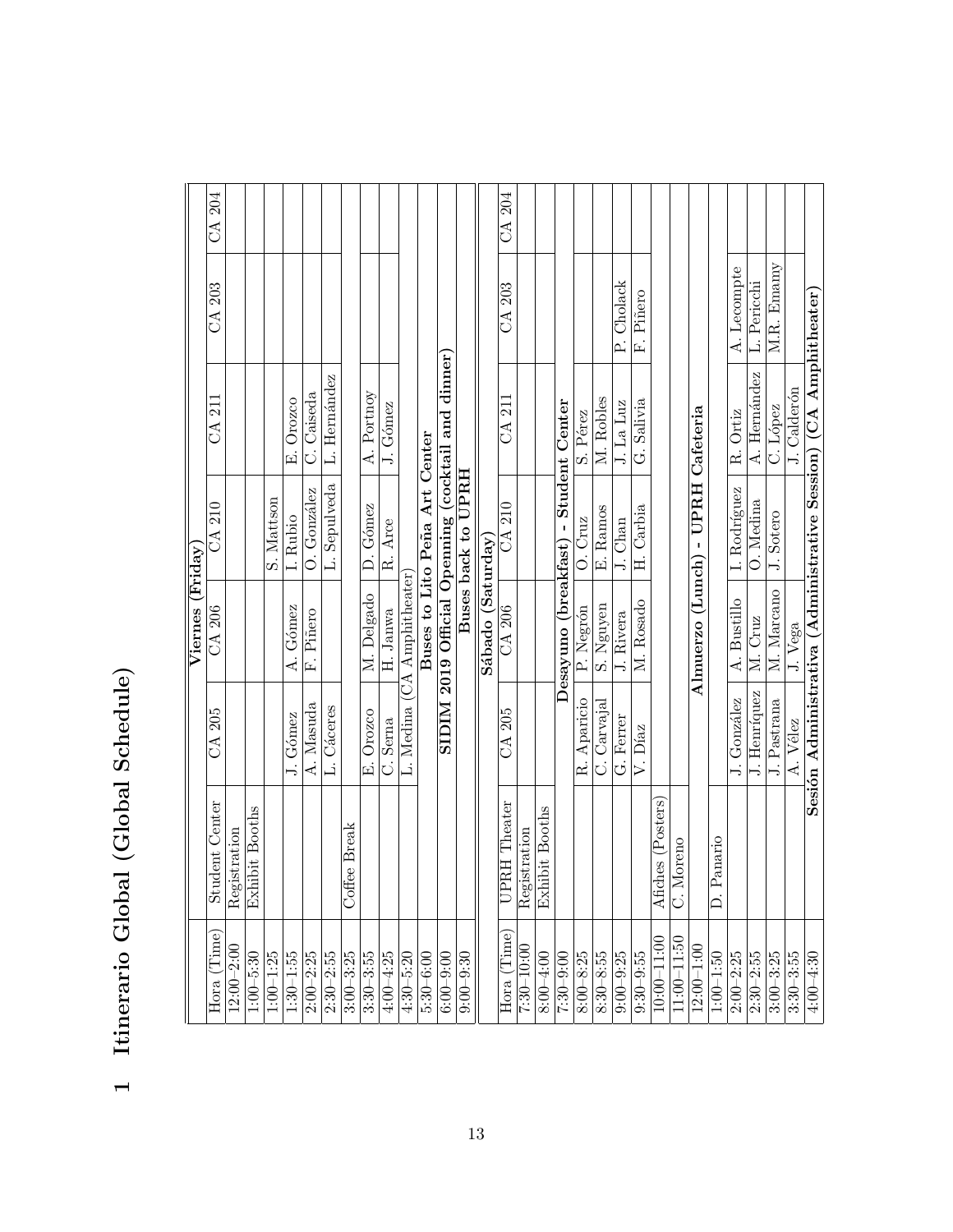| Horario        | Lugar                 | Actividad                                                  |
|----------------|-----------------------|------------------------------------------------------------|
| <b>Viernes</b> |                       |                                                            |
| 12:00-2:00     | <b>Student Center</b> | Registration                                               |
| $1:00-5:30$    | <b>Student Center</b> | <b>Exhibit Booths</b>                                      |
| $1:00-1:25$    |                       | <b>Contributed Presentations</b>                           |
|                | <b>CA 210</b>         | Working with Francis Castro                                |
|                |                       | S. Mattson                                                 |
| $1:30-1:55$    |                       | <b>Contributed Presentations</b>                           |
|                | CA 205                | On cyclotomic subfields                                    |
|                |                       | J. Gómez                                                   |
|                | CA 206                | Linear codes, graphs, and the projective special linear    |
|                |                       | group                                                      |
|                |                       | A. Gómez                                                   |
|                | CA 210                | Extension of the covering method to any finite field       |
|                |                       | I. Rubio                                                   |
|                | <b>CA 211</b>         | Explorando la Ciencia de Cómputos para Puerto Rico:        |
|                |                       | algunas experiencias y resultados del proyecto $ECS_4PR^*$ |
|                |                       | E. Orozco                                                  |
| $2:00-2:25$    |                       | <b>Contributed Presentations</b>                           |
|                | CA 205                | Permutation polynomials over finite fields                 |
|                |                       | A. Masuda                                                  |
|                | CA 206                | Binary quantum codes from the Hermitian curve              |
|                |                       | F. Piñero                                                  |
|                | <b>CA 210</b>         | An improvement to Chevalley's theorem with restricted      |
|                |                       | variables                                                  |
|                |                       | O. Gonzalez                                                |
|                | <b>CA 211</b>         | MSEIP-INTERactua: a student success network for            |
|                |                       | STEM students in first-year mathematics courses            |
|                |                       | C. Caiseda                                                 |
| $2:30-2:55$    |                       | <b>Contributed Presentations</b>                           |
|                | CA 205                | Problema de pertenencia en ideales de un dominio de poli-  |
|                |                       | nomios                                                     |
|                |                       | L. Cáceres                                                 |
|                | CA 206                | Some new result on the covering radius of nested MDS       |
|                |                       | codes                                                      |
|                |                       | J. Orozco                                                  |
|                | <b>CA 210</b>         | Recursions associated to trapezoid, symmetric and rota-    |
|                |                       | tion symmetric functions over Galois fields                |
|                |                       | L. Sepulveda                                               |

# **2 Itinerario Detallado (Detailed Schedule)**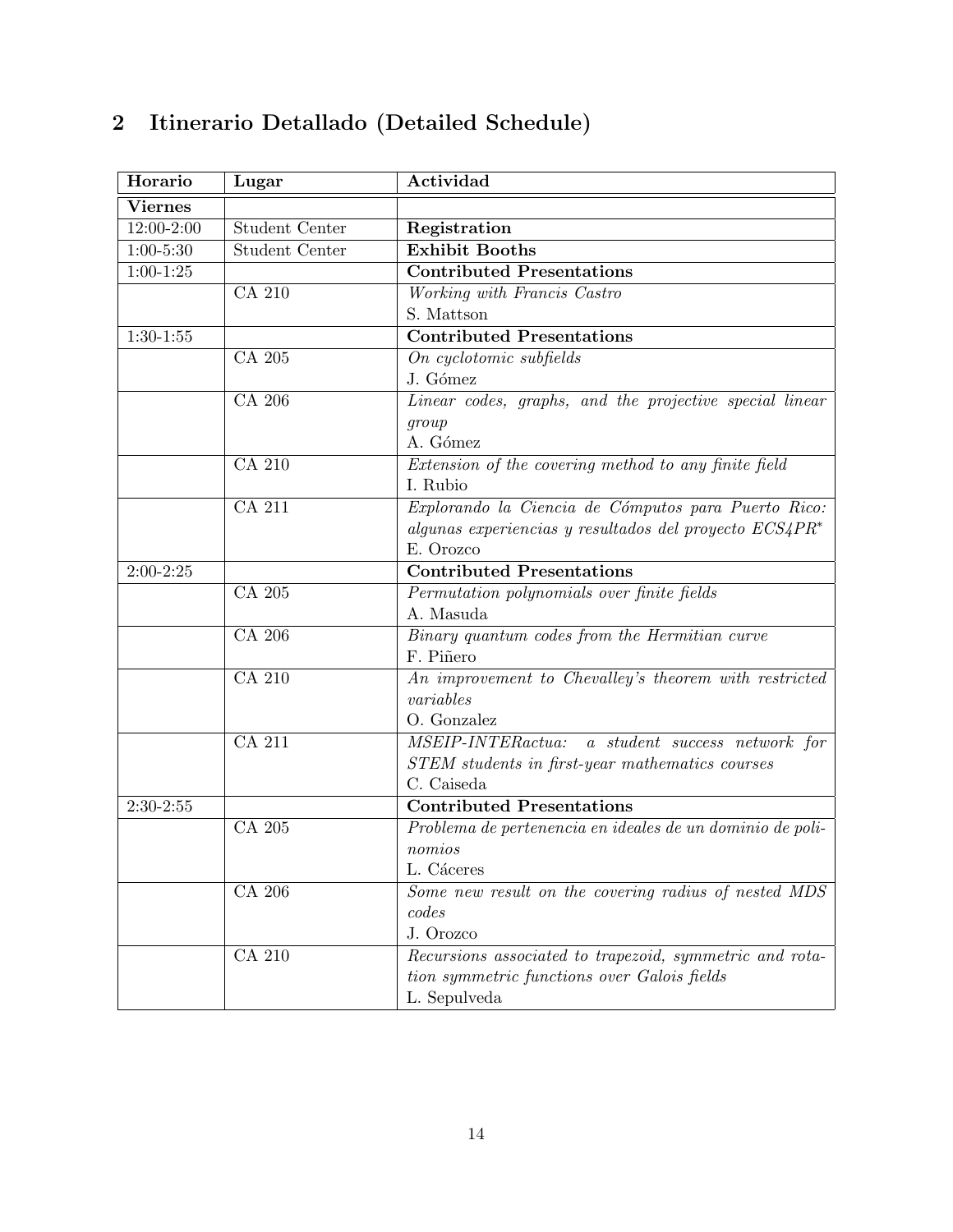| Horario       | Lugar                       | Actividad                                                   |
|---------------|-----------------------------|-------------------------------------------------------------|
|               | CA 211                      | Cuantificación de la ventaja cognitiva de estudiar límites  |
|               |                             | de funciones utilizando infinitésimos y Cálculo no          |
|               |                             | Estándar con estudiantes del curso Métodos Cuantita-        |
|               |                             | tivos II para Administración de Empresas                    |
|               |                             | L. Hernández                                                |
| $3:00 - 3:25$ | <b>Student Center</b>       | <b>Coffee Break</b>                                         |
| $3:30-3:55$   |                             | <b>Contributed Presentations</b>                            |
|               | CA 205                      | Fast FPGA implementations of elliptic curve point mul-      |
|               |                             | tiplication for a family of special finite fields           |
|               |                             | E. Orozco                                                   |
|               | CA 206                      | At most N-to-one functions over finite fields for new trap- |
|               |                             | <i>door functions</i>                                       |
|               |                             | M. Delgado                                                  |
|               | CA 210                      | Linear complexity analysis of multidimensional periodic     |
|               |                             | arrays                                                      |
|               |                             | D. Gómez                                                    |
|               | <b>CA 211</b>               | Music: Art, Physics and Mathematics, a practical exam-      |
|               |                             | ple of interdisciplinary teaching and learning              |
|               |                             | A. Portnoy                                                  |
| $4:00 - 4:25$ |                             | <b>Contributed Presentations</b>                            |
|               | <b>CA 205</b>               | Value distribution of elementary symmetric polynomials      |
|               |                             | and their perturbations over finite fields                  |
|               |                             | C. Serna                                                    |
|               | <b>CA 206</b>               | Public key cryptosystems based on AG codes suitable for     |
|               |                             | post-quantum PKC                                            |
|               |                             | H. Janwa                                                    |
|               | $\overline{\text{CA } 210}$ | Some computational contributions to help accelerate Dr.     |
|               |                             | Castro's research                                           |
|               |                             | R. Arce                                                     |
|               | <b>CA 211</b>               | Classic functions, an analytic approach                     |
|               |                             | J. Gómez                                                    |
| $4:30 - 5:20$ | CA Amphitheatre             | <b>Invited Presentation:</b> Boolean functions, recursions  |
|               |                             | and coffee: a journey into the world of exponential sums    |
|               |                             | Luis Medina                                                 |
| $5:30-6:00$   | <b>UPRH</b> Roundabout      | Buses to Lito Peña Art Center                               |
| $5:30-6:30$   | Lito Peña Art Center        | Cocktail                                                    |
| $6:30-8:00$   | Lito Peña Art Center        | <b>SIDIM 2019 Opening Ceremony</b>                          |
| $8:00 - 9:00$ | Lito Peña Art Center        | <b>Dinner</b>                                               |
| $9:00-9:30$   | Lito Peña Art Center        | <b>Buses back to UPRH</b>                                   |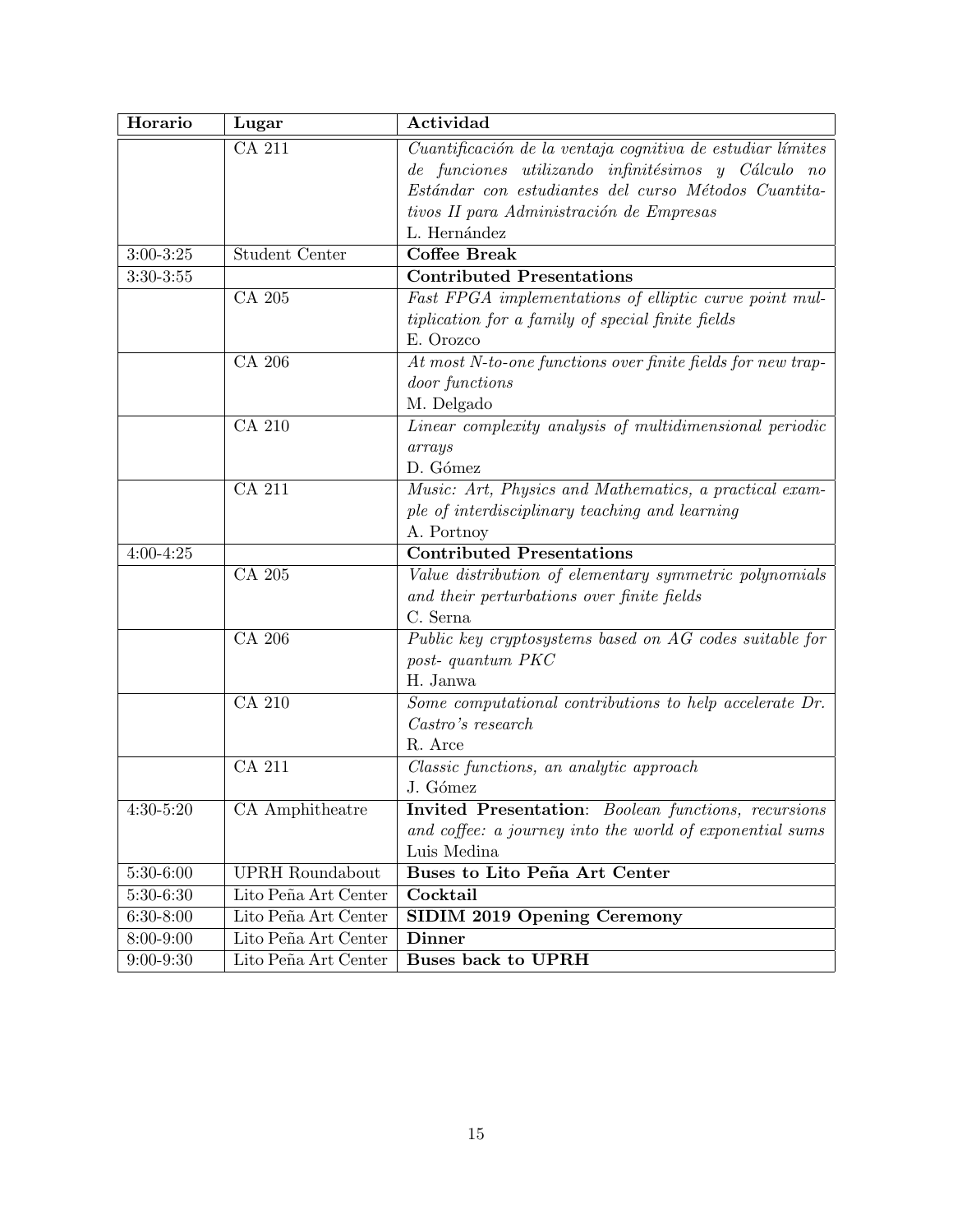| Horario       | Lugar               | Actividad                                                                                      |
|---------------|---------------------|------------------------------------------------------------------------------------------------|
| Sábado        |                     |                                                                                                |
| $7:30-10:00$  | <b>UPRH</b> Theater | Registration                                                                                   |
| 8:00-4:00     | <b>UPRH</b> Theater | <b>Exhibit Booths</b>                                                                          |
| 7:30-9:00     | Student Center      | <b>Breakfast</b>                                                                               |
| $8:00 - 8:25$ |                     | Conferencias Concurrentes                                                                      |
|               | CA 205              | Besov maximal regularity for a class of degenerate                                             |
|               |                     | integro-differential equations with infinite delay in Ba-                                      |
|               |                     | nach spaces                                                                                    |
|               |                     | R. Aparicio                                                                                    |
|               | CA 206              | Infinite energy cavitating solutions: stabilization of the                                     |
|               |                     | energy functional and its numerical approximation                                              |
|               |                     | P. Negrón                                                                                      |
|               | CA 210              | Clustering methods to classify a broad range of species                                        |
|               |                     | from their vocalization                                                                        |
|               |                     | O. Cruz                                                                                        |
|               | <b>CA 211</b>       | Existence and Properties of Maximal Metrics                                                    |
|               |                     | S. Pérez                                                                                       |
| $8:30 - 8:55$ |                     | <b>Conferencias Concurrentes</b>                                                               |
|               | CA 205              | The anisotropic parabolic problem with Wentzell bound-                                         |
|               |                     | ary conditions and variable exponents                                                          |
|               |                     | C. Carvajal                                                                                    |
|               | CA 206              | Stochastic maximum principle for controlled switching                                          |
|               |                     | diffusions with conditional mean-field                                                         |
|               |                     | S. Nguyen                                                                                      |
|               | CA 210              | Clasificación de Microfotografías de Epidermis de Hojas                                        |
|               |                     | utilizando Redes Neuronales artificiales                                                       |
|               |                     | E. Ramos                                                                                       |
|               | <b>CA 211</b>       | On an infinite family of satellite knots and its knot poly-                                    |
|               |                     | nomials                                                                                        |
|               |                     | M. Robles                                                                                      |
| $9:00 - 9:25$ |                     | <b>Conferencias Concurrentes</b>                                                               |
|               | ${\rm CA}$ 205      | The Koch cube domain, a 3-dimensional Koch snowflake                                           |
|               |                     | analogue                                                                                       |
|               |                     | G. Ferrer                                                                                      |
|               | CA 206              | A geometric proof for the existence of travelling wave so-                                     |
|               |                     | lutions for a model of epidemic wounds<br>J. Rivera                                            |
|               | <b>CA 210</b>       |                                                                                                |
|               |                     | Learning good features to discriminate untagged bees in<br>video using non-supervised learning |
|               |                     | J. Chan                                                                                        |
|               | CA 211              | Criptografía simplicial                                                                        |
|               |                     | J. La Luz                                                                                      |
|               | CA 203              | Computability-theoretic aspects of Ramsey's Theorem                                            |
|               |                     | P. Cholack                                                                                     |
|               |                     |                                                                                                |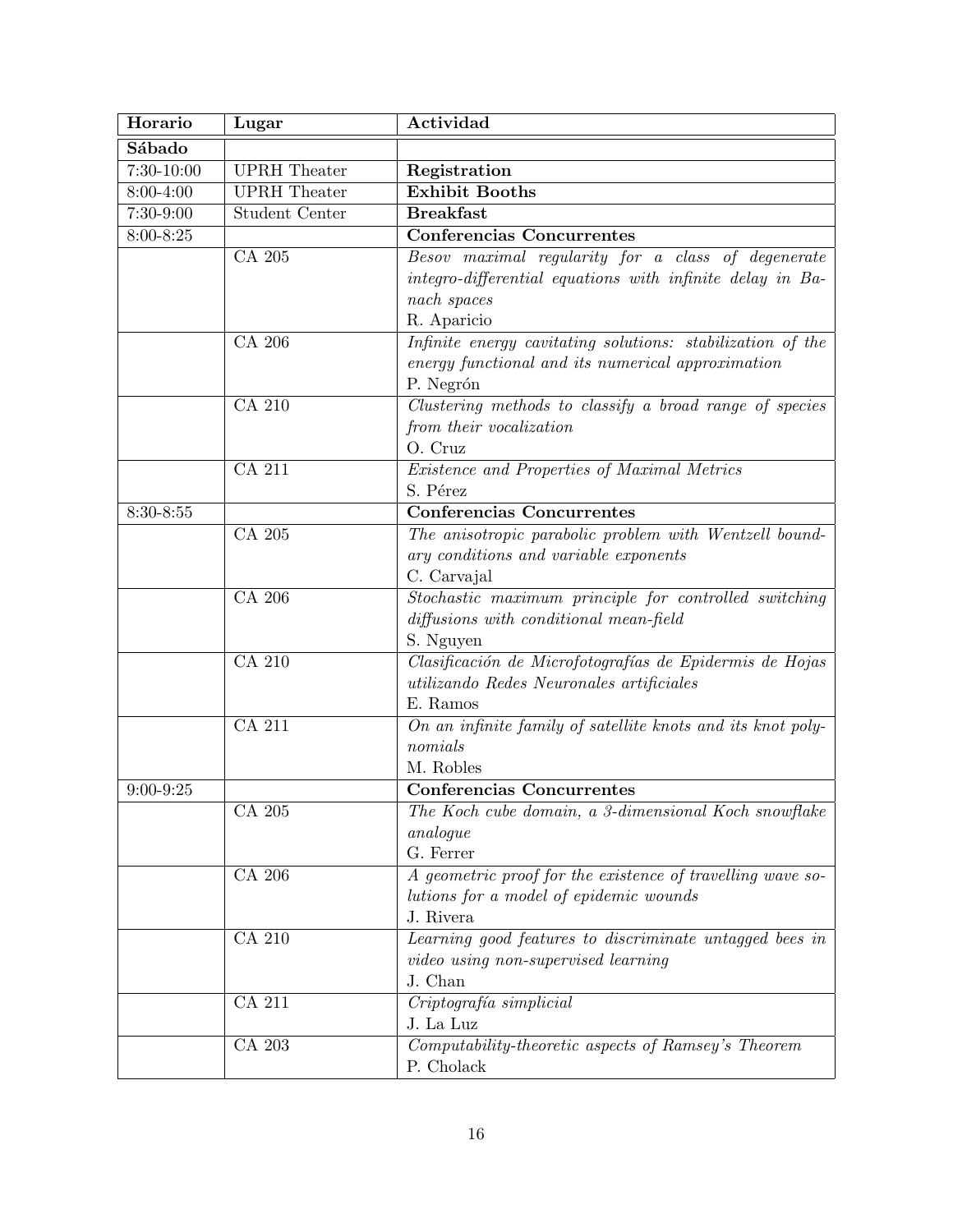| Horario     | Lugar               | Actividad                                                                     |
|-------------|---------------------|-------------------------------------------------------------------------------|
| $9:30-9:55$ |                     | <b>Conferencias Concurrentes</b>                                              |
|             | CA 205              | The elliptic anisotropic problem with Wentzell boundary                       |
|             |                     | conditions and variable exponents                                             |
|             |                     | V. Díaz                                                                       |
|             | CA 206              | Modeling ultrafine particulate matter through motor ve-                       |
|             |                     | hicles emissions                                                              |
|             |                     | M. Rosado                                                                     |
|             | CA 210              | Convolutional deep learning to predict physical character-                    |
|             |                     | <i>istics from genomic data</i>                                               |
|             |                     | H. Carbia                                                                     |
|             | CA 211              | Implementación de criptografía simplicial                                     |
|             |                     | G. Salivia                                                                    |
|             | CA 203              | Optimal locally recoverable codes of distance 5 from affine                   |
|             |                     | cartesian codes                                                               |
|             |                     | F. Piñero                                                                     |
| 10:00-11:00 | <b>UPRH</b> Theater | Posters and Coffee Break                                                      |
|             |                     | Matrices with good cross-correlation and autocorrelation                      |
|             |                     | for watermarking 2d digital images                                            |
|             |                     | Cesar F. Bolaños Revelo                                                       |
|             |                     | DevSecOps: continuous integration meets containers se-                        |
|             |                     | curity                                                                        |
|             |                     | Jordan A. Caraballo-Vega                                                      |
|             |                     | Mathematical Modeling with Human Mobility of the                              |
|             |                     | ZIKA virus in Puerto Rico                                                     |
|             |                     | Nevil Clavell                                                                 |
|             |                     | Analysis of social factors influencing heroin addiction                       |
|             |                     | Giovanni G. Colón-Cabezudo                                                    |
|             |                     | A Mathematical Modeling Analysis for Evaluating Cost-                         |
|             |                     | Effective Treatment Strategies for the Control of HSV-2                       |
|             |                     | Infection in the U.S.                                                         |
|             |                     | Mónica Colón-Vargas                                                           |
|             |                     | <i>Binomials of the form</i> $x^m[x^{\frac{q-3}{2}} + A]$ that do not produce |
|             |                     | permutations                                                                  |
|             |                     | Dylan Cruz                                                                    |
|             |                     | Phenotype response to higher order mutation interac-                          |
|             |                     | tions, a spectral analysis approach                                           |
|             |                     | Lillian González Albino                                                       |
|             |                     | Recognition of Fanning Bees from Video using Convolu-                         |
|             |                     | tional Neural Networks                                                        |
|             |                     | Edward Latorre                                                                |
|             |                     | Deriving near-surfaces bulk densities of near-earth aster-                    |
|             |                     | oids using radar observations                                                 |
|             |                     | Andy J. López-Oquendo                                                         |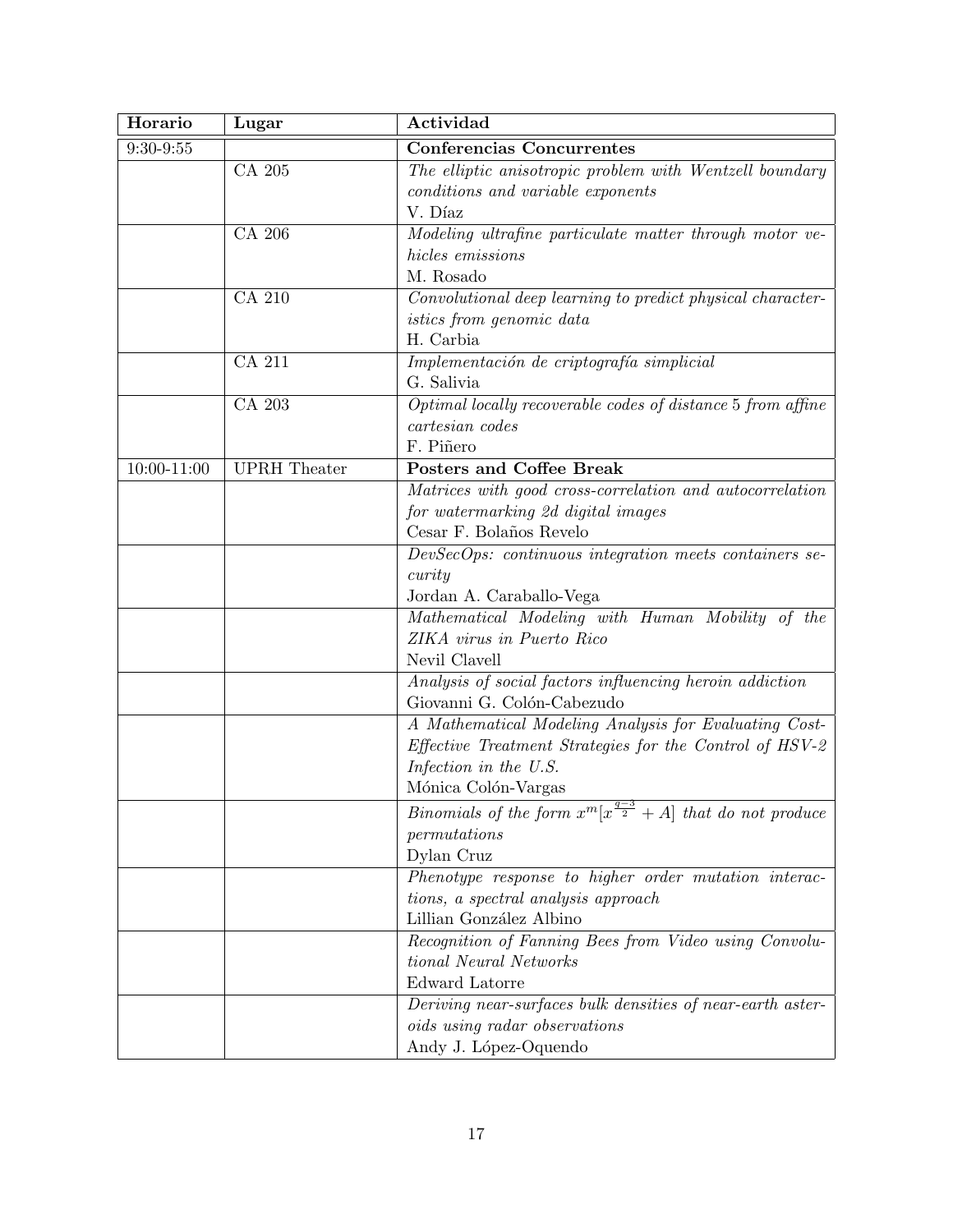| Horario        | Lugar                 | Actividad                                                             |
|----------------|-----------------------|-----------------------------------------------------------------------|
|                |                       | Un modelo matemático para evaluar los efectos de la her-              |
|                |                       | bivoría de la polilla (Oidaematophorus Espeletiae) sobre              |
|                |                       | el frailejón (Espeletiae Grandiflora)                                 |
|                |                       | Jessenia Ivonne Quintero Guiza                                        |
|                |                       | On the number of solutions to systems of polynomial                   |
|                |                       | equations with multivariate polynomials over finite fields            |
|                |                       | as coefficients                                                       |
|                |                       | Carlos E. Seda Damiani                                                |
|                |                       | Introduction to f-factorization                                       |
|                |                       | Geraldo E. Soto-Rosa                                                  |
|                |                       | $\overline{Some~reduced~linear~modular~systems~and~their~structures}$ |
|                |                       | María del C. Ramos Álamos                                             |
|                |                       | Análisis de datos de simuladores de conducción aplicando              |
|                |                       | modelos de regresión funcional                                        |
|                |                       | Daniel M. Rocha Clavijo                                               |
|                |                       | Predicción de lluvia en Puerto Rico: un enfoque con redes             |
|                |                       | $neurons$ artificiales                                                |
|                |                       | Efraín Vargas Ramos                                                   |
|                |                       | Prior-free Bayes factors based on data splitting compared             |
|                |                       | with geometric intrinsic Bayes factors                                |
|                |                       | Yekun Wang                                                            |
| 11:00-11:50    | <b>UPRH</b> Theater   | <b>Invited Presentation:</b> Zeta and L-functions over finite         |
|                |                       | fields: en memoria de Francis Castro                                  |
|                |                       | Carlos Moreno                                                         |
| $12:00 - 1:00$ | <b>UPRH</b> Cafeteria | Lunch                                                                 |
| $1:00-1:50$    | <b>UPRH</b> Theater   | Invited Presentation: The research contributions of                   |
|                |                       | Francis Castro                                                        |
|                |                       | Daniel Panario                                                        |
| $2:00-2:25$    |                       | <b>Conferencias Concurrentes</b>                                      |
|                | CA 205                | Fundamental solutions for discrete dynamical systems in-              |
|                |                       | volving the fractional Laplacian                                      |
|                |                       | J. Gonzalez                                                           |
|                | CA 206                | New families of 3D watermaks                                          |
|                |                       | A. Bustillo                                                           |
|                | <b>CA 210</b>         | Automatic monitoring of the foraging behavior of tagged               |
|                |                       | and untagged honey bees                                               |
|                |                       | I. Rodriguez                                                          |
|                | CA 211                | La teoría de las $\tau$ -factorizaciones                              |
|                |                       | R. Ortiz                                                              |
|                | CA 203                | Comparison of the frequencies of numbers free of small                |
|                |                       | primes, and squares or cubes, with their probabilities in-            |
|                |                       | ferred from Eulers identity for the harmonic series                   |
|                |                       | A. Lecompte                                                           |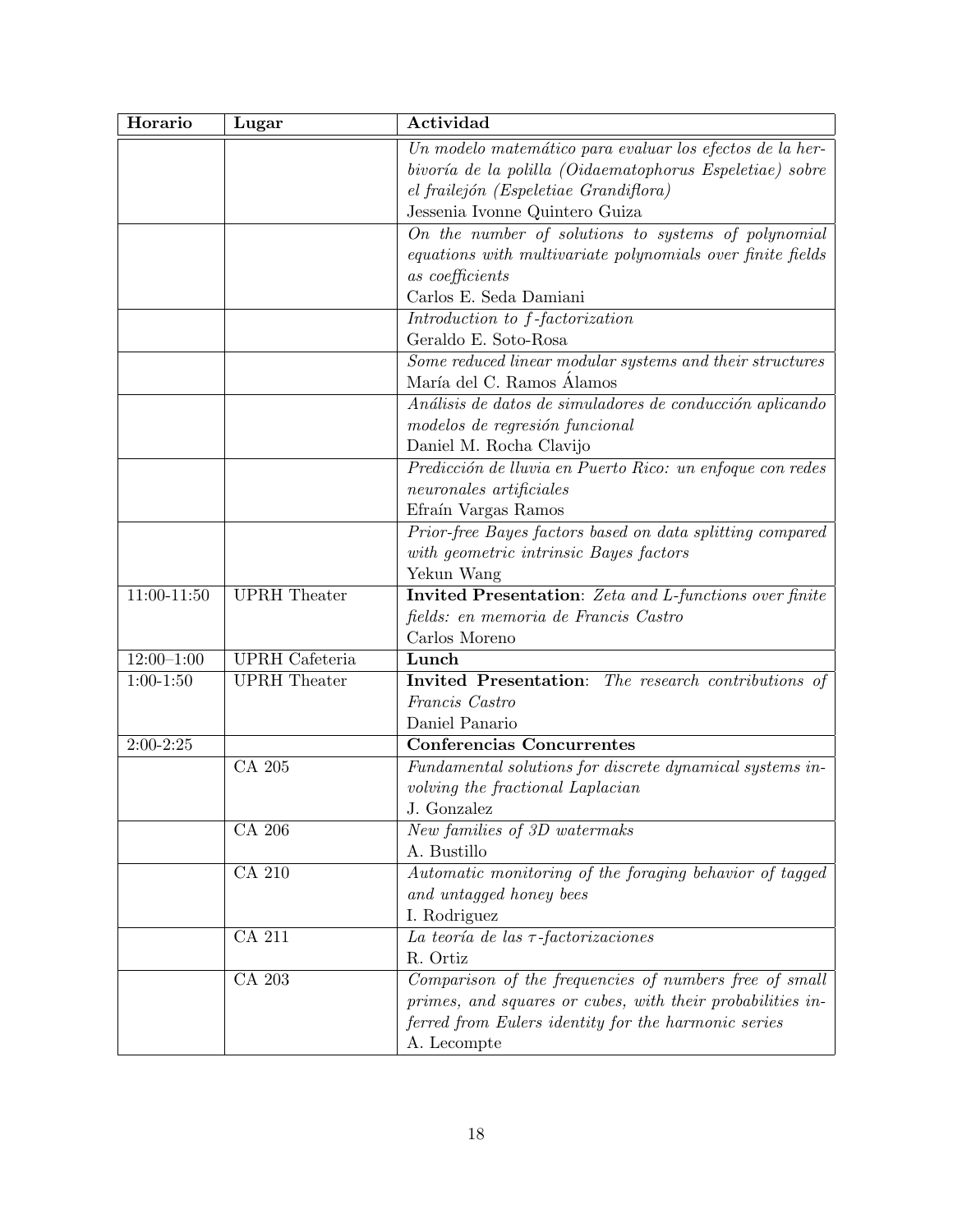| Horario       | Lugar         | Actividad                                                                  |
|---------------|---------------|----------------------------------------------------------------------------|
| $2:30-2:55$   |               | Conferencias Concurrentes                                                  |
|               | CA 205        | A problem of Ambrosetti-Prodi type for the anisotropic                     |
|               |               | Laplace operator                                                           |
|               |               | J. Henríquez                                                               |
|               | CA 206        | Analytical investigation of basic reproductive ratio in de-                |
|               |               | signing disease screen-treat programs                                      |
|               |               | M. Cruz                                                                    |
|               | CA 210        | Puerto Rico crime cap, a visualization and analysis of a                   |
|               |               | <i>geographical dataset</i>                                                |
|               |               | O. Medina                                                                  |
|               | CA 211        | $\overline{On}$ the characterization of $\tau_{(n)}$ -atoms                |
|               |               | A. Hernández                                                               |
|               | CA 203        | Redefine Statistical Significance                                          |
|               |               | L. Pericchi                                                                |
| $3:00-3:25$   |               | <b>Conferencias Concurrentes</b>                                           |
|               | CA 205        | Non Uniform Dependence for Euler Equations in Besov                        |
|               |               | <b>Spaces</b>                                                              |
|               |               | J. Pastrana                                                                |
|               | CA 206        | Modeling coffee fruit infestation by the coffee berry borer                |
|               |               | M. Marcano                                                                 |
|               | <b>CA 210</b> | Movimientos migratorios en Puerto Rico de 1850 a 1984                      |
|               |               | J. Sotero                                                                  |
|               | CA 211        | Los grafos de $\tau_{(n)}$ -divisores $\tau_{(n)}$ -irreducibles           |
|               |               | C. López                                                                   |
|               | CA 203        | The 5-cube cut number problem; a short proof for a basic                   |
|               |               | lemma                                                                      |
|               |               | M.R. Emamy                                                                 |
| $3:30-3:55$   |               | Conferencias Concurrentes                                                  |
|               | CA 205        | Solvability over $C(\overline{\Omega})$ of the parabolic anisotropic Robin |
|               |               | $problem$ with variable exponents                                          |
|               |               | A. Velez                                                                   |
|               | CA 206        | Dynamics of Nonlinear Wave Propagation in Hyperbolic                       |
|               |               | Metamaterials                                                              |
|               |               | J. Vega                                                                    |
|               | <b>CA 211</b> | aplicación<br>de<br>funciones a la<br>teoría<br>La<br>de<br>$\tau$ -       |
|               |               | factorizaciones                                                            |
|               |               | J. Calderón                                                                |
| $4:00 - 4:30$ | $CA$ 211      | <b>Administrative Session</b>                                              |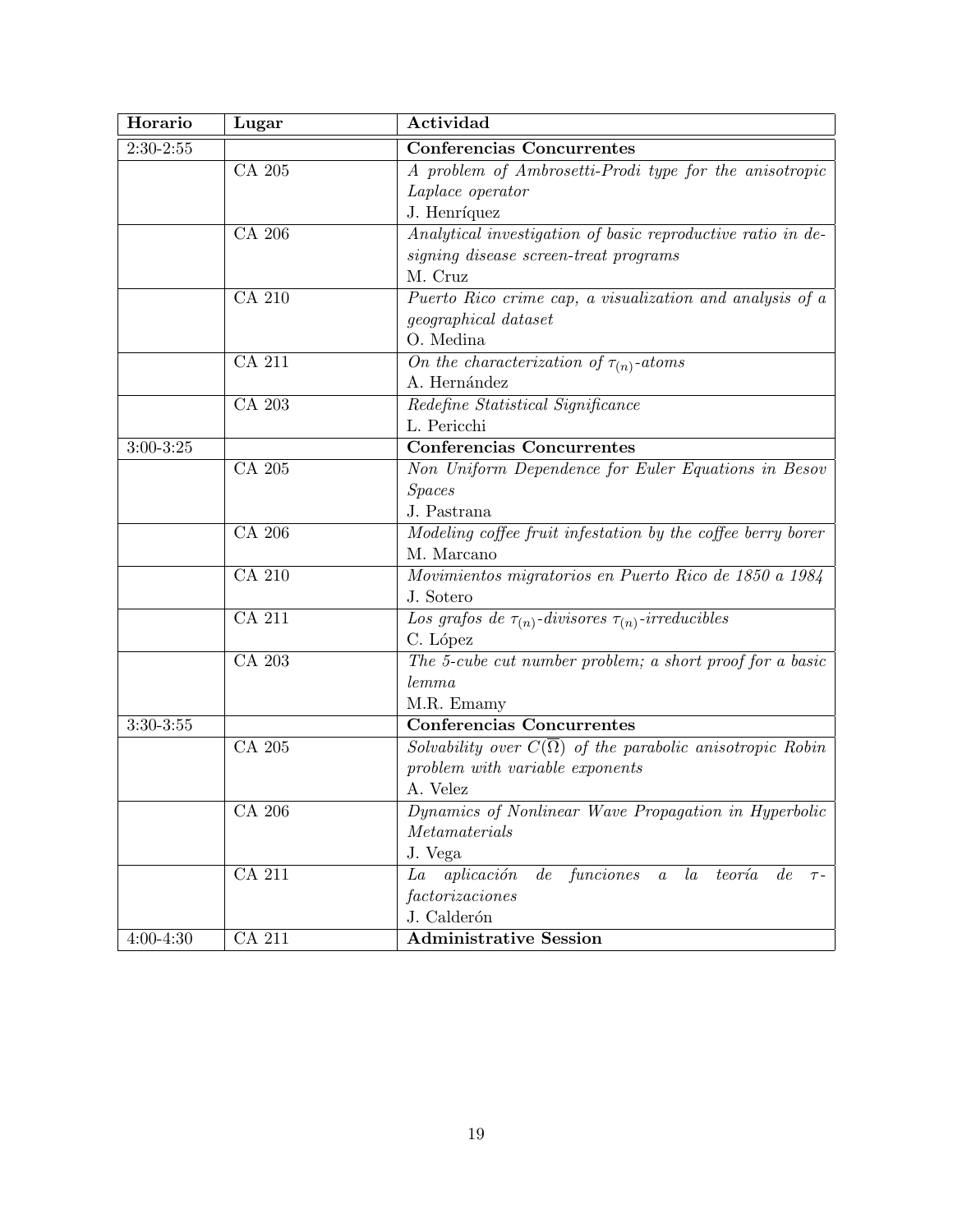## **3 Charlas Plenarias / Plenary Talks**

### **Zeta and L-functions over finite fields: en memoria de Francis Castro**

*Carlos Moreno,* City University of New York

Zeta functions over finite fields were first studied by E.Artin in his thesis. Andre Weil extended their study to algebraic curves and proved the first Riemann Hypothesis for them. In the latter part of the Twentieth Century these zeta and L-functions found many important applications to coding theory and cryptography.

The above background set the trend for the study of zeta and L-functions when Francis Castro began his mathematical career and marks the beginning of Francis's particular interests in the study of computational aspects related to the problem of counting the number of solutions to algebraic equations over finite fields.

In this talk we shall discuss some aspects of Francis work:

- I. "**Last Entry in Gauss Diary**"
- II. **Sharp Bounds for mixed exponential Sums**,
- III. **Sign Changes For Kloosterman Sums**

IV. **Space Complexity of Calculating Zeta Functions** ( in the spirit of Chevalley-Warning)

It is our hope that the (partial ) discussion of this short list will illuminate the beauty of the subject and illustrate Francis's mathematical legacy.

#### **The research contributions of Francis Castro**

#### *Daniel Panario,* Carleton University, Canada

In this talk I will revise the research contributions of Francis Castro. I will also comment on some personal encounters with Francis.

Most of Francis Castro's works are in finite fields and number theory, but he also worked on some combinatorial problems. I will discuss in some detail Francis important contributions in areas such as exponential sums and diagonal equations over finite fields, and will also touch other areas that he has worked like Dickson polynomials.

I will also comment on my relation with Francis both in research (for example, co-organizer of a workshop, Francis work on the Handbook of Finite Fields, etc) as well as on my personal contacts with him along the years.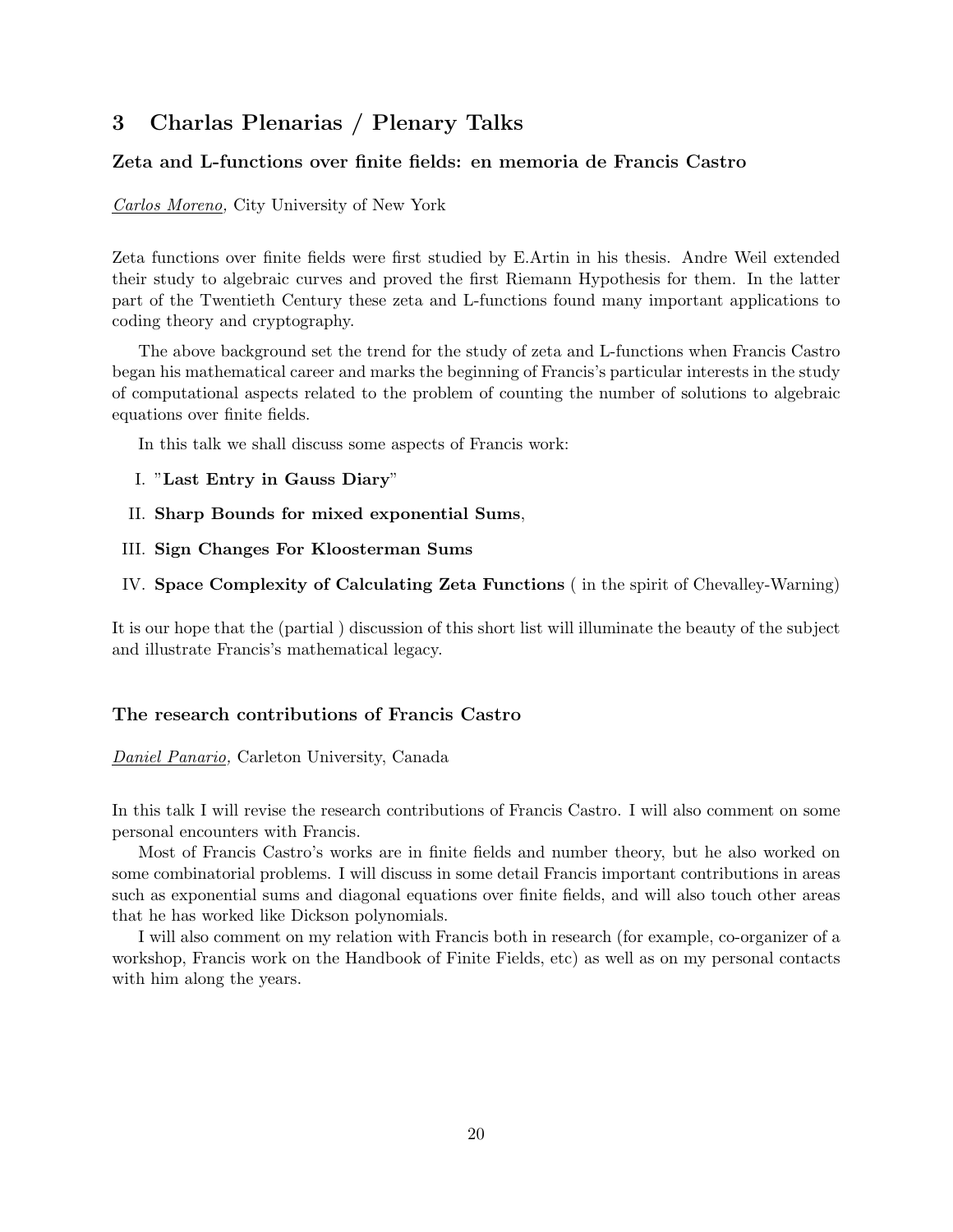## **Boolean functions, recursions and coffee: a journey into the world of exponential sums**

*Luis A. Medina*, University of Puerto Rico at Río Piedras

Boolean functions are part of a beautiful branch of combinatorics with applications to scientific fields like cryptography, theory of error-correcting codes and information theory. In some applications related to cryptography it is important for Boolean functions to be balanced. Balancedness of Boolean functions can be studied from the point of view of exponential sums. In this talk, I discuss the journey of Dr. Castro and me in this area of research and how the discovery that exponential sums of symmetric Boolean functions are linear recurrent influenced our research.

## **4 Charlas Concurrentes / Concurrent Talks**

(In alphabetical order using the last name of the speaker.)

## **Besov maximal regularity for a class of degenerate integro-differential equations with infinite delay in Banach spaces**

*Rafael Aparicio,* Statistical Institute and Computerized Information Systems, University of Puerto Rico at Río Piedras. *Valentin Keyantuo,* Department of Mathematics, University of Puerto Rico at Río Piedras.

The theory of operator valued Fourier multipliers is used to obtain characterizations for wellposedness of a large class of degenerate integro-differential equations of second order in time in Banach spaces. We concentrate on the case of Besov spaces. Maximal regularity is an important tool for the treatment of nonlinear equations. The equations under consideration are important in several applied problems in physics and material science, in particular for phenomena where memory effects are important. A notable class of such equations arise in viscoelasticity.

**Acknowledgements:** The work of the second author is partially supported by the Air Force Office of Scientific Research (AFOSR) under Award No: FA9550-18-1-0242.

**Keywords**: well-posedness, maximal regularity, operator-valued Fourier multiplier, Besov spaces

## **Some computational contributions to help accelerate Dr. Castro's research**

*Rafael Arce-Nazario,* Department of Computer Science, University of Puerto Rico at Río Piedras. *José Ortiz-Ubarri*, Department of Computer Science, University of Puerto Rico at Río Piedras.

In this presentation we will talk about our experiences working with Dr. Francis Castro and our computational contributions to help accelerate his research. It is well known that many ideas and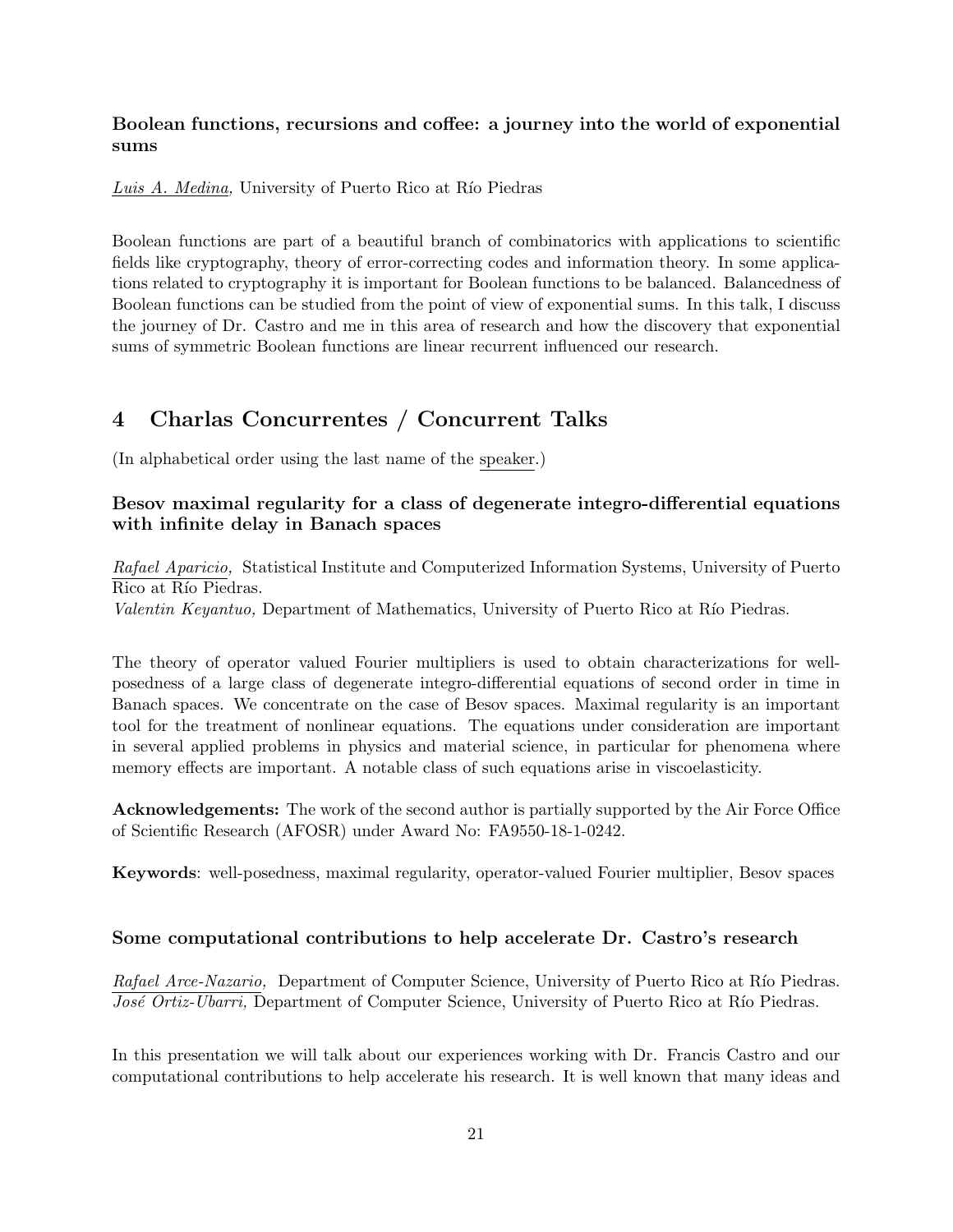theories can be easily discarded by finding a counterexample. Furthermore, to the best of our recollection, many of Dr. Castro's theories started as an intuition that was enhanced by working on incremental examples and analyzing their patterns. Sometimes finding those counterexamples and/or generating enough data to find patterns can be done by hand, or by simple programming; but often times problems are not so easy to program due to resource and system constraints. Dr. Castro was known to be a good programmer but, to our fortune, he sometimes sought our help with problems that required more elaborate computational solutions, e.g. exploiting architectural properties of systems, using high performance computing, improving algorithmic efficiency, or a combination of them. We will discuss a few algorithms that we implemented to assist in his research topics in polynomial permutations, Egyptian fractions, and binary cyclic codes. The algorithms use computer programming techniques such as branch and bound, bitwise manipulation, and finite field operations.

**Keywords**: algorithms, high performance computing, polynomial permutations, Egyptian fractions, binary cyclic codes

#### **New families of 3D watermaks**

*Alcibiades Bustillo,* Department of Mathematics, University of Puerto Rico at Mayagüez. *Dorothy Bollman,* Department of Mathematics, University of Puerto Rico at Mayaguüez.

We construct a new families of 3D watermarks by composing the 2-dimensional Legendre array with shift sequences derived from cyclic groups of points on a elliptic curve over  $GF(p) \times GF(p)$ . We show that these families have good auto and cross correlation values in the sense that the peak auto correlation value maintain good ratio with off-peak values and we briefly describe their use in video.

**Keywords**: watermarks, auto-correlation, cross-correlation

#### **Problema de pertenencia en ideales de un dominio de polinomios**

Luis F. Cáceres, Departamento de Ciencias Matemáticas, Universidad de Puerto Rico en Mayagüez.

Decimos que los ideales de un anillo *R* son detachables si uno puede decidir efectivamente si un elemento dado del anillo pertenece o no a un ideal finitamente generado dado de *R*. Usando el hecho que los ideales de *Z*[*x*] son detachables presentamos un procedimiento efectivo para encontrar una base mínima para un ideal *A* de  $Z[x]$ , a partir de un conjunto finito de generadores de *A*. Más aún, dada una base mínima para el ideal A de  $Z[x]$  es posible determinar efectivamente si un polinomio arbitrario  $f(x)$  de  $Z[x]$  está en A. De hecho, la dificultad computacional para determinar pertenencia en A est´a basada en encontrar su base m´ınima. Las ideas presentadas pueden ser generalizadas para anillos de polinomios sobre ideales principales.

**Palabras claves**: ideales, polinomios, enteros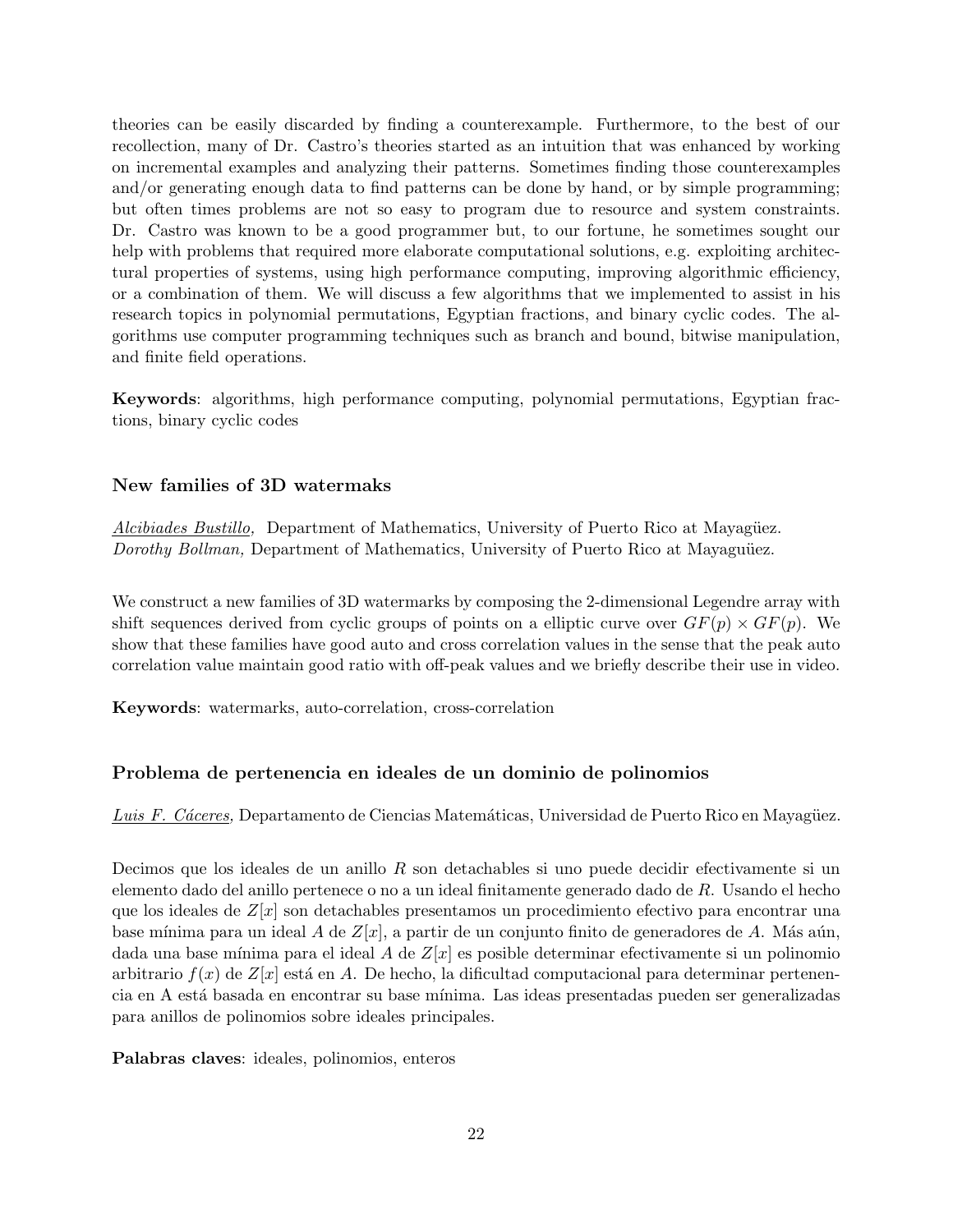## **MSEIP-INTERactua: a student success network for STEM students in first-year mathematics courses**

*Carmen Caiseda (et al.),* Department of Natural Sciences and Mathematics, Inter American University of PR at Bayamón.

The MSEIP-INTERactua program developed a student success network at the Inter American University of PR in from October 2014 to October 2018. The student success network targeted first-year mathematics students that were in STEM programs. This comprehensive structure consisted in the use of the Social Network, educational hand-held technology with classroom connectivity, workshops for students and faculty, real-mathematics context, and student ser- vices that included a first-year counselor and tutoring. Retention and success rates of first-year courses will be presented as well as lessons learned in the multiple strategies implemented.

**Acknowledgements:** This program and research was sponsored by the U.S. Department of Education Minority Science and Engineering Improvement Program (MSEIP), award P120A140036. The work was conducted in collaboration with Javier Sierra, Gilda D´ıaz, Rafael R. Canales, Nilsa Toro, Joel Maldonado, and Abdel Valenzuela from the Inter American University at PR-Bayamón, and Omar Hernandez and Pascua Padró from the University of Puerto Rico at Río Piedras.

#### La aplicación de funciones a la teoría de *τ*-factorizaciones

*José E. Calderón Gómez*, Department of Mathematics, University of Puerto Rico at Mayagüez. *Reyes M. Ortiz-Albino, Department of Mathematics, University of Puerto Rico at Mayagüez.* 

Denotemos a *D* un dominio con integridad, *U*(*D*) el conjunto de elementos invertibles o unidades de *D* y  $D^{\#}$  el conjunto de elementos distintos de cero que no son unidades de *D*. La teoría de *τ*-factorizaciones fue desarrollada por Anderson y Frazier en 2006, como una generalización de la teoría usual, añadiendo a la discusión una relación binaria sobre los elementos del dominio. Los autores consideraron relaciones simétricas sobre los elementos que no son cero ni unidades del dominio. A un producto de la forma  $a = \lambda a_1 \cdots a_n$ , donde  $\lambda \in U(D)$  y  $a_i \tau a_j$  para todo  $1 \leq i < j \leq n$  se le conoce como *τ*-factorización. A los elementos  $a_i$  se les llama *τ*-factores de *a* y *a* es un *τ*-producto de estos. En este concepto también es posible obtener casos especiales de *τ*-factorizaciones como las factorizaciones en átomos o las factorizaciones en elementos primales, entre otros. Este trabajo está centrado en el estudio de una relación en particular, la relación  $\tau_f$ , donde *f* es una relación entre dominios con integridad. La relación  $\tau_f$  se construye a partir de una relación binaria  $\tau$ , sobre *D*<sup>#</sup>, la relación se define como *τf* = {(*x, y*) : *afx, afy* y (*a, b*)  $\in$  *τ*}. Para analizar esta nueva relación, se estudian que propiedades se pueden obtener a partir de la relación *τ*. Se presentarán ejemplos claves para obtener una idea más clara de este nuevo concepto y algunos resultados.

**Keywords**: *τ*-factorización, átomo, relación binaria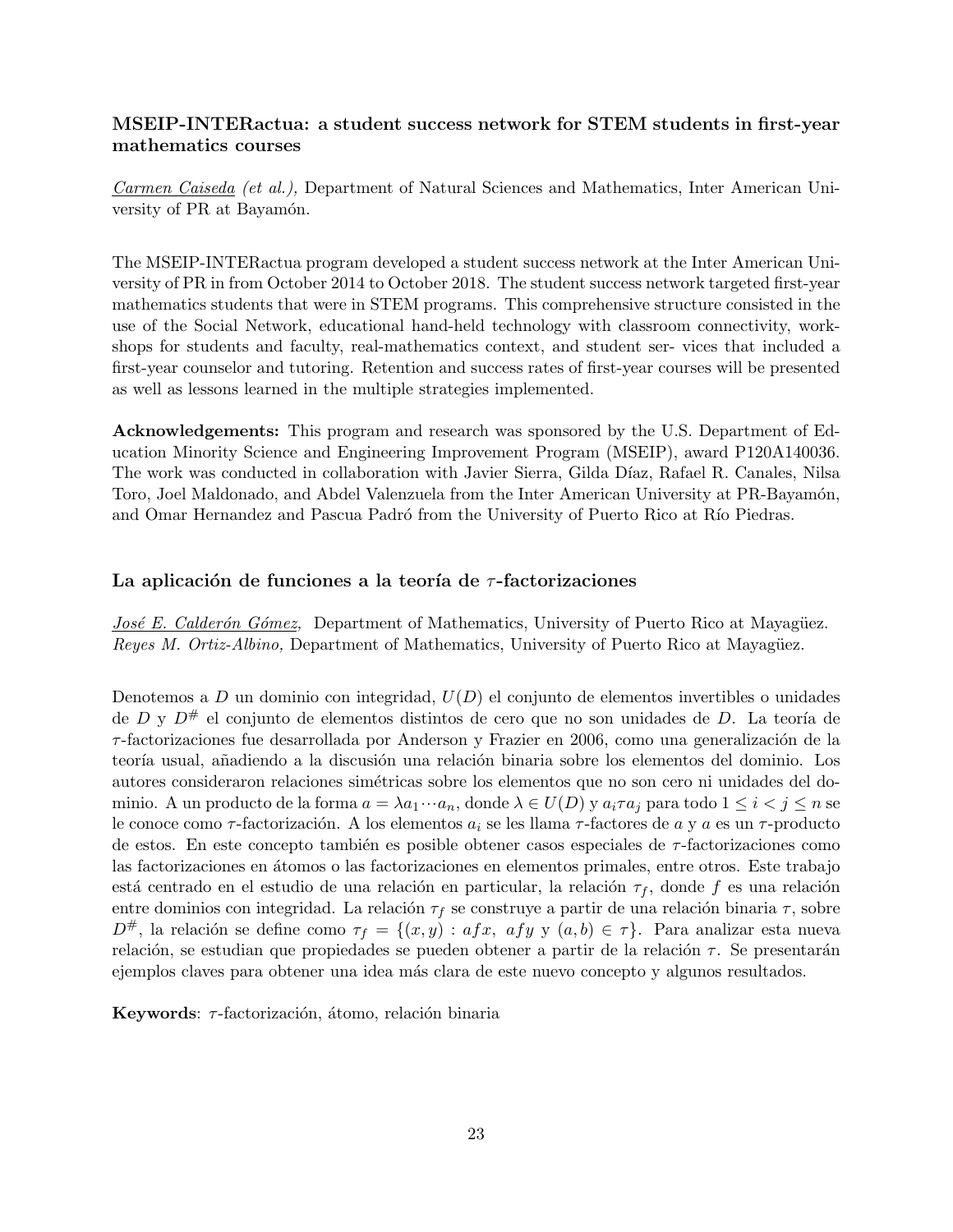## **Convolutional deep learning to predict physical characteristics from genomic data**

*Heriberto Carbia Gutierrez*, Department of Mathematics, University of Puerto Rico at Río Piedras. *Steven Van Belleghem,* Department of Biology, University of Puerto Rico at Río Piedras. *Riccardo Papa,* Department of Biology, University of Puerto Rico at Río Piedras. *Edusmildo Orozco,* Department of Computer Science, University of Puerto Rico at Río Piedras.

Imagine if we could know what a person looks like from a sample of DNA. Identifying the genomic changes that control morphological variation has major importance to studying genetic disease as well as understanding evolutionary change. Machine learning (ML) approaches have the power to significantly improve the identification of complex genomic variation that is associated with morphological variation. Over the past decade ML has revolutionized entire fields (i.e., speech recognition, natural language processing, image classification, bioinformatics), however, its application to problems in medical and evolutionary genetics is still in its early stages. Recent work has demonstrated that convolutional neural networks (CNNs) perform particularly well at handling genomic data.

In this talk, we will discuss applications of a convolutional deep learning framework to classify phenotypic characteristics from genotypes. These genotypes are the set of genetic variants responsible for variation in a particular trait. For this framework, we are using genomes from different color pattern variants of a group of butterflies (i.e., *Heliconius spp.*) to train the CNN. Sample inputs of genomic data are treated as images and fed to the model as multi-dimensional arrays. Each input image then goes through several layers of convolution in which smaller filters of learned weights slide through each image identifying and extracting local features and patterns to create an *output feature map*. These image-like feature maps are eventually flattened and fed into a densely connected classifier network whose output is the predicted class corresponding to a specific phenotype. Learning consists of adjusting the network weights such that the difference between true and predicted class is minimized.

To establish a baseline performance, results from the proposed convolutional framework are compared to results using the traditional multi-level perceptron (MLP) network and a special type of recurrent neural network (RNN) commonly used for sequential, time series data known as a long short-term memory (LSTM). As hypothesized, preliminary results show that the proposed CNN framework outperforms both MLP and LSTM models.

**Acknowledgements:** This research was sponsored by the EPSCoR RII Track-2 FEC project (award  $\#1736026$ ) of the University of Puerto Rico at Río Piedras.

**Keywords**: artificial neural networks, classification, convolution, deep learning, genotype, phenotype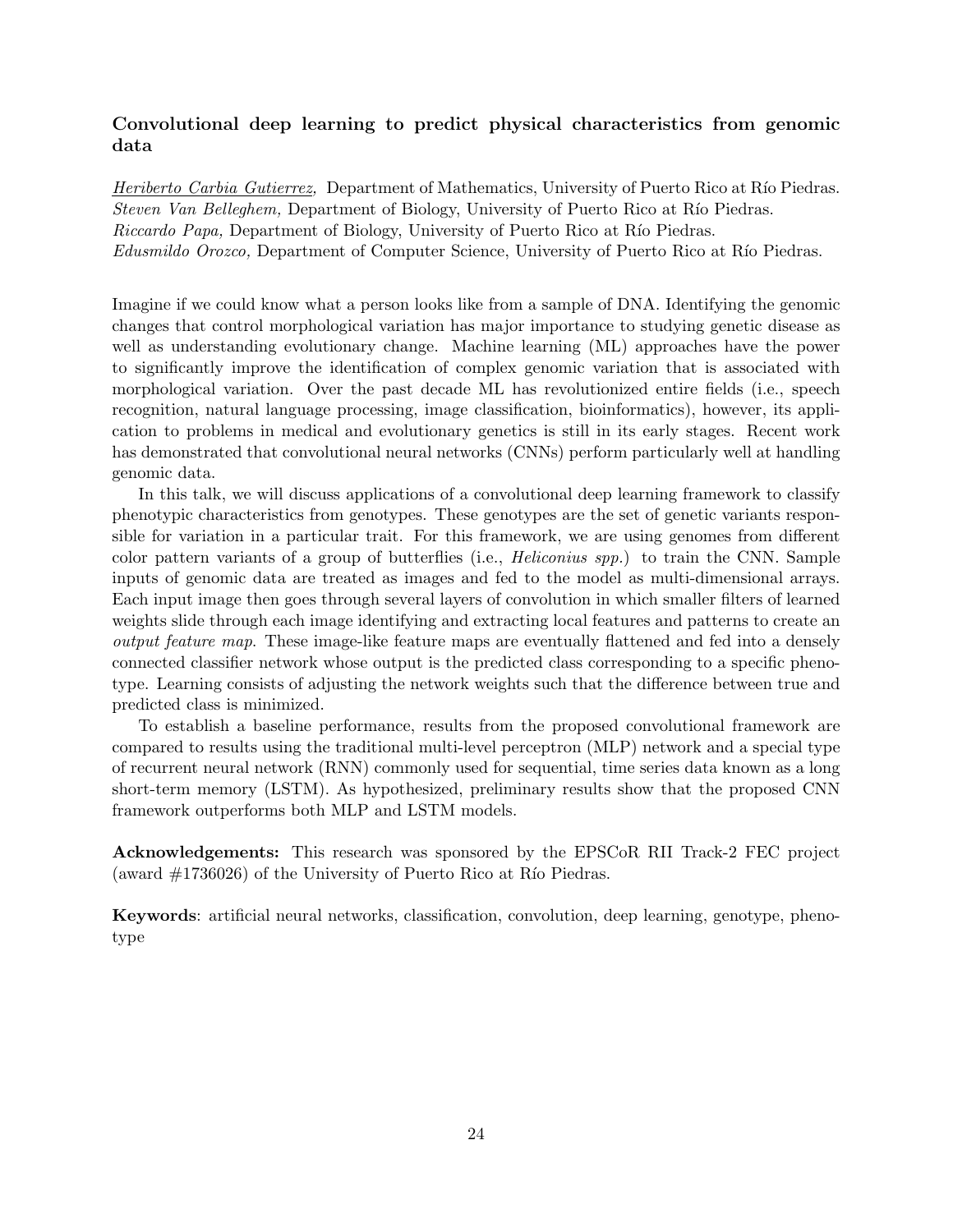#### **The anisotropic parabolic problem with Wentzell boundary conditions and variable exponents**

*Carlos Carvajal-Ariza,* Department of Mathematics, University of Puerto Rico at Mayagüez. *Alejandro Vélez-Santiago,* Department of Mathematics, University of Puerto Rico at Mayagüez.

Given  $\Omega \subset \mathbb{R}^N$  be a bounded domain with Lipschitz boundary  $\Gamma := \partial \Omega$ , for  $N \geq 3$ , and let  $p_i(\cdot), q_j(\cdot)$  be Lipschitz functions over  $\overline{\Omega}$  such that  $1 < p_i^- := \text{ess inf } p_i \leq p_i^+ := \text{ess sup } p_i < N$  and  $1 < q_j^- := \text{ess}\inf q_j \le q_j^+ := \text{ess}\sup q_j < N - 1$  for each  $i \in \{1, ..., N\}$  and  $j \in \{1, ..., N - 1\}.$ Given  $\alpha \in L^{\infty}(\Omega)$  and  $\beta \in L^{\infty}(\Gamma)$  with  $\inf_{x \in \Omega} \alpha(x) \ge \alpha_0$  and  $\inf_{x \in \Omega} \beta(x) \ge \beta_0$  for some constants  $\alpha_0, \beta_0 > 0$  and  $u_0 \in L^{r(\cdot)}(\Omega)$  for  $r \in \mathcal{P}(\Omega) := \{p : \Omega \longrightarrow [1, \infty] \text{ measurable } \}$  such that  $1 \leq r^- \leq$ *r*<sup>+</sup> ≤ ∞, we study the well-possessedness of the quasi-linear parabolic equation with fully Wentzell boundary conditions, formally defined by

$$
\begin{cases}\n u_t - \Delta_{\vec{p}(\cdot)} u + \alpha |u|^{p_M(\cdot)-2} u = f & \text{in} \quad \Omega \times (0, \infty) \\
\sum_{i=1}^N |\partial_{x_i} u|^{p_i(\cdot)-2} \partial_{x_i} u v_i - \Delta_{\vec{q},\Gamma} u + \beta |u|^{q_M(\cdot)-2} u = 0 & \text{on} \quad \Gamma \times (0, \infty) \\
u(x, 0) = u_0 & \text{in} \quad \Omega,\n\end{cases}
$$

where

$$
\Delta_{\vec{p}(\cdot)} u := \sum_{i=1}^N \partial_{x_i} \left( |\partial_{x_i} u|^{p_i(\cdot)-2} \partial_{x_i} u \right)
$$

represents the (anisotropic)  $\vec{p}(\cdot)$ -Laplace operator and,

$$
\Delta_{\vec{q},\Gamma} u := \sum_{j=1}^{N-1} \partial_{\tau_j} \left( |\partial_{\tau_j} u|^{q_j(\cdot)-2} \partial_{\tau_j} u \right)
$$

represents the (anisotropic) Laplace-Beltrami operator, where  $\partial_{\tau_i} u$  denotes the directional derivate of *u* along the tangential directions  $\tau_j$  at each point on Γ.

We show that the realization of the operator  $\Delta_{\vec{p}(\cdot)}$  with the above boundary conditions generates a (nonlinear) order-preserving submarkovian  $C_0$ -semigroup  $\{T(t)\}_{t\geq 0}$  of operator over  $L^{r(\cdot)}(\Omega)$ *.* 

**Keywords**: anisotropic problems with variable exponents, Wentzell boundary conditions, orderpreserving submarkovian nonlinear  $C_0$ -semigroup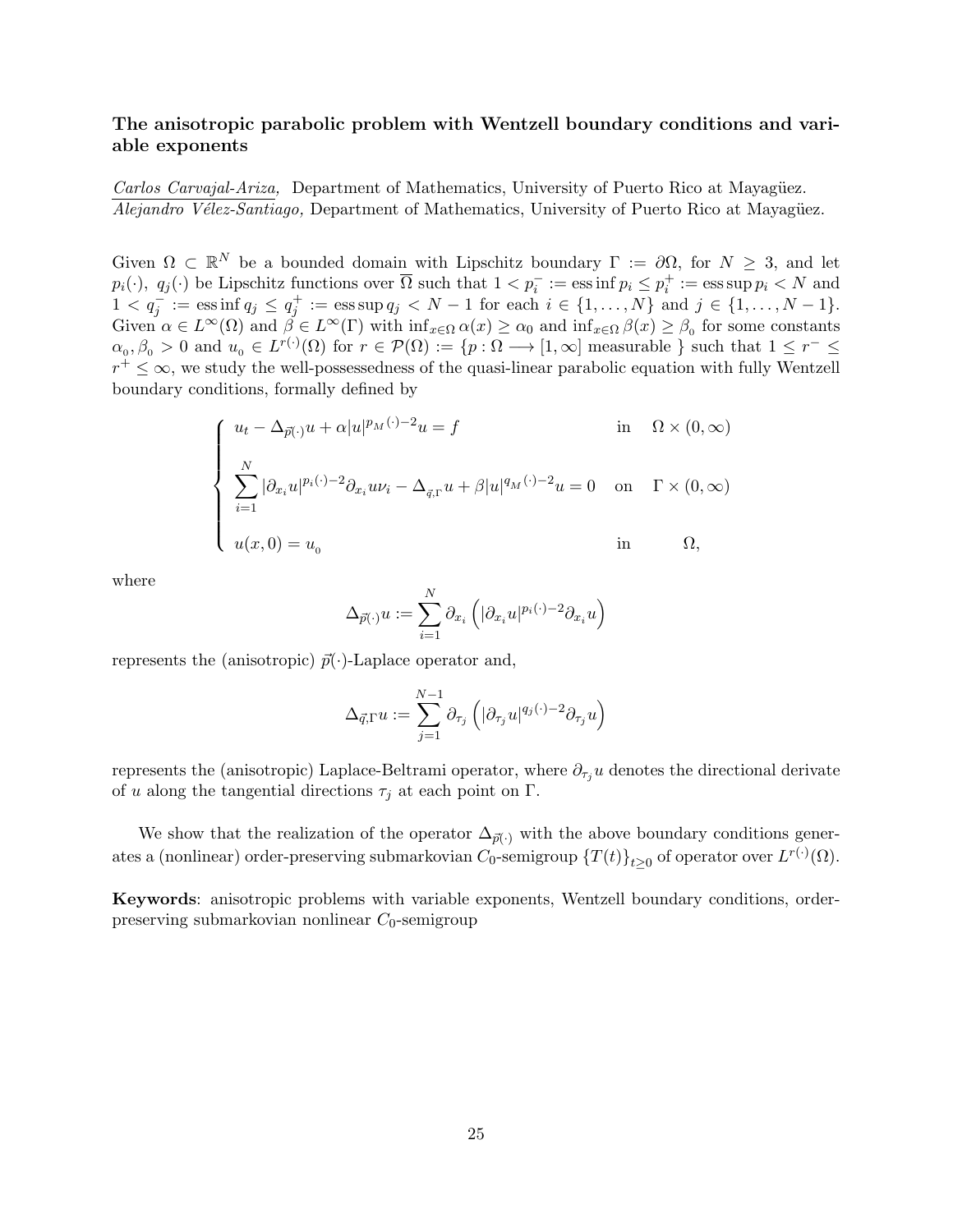## **Learning good features to discriminate untagged bees in video using non-supervised learning**

*Jeffrey Chan,* Department of Computer Science, University of Puerto Rico at Río Piedras. *Iván F. Rodríquez*, Department of Mathematics, University of Puerto Rico at Río Piedras. *Rémi Mégret,* Department of Computer Science, University of Puerto Rico at Río Piedras. *José L. Agosto-Rivera, Department of Biology, University of Puerto Rico at Río Piedras. Tugrul Giray,* Department of Biology, University of Puerto Rico at Río Piedras.

In this talk, we discuss a method to identify honeybees based on their appearance. To achieve it, we used deep learning and Siamese Network in a semi-supervised manner to learn an embedding that provides a numerical representation of their appearance. This embedding is trained to be similar for two images of the same bee, and dissimilar for images of different bees, using the contrastive loss. Training data can be obtained fully automatically by using automatic detection and tracking of the bees. The approach was evaluated for the identity verification task, where two images are compared to decide if they represent the same bee or not. The best model reached a performance of 0.94 in the area under the ROC curve. Our results show that this method has good performance to be used for re-identification task, where the appearance can be used to guide tracking in case of momentary disappearance.

**Acknowledgements:** This material is based upon work supported by the National Science Foundation under Grant No. 1707355 and 1633184.

**Keywords**: deep learning, unsupervised learning, Siamese neural network, insect behavior monitoring, identity recognition

### **Computability-theoretic aspects of Ramsey's Theorem**

*Peter Cholak,* Department of Mathematics, Notre Dame, IN.

Ramsey's Theorem for pairs and 2 colors says that for every 2-coloring, *C*, of pairs of natural numbers, there is an infinite set *H*, such that all pairs from *H* have the same constant color. *H* is called a *homogeneous* set for *C*. We will also consider Ramsey's Theorem in other settings. For example, we can be given countably many 1-coloring of natural numbers, *{ci}*, and ask for a set *C* such that, for each *i*, all but finitely many elements of  $C$  have the same color with respect to  $c_i$ . Call *C* a *cohesive* set for  $\{c_i\}$ .

The question we will explore here is what can be computed from homogeneous sets. For example, given countable many 1-coloring  $\{c_i\}$ , is there a 2-coloring *C*, such that every homogeneous set for *C* computes a cohesive set for  ${c_i}$ ?

**Acknowledgements:** This work was partially supported by a grant from the Simons Foundation (#315283).

**Keywords**: Ramsey's Theorem, computable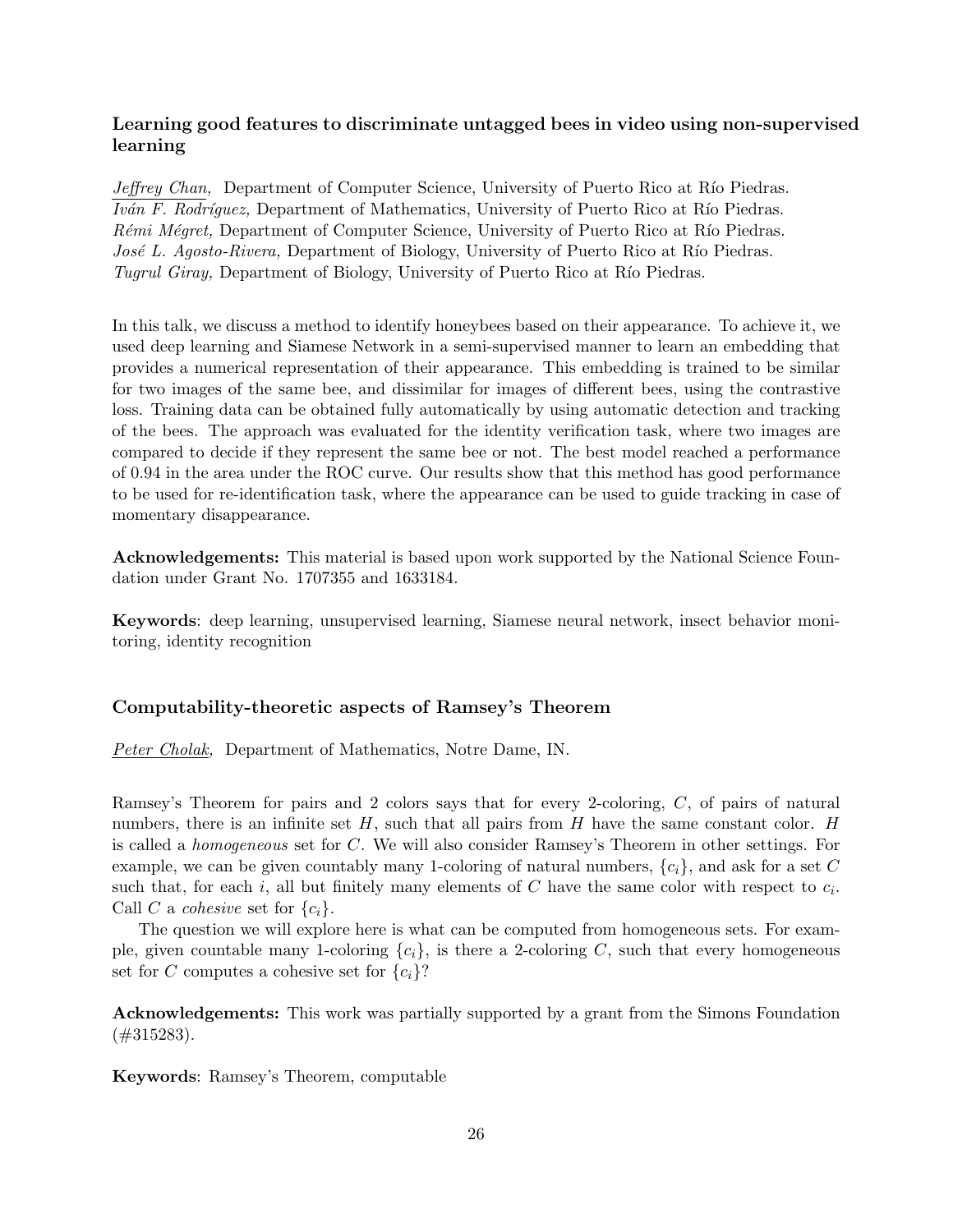## **Analytical investigation of basic reproductive ratio in designing disease screentreat programs**

*Mayteé Cruz-Aponte*, Department of Mathematics-Physics, University of Puerto Rico at Cayey. *Ozgür M. Araz*, Supply Chain Management and Analytics, College of Business Administration, University of Nebraska-Lincoln.

Chlamydia Trachomatis (CT) is one of the most frequently reported sexually transmitted diseases (STD) in the United States. Many cases of CT are either undetected or not reported. Recently, public health programs have been developed to reduce community-wide STD prevalence. These programs consist of screening and treatment of diseases and education for health behavior change. Public facilities of corrections play an important role in the effectiveness of these programs. However, due to lack of capacity and resources, public health programs using the correctional facilities raise concerns for policy-makers in terms of cost to society. In this paper, we present a mathematical model of CT transmission dynamics in two interacting populations using ordinary differential equations. Utilizing the dynamic model, we analyze the impact of jail based screen-treat programs and behavioral interventions on community health outcomes. Theoretical conditions for epidemic control are derived using the basic reproductive rate, and analytical investigations for considered interventions are presented. Informed by these analytical results, numerical simulation experiments are conducted for a case study population to evaluate the cost-benefits of interventions. Parametric sensitivity analyses are also performed to support practical insights.

**Keywords**: STD, *ℜ*0, simulation, public health, compartmental models, epidemiology, cost/benefit, Chlamydia Trachomatis

#### **Clustering methods to classify a broad range of species from their vocalization**

*Omar Cruz Pantoja,* Department of Computer Science, University of Puerto Rico at Río Piedras. *Carlos J Corrada Bravo,* Department of Computer Science, University of Puerto Rico at R´ıo Piedras.

Biodiversity monitoring is the process of tracking and determining changes in living organisms and the ecological complexes of which they are part of. It is important because it can provide information on environmental health, migration routes and population status. Traditionally biodiversity is assessed using methods that are generally costly, limited in space and time. Most fauna monitoring protocols require presence of experts in the field since data is often acquired through indirect cues such as vocalization. Such methods creates various problems. For starters, the requirement of an expert to identify species which itself can skew the data due to expert bias and the data recorded can not be replicated.

In order to solve replication and spatial content in time and space, systems with automated data collection can record audios 24 hours a day, every day of the year, across a variety of habitats. Yet automated data collection can collect an overwhelming amount of data and still requires an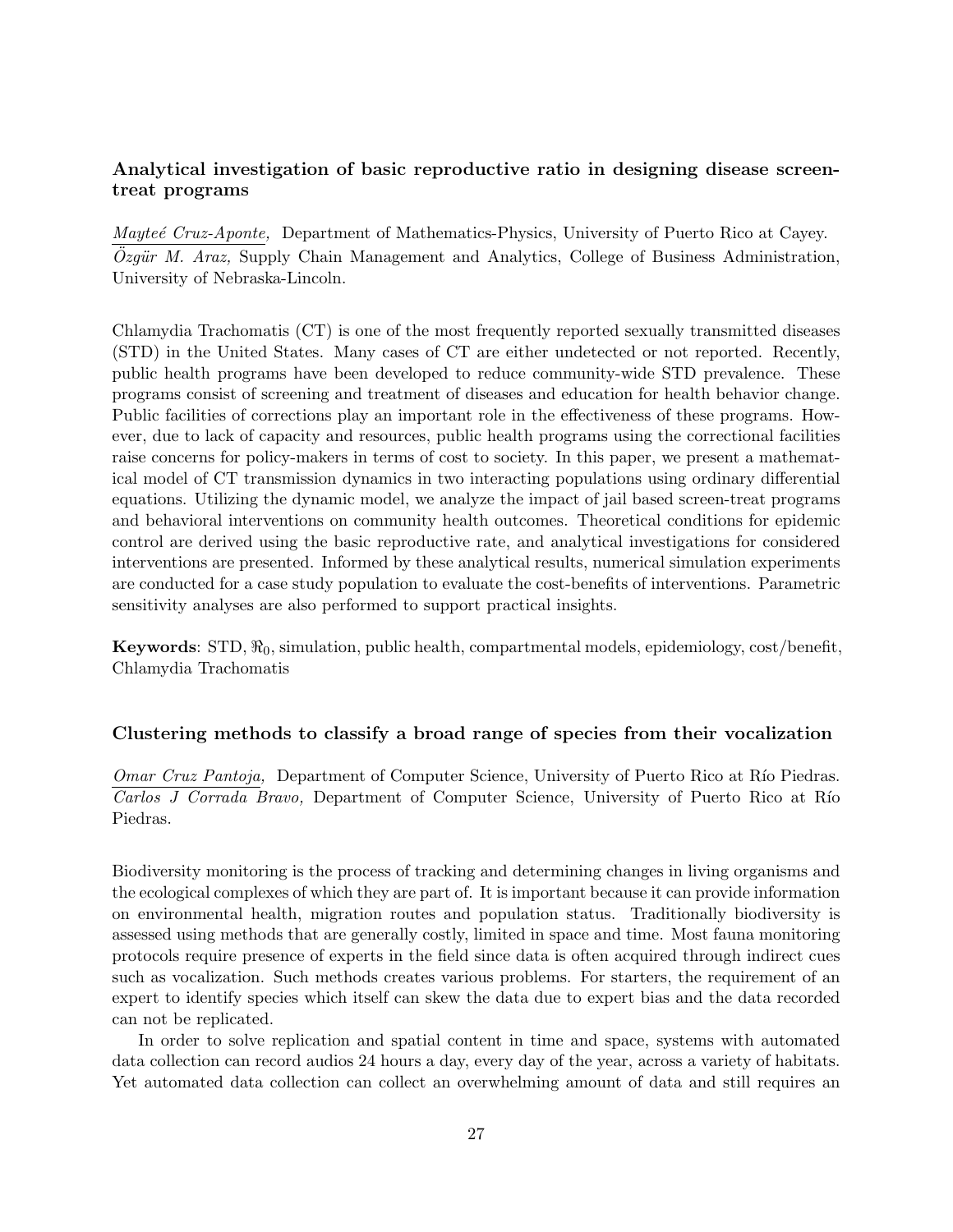expert to manually identify and classify all species present in the audio recordings. This task can still be tedious, extensive, time consuming and prone to classification mistakes. With the rise of the computational power and storage this task has been aided by the development of algorithms that automate the classification of presence or absence of a species through its vocalization. A limitation is that most of the algorithms developed target one or few species. We developed an algorithm that will be used to classify a broad range of species. It uses clustering methods to segment noise, identify regions of interest (ROIs) and classify using various machine learning techniques.

**Keywords**: acoustic detection, machine learning, clustering algorithms, classification of species

## **The elliptic anisotropic problem with Wentzell boundary conditions and variable exponents**

*Victor D´ıaz-Mart´ınez*

Department of Mathematical Sciences, University of Puerto Rico at Mayagüez. *Alejandro V´elez-Santiago* Department of Mathematical Sciences, University of Puerto Rico at Mayagüez.

Let  $\Omega \subseteq \mathbb{R}^N$  be a bounded Lipschitz domain, for  $N \geq 3$ . We investigate the solvability and regularity of a class of quasi-linear elliptic equations involving the anisotropic  $\vec{p}(\cdot)$ -Laplace operator  $\Delta_{\vec{p}(\cdot)}$ , with nonhomogeneous anisotropic Wentzell boundary conditions

$$
\sum_{i=1}^N \left| \frac{\partial u}{\partial x_i} \right|^{p_i(\cdot)-2} \frac{\partial u}{\partial x_i} \nu_i - \Delta_{\overrightarrow{q}(\cdot),\Gamma} u + \beta |u|^{q_M(\cdot)-2} u = g \text{ on } \Gamma := \partial \Omega,
$$

for  $\beta \in L^{\infty}(\Gamma)^+$  with a positive lower bound, where  $\Delta_{\overrightarrow{q}(\cdot),\Gamma}$  denotes the anisotropic  $\overrightarrow{q}(\cdot)$ -Laplace-Beltrami operator and  $q_M(x) = \max\{q_1(x), \ldots, q_{N-1}(x)\}$ . We show existence and uniqueness of weak solutions for the elliptic problem, and moreover, we prove that such solutions are globally bounded over  $Ω$ .

**Keywords**: anisotropic problems, variable exponents, Wentzell boundary conditions, weak solutions, a priori estimates.

#### **At most N-to-one functions over finite fields for new trapdoor functions**

*Moises Delgado,* Department of Mathematics-Physics, University of Puerto Rico at Cayey.

We define a function over a finite field to be **at most** *n***-to-one** (AMNTO) if every element in the range has at most *n* pre-images. The study of AMNTO functions and the search for infinite families of these functions may provide new methods for finding highly nonlinear functions and trapdoor functions, consequently new applications in cryptography. Numerous studies have been conducted on permutation polynomials since more than a hundred years ago, but almost no research has been focused on these functions. In this talk we will show some probable applications of AMNTO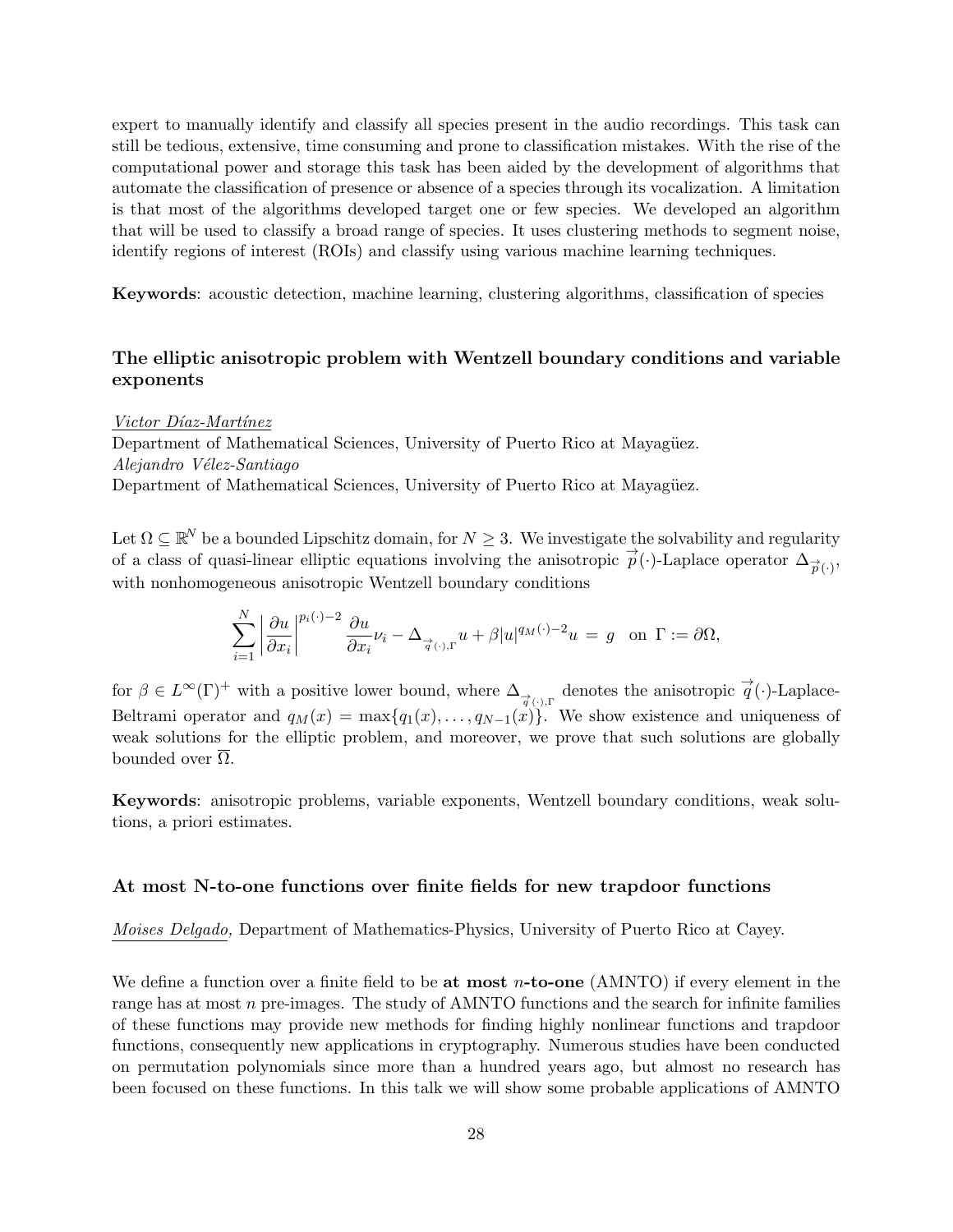functions and some families obtained during one year of research. A result obtained is a criterion for families of two-to-one binomial and trinomials  $x^s + ax^t$ ,  $x^s + ax^t + b$ , based on permutations polynomials. Particular examples are  $x^{13} + ax^2$ ,  $x^{18} + ax^3$  and  $x^{62} + ax + b$  over  $F_{16}$ ,  $F_{32}$  and  $F_{64}$ respectively. Using more sophisticated methods, we found the families of two-to-one trinomials and four-to-one quatrinomials functions  $x^{2^k} + a^{2^k-1}x + a^{2^k}$  and  $x^{2^{2k}} + x^{2^k} + \alpha x + \beta$ , where  $a \in F_{2^n}$  and  $\alpha, \beta$  are sums of powers of *a*. These families are AMFTO on  $F_{2^n}$  when  $k, n$  are relatively prime. These methods included a combination of linear and quadratic functions as well as the use of APN functions.

**Keywords**: public key cryptography, trapdoor functions APN functions, gold functions, Kasami-Welch functions

#### **The Koch cube domain, a 3-dimensional Koch snowflake analogue**

*Giovanni Ferrer Suaréz*, Department of Mathematical Sciences, University of Puerto Rico at Mayagüez. *Alejandro V´elez-Santiago*, Department of Mathematical Sciences, University of Puerto Rico at Mayagüez.

The Koch Snowflake has been a prominent object of study in the field of fractal analysis. We provide a construction via an iterated function scheme (IFS) of the Koch Cube domain *K*, a 3 dimensional analog of the Koch Snowflake. We then investigate fractal properties of the Koch Cube. We show that the boundary *∂K* enjoys the open set condition (OSC), and thus obtain that *∂K* has Hausdorff dimension  $s = \log_2(6)$  and Hausdorff measure  $0 < \mathcal{H}^s(\partial K) < \infty$ . Moreover, *H*<sup>s</sup> is an *s*-Alfohrs measure on *∂K*. We further provide arbitrarily close upper and lower bounds for  $\mathcal{H}^s(\partial K)$  in the style of B. Jia (2005, 2007).

**Keywords**: fractal analysis, Koch cube, Hausdorff measure, Hausdorff dimension, bounds

#### **Classic functions, an analytic approach**

*Javier Gómez-Calderón*, The Pennsylvania State University.

Complex numbers play an essential role in college algebra but are modestly used in the classic sequence of calculus. In this expository talk we provide a brief introduction to the complex-valued functions sine, cosine, exponential and logarithm. The main goal of this presentation is to provide an accessible reference to complex functions for undergraduate students who have completed calculus III.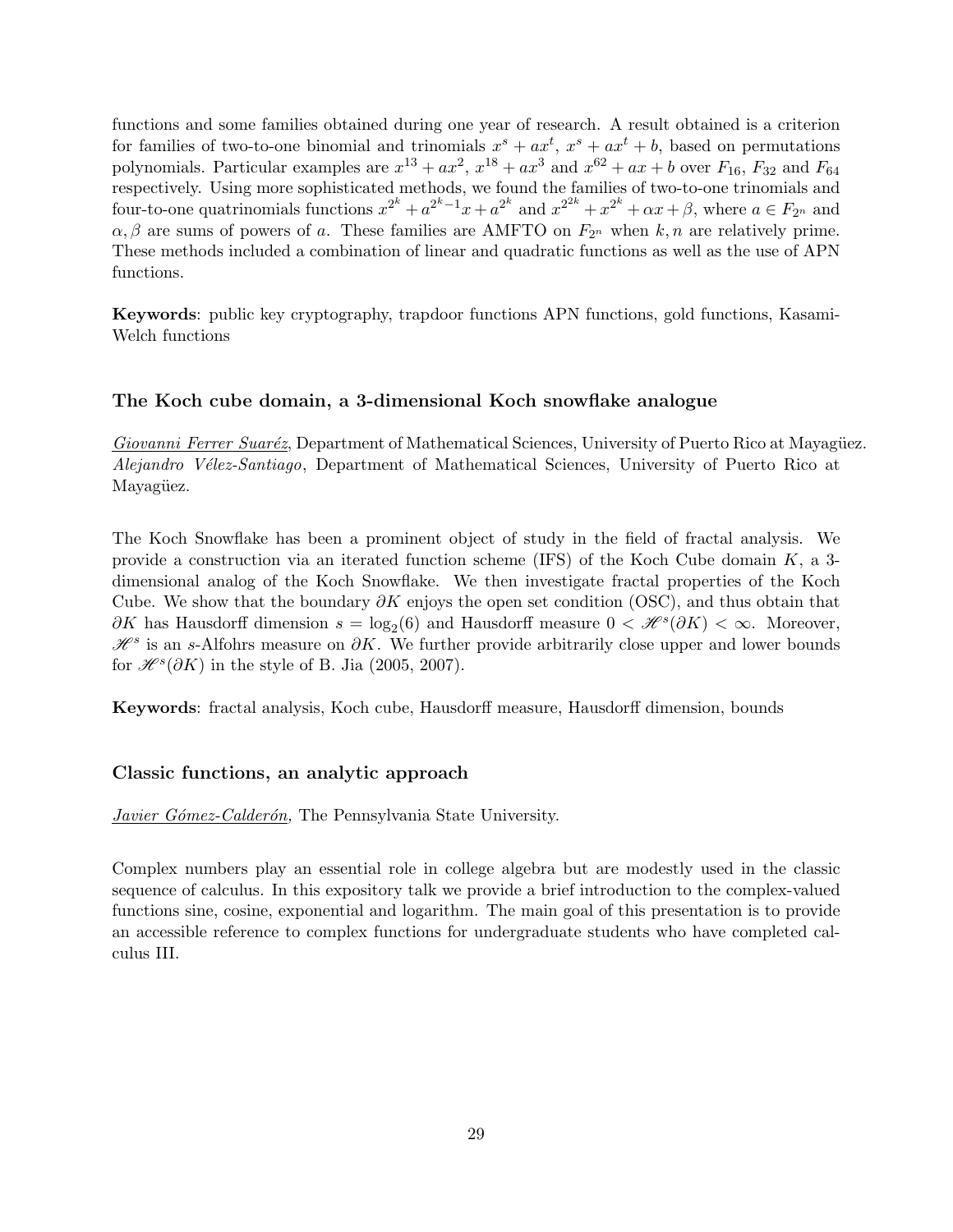#### **On cyclotomic subfields**

*Javier Gómez-Calderón*, The Pennsylvania State University.

Let *C<sup>m</sup>* denote the cyclotomic field generated by a primitive root of unity of order *m*. It is well known that the Galois group  $G(C_m/Q)$  is isomorphic to the group of units modulo *m*. Hence, the fixed field of any subgroup *H* of  $G(C_m/Q)$  is a Galois extension of *Q*. Given a divisor *d* of  $[C_m:Q]$ , we determine an algebraic integer  $\alpha$  generating a subfield  $F$  of degree  $d$  over  $Q$ . Furthermore, for the quadratic cases  $[C_m: Q(\alpha_1)]$  and  $[C_m: Q(\alpha_2)]$ , we also determine the minimal polynomials for *α*<sub>1</sub> and *α*<sub>2</sub>, and show that  $Q(\alpha_1) \cap B = Z[\alpha_1]$  and  $Q(\alpha_2) \cap B = Z[\alpha_2]$  where *B* denotes the ring of algebraic integers.

### Linear codes, graphs, and the projective special linear group  $PSL_2(\mathbb{F}_q)$

*Anthony Gómez Fonseca,* Department of Mathematics, University of Puerto Rico at Río Piedras. *Heeralal Janwa,* Department of Mathematics, University of Puerto Rico at Río Piedras.

In this talk we discuss some results obtained in the master thesis' research of the first author under the supervision of Dr. Janwa. The projective special linear group  $G = \text{PSL}_2(\mathbb{F}_q)$  is the quotient group of the special linear group  $SL_2(\mathbb{F}_q)$  and its center. This group is used to construct a special type of graphs called Cayley graphs. The Cayley graph  $\Gamma(G, S) = (V, E)$  is the graph with vertex set  $V = G$  and edge set  $E = \{ [v, w] | v^{-1}w \in S \}$ , where *S* is a symmetric subset of *G*. These graphs have been constructed and studied for some primes *q*. Once we construct the Cayley graph  $\Gamma(G, S) = (V, E)$ , we generate a bipartite graph  $\Gamma_B$ , called the edge-vertex incidence graph, with vertex set  $V \cup E$  and edge set  $\{[e, v] \in E \times V \mid v \text{ is an endpoint of } e\}.$ 

The graph Γ*<sup>B</sup>* is used to construct a linear code. A code *C* of block length *n* is a subset of the vector space  $\mathbb{F}_q^n$ , but we limit our computations to the binary case. If  $\mathscr{C}$  is a subspace of  $\mathbb{F}_q^n$ , then we say that  $\mathscr C$  is a linear code. The elements of a code are called codewords. The code  $\mathscr C$ is constructed from a matrix  $H_{\mathscr{C}}$ , called the parity check matrix of  $\mathscr{C}$ , that is obtained from the graph Γ*B*. Some properties of *C* are studied, such as dimension, rate, and minimum distance. The minimum distance of a code is important because it determines the number of errors that it can correct. Given a code  $\mathscr{C}$ , some techniques can be used to obtain a subcode  $\mathscr{D} \subset \mathscr{C}$  with a higher minimum distance. Some examples will be consider.

**Acknowledgements:** Special thanks to the NASA Puerto Rico Space Grant Consortium for partially fund this research under the NASA Grant NNX15AI11H. Another special thanks goes to the High Performance Computing facility (HPCf), the University of Puerto Rico, and the Institutional Development Award (IDeA) INBRE Grant P20 GM103475.

**Keywords**: linear codes, minimum distance, cayley graphs, projective special linear group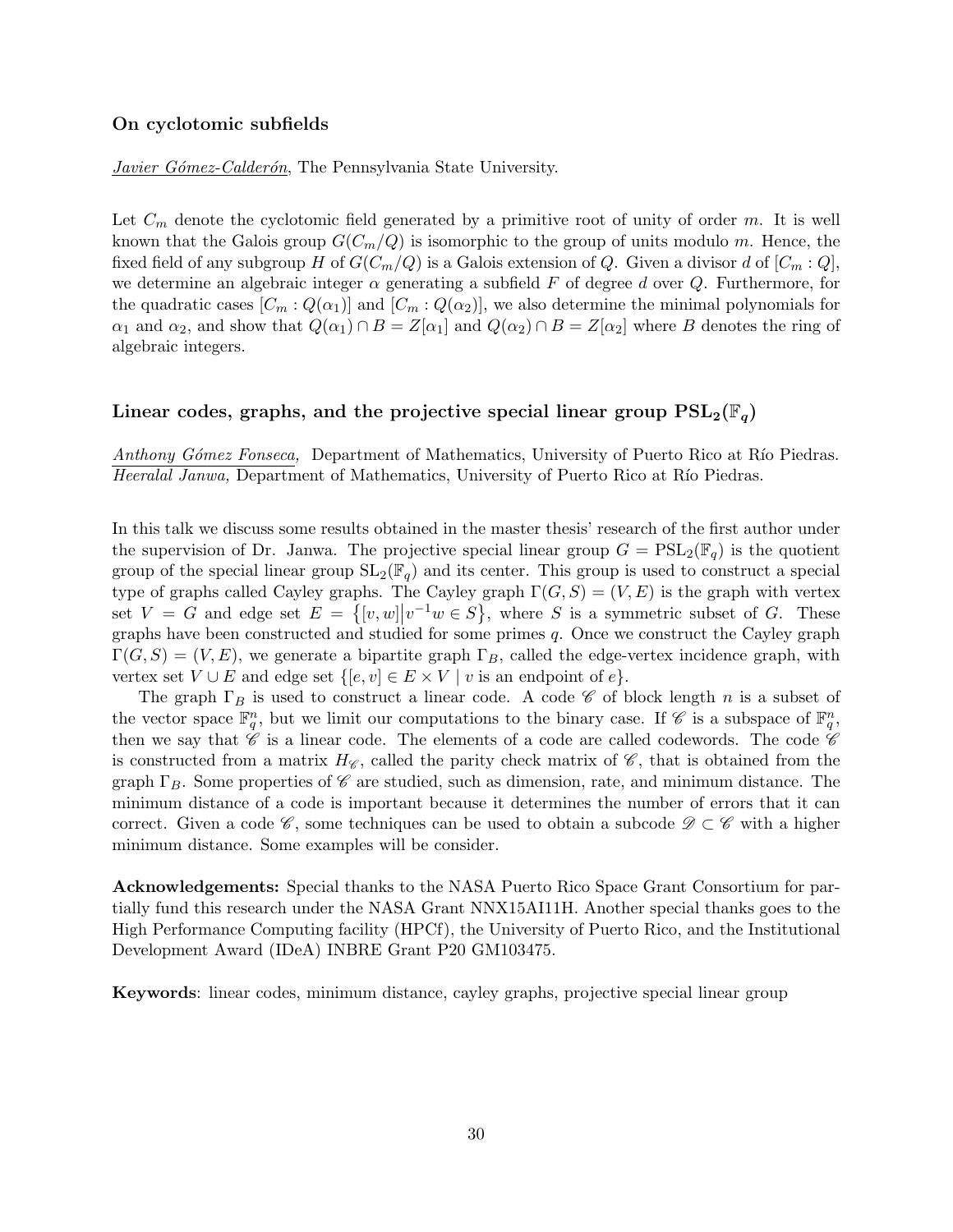#### **Linear complexity analysis of multidimensional periodic arrays**

*Domingo G´omez-P´erez,* Faculty of Sciences, University of Cantabria, Spain. *Andrew Tirkel,* Scientific Technology, Victoria, Australia.

Many researchers in different areas have studied multidimensional arrays and, in recent years, there has been wide interest in constructions of two-dimensional arrays with good correlation properties. Onemethod to construct such arrays is themethod of Composition, proposed by Tirkel, Osborne and Hall and generalized by Moreno and Tirkel, where a shift sequence and a column sequence are composed to generate a two dimensional array. Arrays constructed using this method have been proven to posses good correlation properties when the shift sequences have low Auto and cross hit numbers and where the column sequence is a cyclic shift of a pseudo noise sequence.

Linear complexity of an array is a measure of the order of a multidimensional linear recursion which generates the full array from a sub array.

In this talk, we discuss a recent approach to develop a theory for analyzing the linear complexity of general multidimensional periodic arrays. We also analyze arrays constructed using the method of composition and establish tight bounds for their linear complexity.

#### **An improvement to Chevalley's theorem with restricted variables**

*Francis N. Castro,* Department of Mathematics, University of Puerto Rico at Río Piedras. *Oscar E. Gonz´alez,* Department of Mathematics, University of Illinois at Urbana-Champaign, IL. *Luis A. Medina, Department of Mathematics, University of Puerto Rico at Río Piedras.* 

Chevalley's theorem states that a set of polynomials  $F_i(X_1, \ldots, X_n)$  without constant terms over a finite field  $\mathbb{F}_q$  has a nontrivial common zero  $(a_1, \ldots, a_n) \in \mathbb{F}_q^n$  if the number of variables exceeds the sum of the degrees of the polynomials. Recently Schauz and Brink gave an extension of Chevalley's theorem to polynomials with variables belonging to arbitrary non-empty subsets of a finite field. Here we apply the ground field method to Schauz-Brink's theorem. We obtain an improvement that is significant when the degree of the polynomials is large compared to the weight of the degree of the polynomials.

**Acknowledgements:** The second author was partially supported by a GAANN fellowship (#P200A150319, Department of Education) and by the Alfred P. Sloan Foundation's MPHD Program, awarded in 2017.

**Keywords**: solvability of systems of polynomials over finite fields; Chevalley's theorem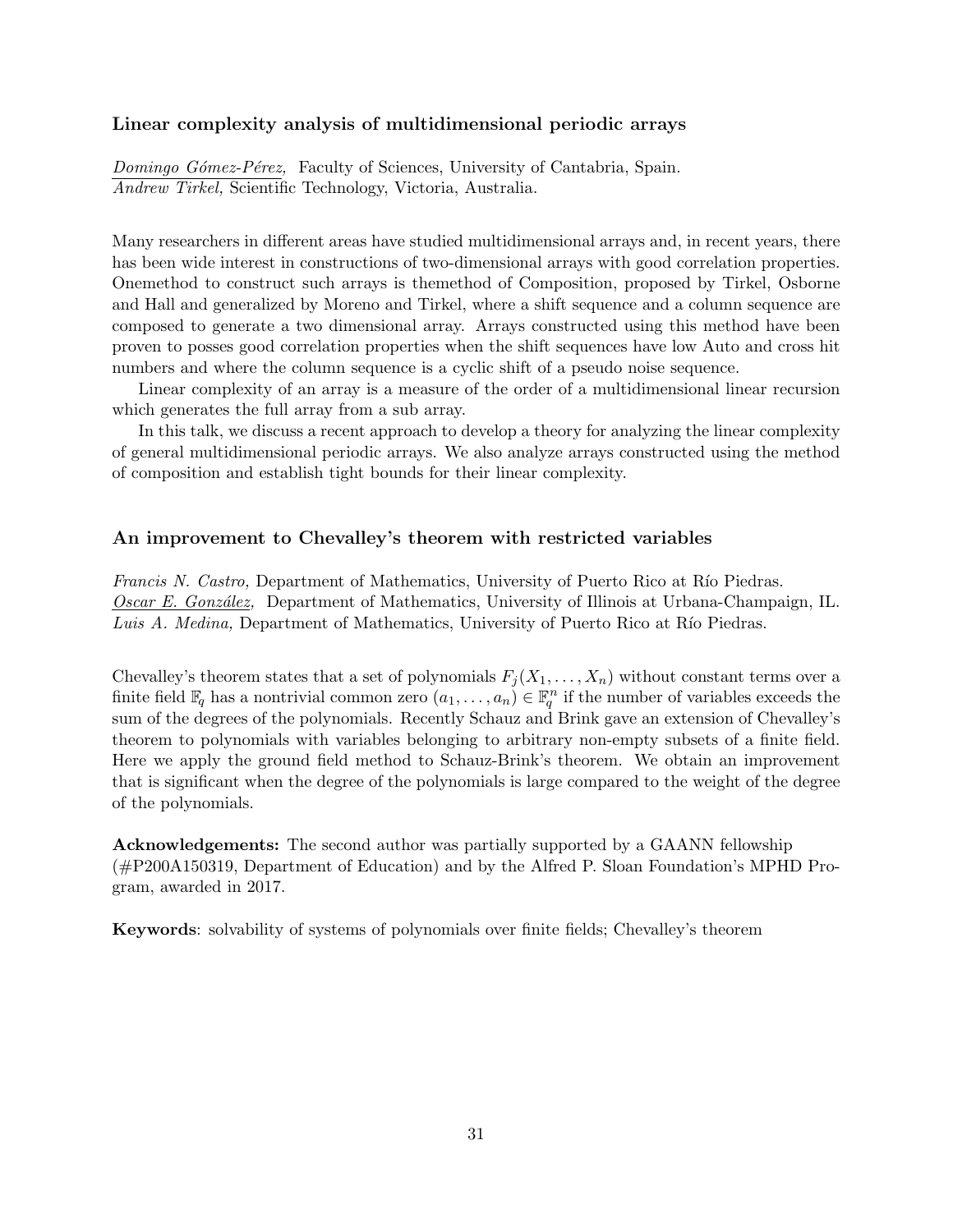## **Fundamental solutions for discrete dynamical systems involving the fractional Laplacian**

*Jorge Gonz´alez-Camus*, Department of Mathematics, Universidad de Santiago de Chile. *Valentin Keyantuo*, Department of Mathematics, University of Puerto Rico, Río Piedras. *Carlos Lizama*, Department of Mathematics, Universidad de Santiago de Chile. *Mahamadi Warma*, Department of Mathematics, University of Puerto Rico, Río Piedras.

In this talk we prove representation results for solutions of a time-fractional differential equation involving the discrete fractional Laplace operator in terms of generalized Wright functions. Such equations arise in the modeling of many physical systems, for example chain processes in chemistry and radioactivity. Our focus is in the problem:

$$
\mathbb{D}_t^{\beta} u(n,t) = -(-\Delta_d)^{\alpha} u(n,t) + g(n,t),
$$

where  $0 < \beta \leq 2$ ,  $0 < \alpha \leq 1$ ,  $n \in \mathbb{Z}$ ,  $(-\Delta_d)^{\alpha}$  is the discrete fractional Laplacian and  $\mathbb{D}_t^{\beta}$  $t$ <sup>b</sup> is the Caputo fractional derivative of order *β*. Also is presented important special cases as consequences of the representations obtained, such as heat and wave discrete equation.

**Acknowledgement**: The author was supported by CONICYT under grant Doctorado Nacional Chile 2016 NO:21160120.

**Keywords**: Caputo fractional derivative; discrete fractional Laplacian; fundamental solutions; Wright and Mittag-Leffler functions

## **A problem of Ambrosetti-Prodi type for the anisotropic Laplace operator**

*Javier Henríquez-Amador,* Department of Mathematics, University of Puerto Rico at Mayagüez. *Alejandro Vélez-Santiago,* Department of Mathematics, University of Puerto Rico at Mayagüez.

We investigate the realization of a very new class of nonlinear boundary value problems of Ambrosetti– Prodi type involving the variable exponent anisotropic  $\vec{p}(\cdot)$ -Laplace operator, and Neumann boundary conditions. Using a priori estimates, regularity theory, a sub-supersolution method, and the Leray-Schauder degree theory, we obtain a necessary condition for the non-existence of solutions (in the weak sense), the existence of at least one minimal solution, and the existence of at least two distinct solutions. Moreover, we establish fine global regularity results for weak solutions of the Neumann problem of Ambrosetti–Prodi type over large classes of non-smooth domains.

**Keywords**: anisotropic problems with variable exponents, Neumann boundary conditions, weak solutions, a priori estimates, global regularity, sub-supersolution method, Leray-Schauder degree theory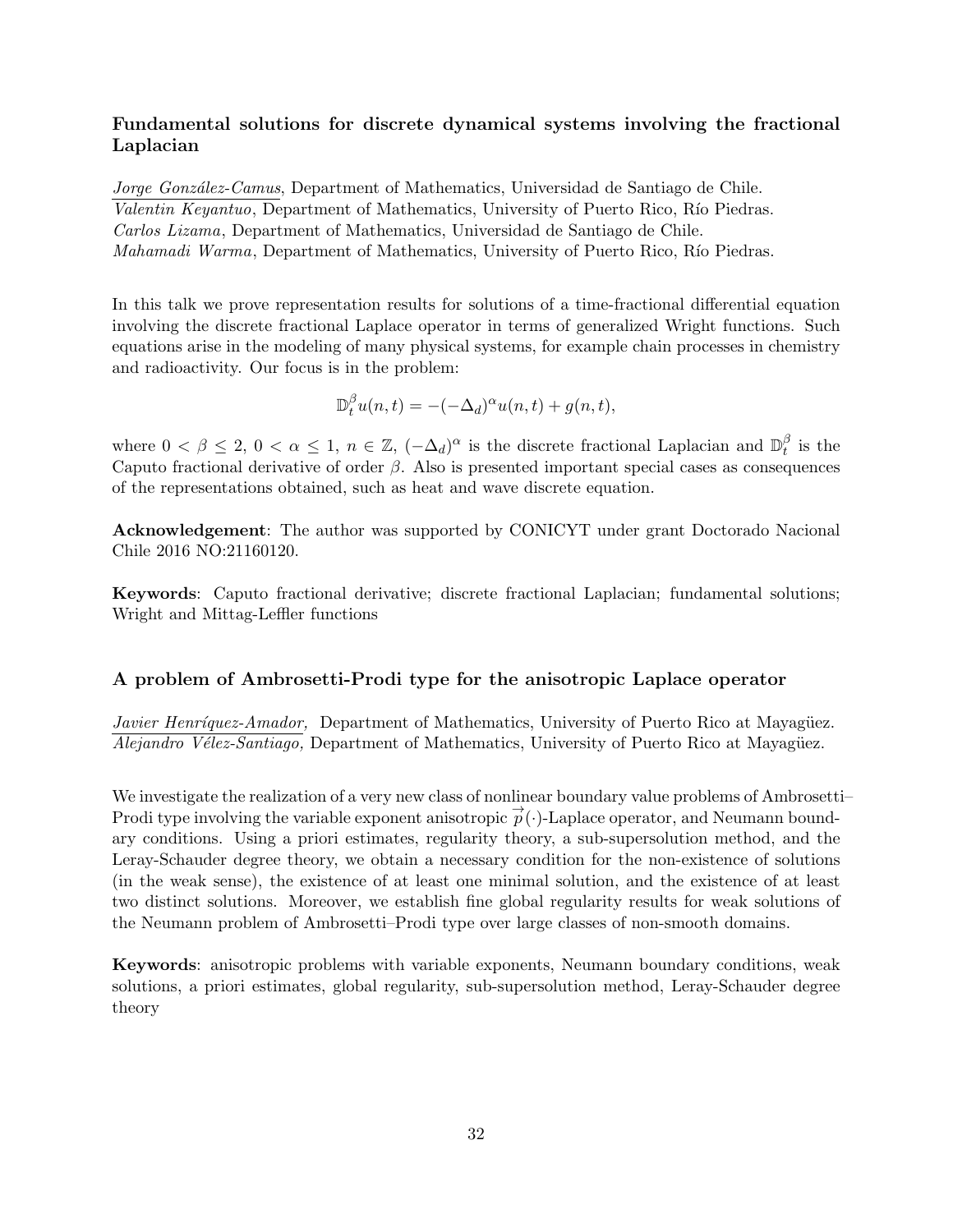#### On the characterization of  $\tau_{(n)}$ -atoms

*André Hernández-Espiet,* Department of Mathematics, University of Puerto Rico at Mayagüez. *Reyes M. Ortiz-Albino, Department of Mathematics, University of Puerto Rico at Mayagüez.* 

In a 2011 paper, Anderson and Frazier defined the concept of a  $\tau_{(n)}$ -factorization, where  $\tau_{(n)}$  is a restriction of the modulo *n* equivalence relation. These relations have been studied mostly for small values of *n*. One of these problems is finding  $\tau_{(n)}$ -irreducible elements or  $\tau_{(n)}$ -atoms in order to characterize elements that have a  $\tau_{(n)}$ -factorization in  $\tau_{(n)}$ -atoms. The  $\tau_{(n)}$ -atoms are well known for  $n = 0, 1, 2, 3, 4, 5, 6, 8, 10, 12$ . However, the problem of determining the  $\tau_{(n)}$ -atoms becomes much more difficult for larger *n*. In this research, we present an easy way to construct families of  $\tau_{(n)}$ -atoms, where *n* is a safe prime associated with a Germain prime.

**Acknowledgements:** This research, conducted at the University of Puerto Rico at Mayagüez, is supported by the Puerto Rico Louis Stokes Alliance For Minority Participation and by the Department of Mathematical Sciences of the University of Puerto Rico at Mayagüez.

**Keywords**:  $\tau_{(n)}$ -factorization,  $\tau_{(n)}$ -atom, Germain prime

## **Cuantificaci´on de la ventaja cognitiva de estudiar l´ımites de funciones utilizando** infinitésimos y Cálculo no Estándar con estudiantes del curso Métodos Cuantitativos II para Administración de Empresas

Luz Marina Hernández-Merchán, Instituto de Estadística y Sistemas Computarizados de Información, Universidad de Puerto Rico en Río Piedras.

*Jorge M. López, Departamento de Matemáticas, Universidad de Puerto Rico en Río Piedras. Carlos A. Lezama,* Co-Founder and CEO of AZapp INC.

En estudios anteriores se ha demostrado la eficacia del método de enseñanza de límites de funciones utilizando infinitesimales para estudiantes del curso de Calculo I en la facultad de Ciencias Naturales. El objetivo de la investigación que se lleva a cabo, es determinar si existe ventaja didáctica cuando se enseña el concepto de límite de una función real, utilizando el lenguaje de los números infinitésimos a estudiantes del curso de Métodos Cuantitativos para Administración de Empresas II de la Facultad de Administración de Empresas.

El propósito del estudio es determinar si las destrezas en el cálculo de límites para los estudiantes, mejora si se utiliza el cálculo infinitesimal para su enseñanza. Tal circunstancia haría que la noción de límite de una función, sea más evidente, de forma tal que los estudiantes entiendan mejor este concepto y puedan determinar con más facilidad límites de funciones.

La eficacia de la enseñanza se mide con el instrumento: Prueba de aprovechamiento de límites. La investigación se instrumenta con estudiantes del curso de Métodos Cuantitativos para Administración de Empresas II (MECU 3032), que ofrece el Instituto de Estadística y Sistema Computarizado de Información de la Facultad de Administración de Empresas de la Universidad de Puerto Rico, Recinto de Río Piedras y a quienes enseño este curso. Soy profesora, adscrita a dicha facultad.

Para recopilar y validar información se utilizarán exámenes desarrollados en dos modalidades: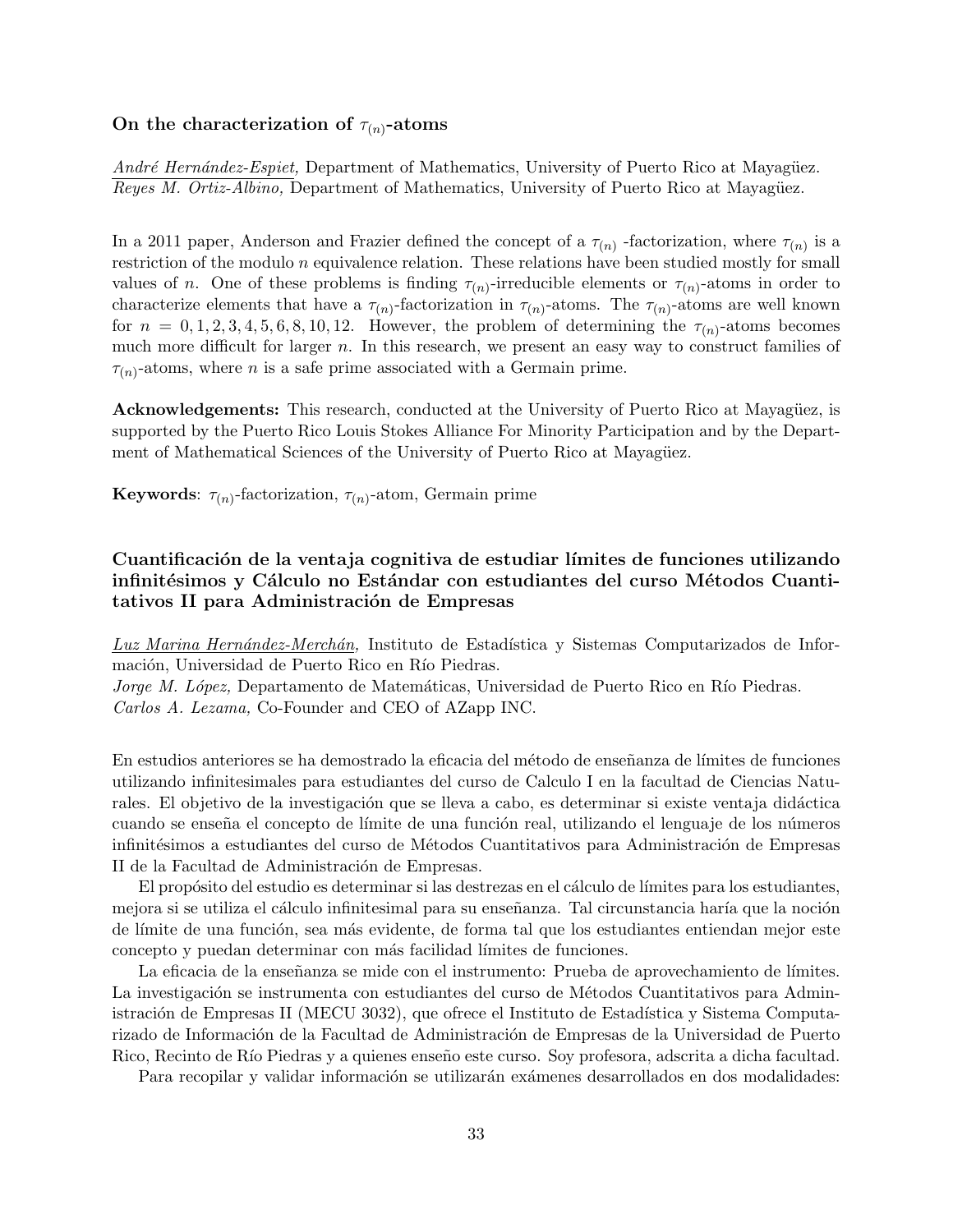Calculo tradicional o estándar y Calculo infinitesimal.

Para llevar a cabo el análisis de los datos y determinar los hallazgos de investigación se utilizarán medidas estadísticas para la respuesta a la pregunta de investigación: ¿existe una ventaja didáctica en enseñar el concepto de límite de una función real, utilizando el lenguaje de los números infinitésimos a estudiantes del curso de Métodos Cuantitativos para Administración de Empresas II de la Facultad de Administración de Empresas de la universidad de Puerto Rico, Recinto de Río Piedras?

**Palabras claves**: ímite, función, infinitesimal, aprendizaje, enseñanza, cálculo

#### **Public key cryptosystems based on AG codes suitable for post- quantum PKC**

*Heeralal Janwa*, Department of Mathematics, University of Puerto Rico at Río Piedras.

McEliece public key cryptosystem (PKC) has received increasing attention in recent years as an alternative to other PKCs because it is one of the very few candidates for Post-Quantum PKCs.

Janwa and Moreno proposed two types of PKCs in 1996 using AG codes: Type I based on the subfield subcodes of AG codes, and Type II based on AG Goppa codes ( ISIT-95 (invited), DCC-96). Our Type I PKCs are still secure but our Type II PKCs have been shown to have weak keys.

We have developed a general framework of public/private key ensembles for PKCs based on Algebraic Geometry, and discuss their practicality and crypt- analysis [J-(Geocrypt 2009),J- (ICERM2015), J-2016], where we have proposed a thrid type of PKCs based on AG codes. We present results on their feasibility, practicality, and security.

After massive worldwide collaborative computing efforts, the ensemble of original McEliece PKCs based on binary irreducible classical Goppa codes with parameters [1024, 524,101] has been shown to be insecure. The original McEliece PKC has exponential key lengths, and thus is not easily scalable. Alternatives, such as shortening or list-decoding binary irreducible Goppa codes have been proposed as PKCs. However, we demonstrate how our Type I and Type III PKCs provide better alternatives with superior parameters. Our PKCs are similar to those of McElieces. Our Type II class of PKCs has been shown to have weak keys, even after already excluding the genus 0 case (i.e., those corresponding the generalized RS codes)- as they were known to be insecure by Sidelnikov-Shestakov. A refinement of Sidelnikov-Shestakov has demonstrated that under some assumptions, our Type II PKCs based on insecure for codes from low genus curves and for curves with special properties. We show why these are the weak keys and discuss how to avoid other potentially weak keys, and how to choose stronger ones.

We also outline several deep algebraic geometric problems that our three classes of PKCs based on AG codes lead to (moduli space of curves, bounds on exponential sums over curves, existence of curves with many rational points, existence of certain divisors, etc.). We will give some partial results and suggest some open problems. These algebraic geometric problems have also applications to several other areas in mathematics, computer science, and communication sciences. For example in construction of Ramanujan graphs, expander graphs, ECC, random number generators, APN functions, hash functions, and sequence designs.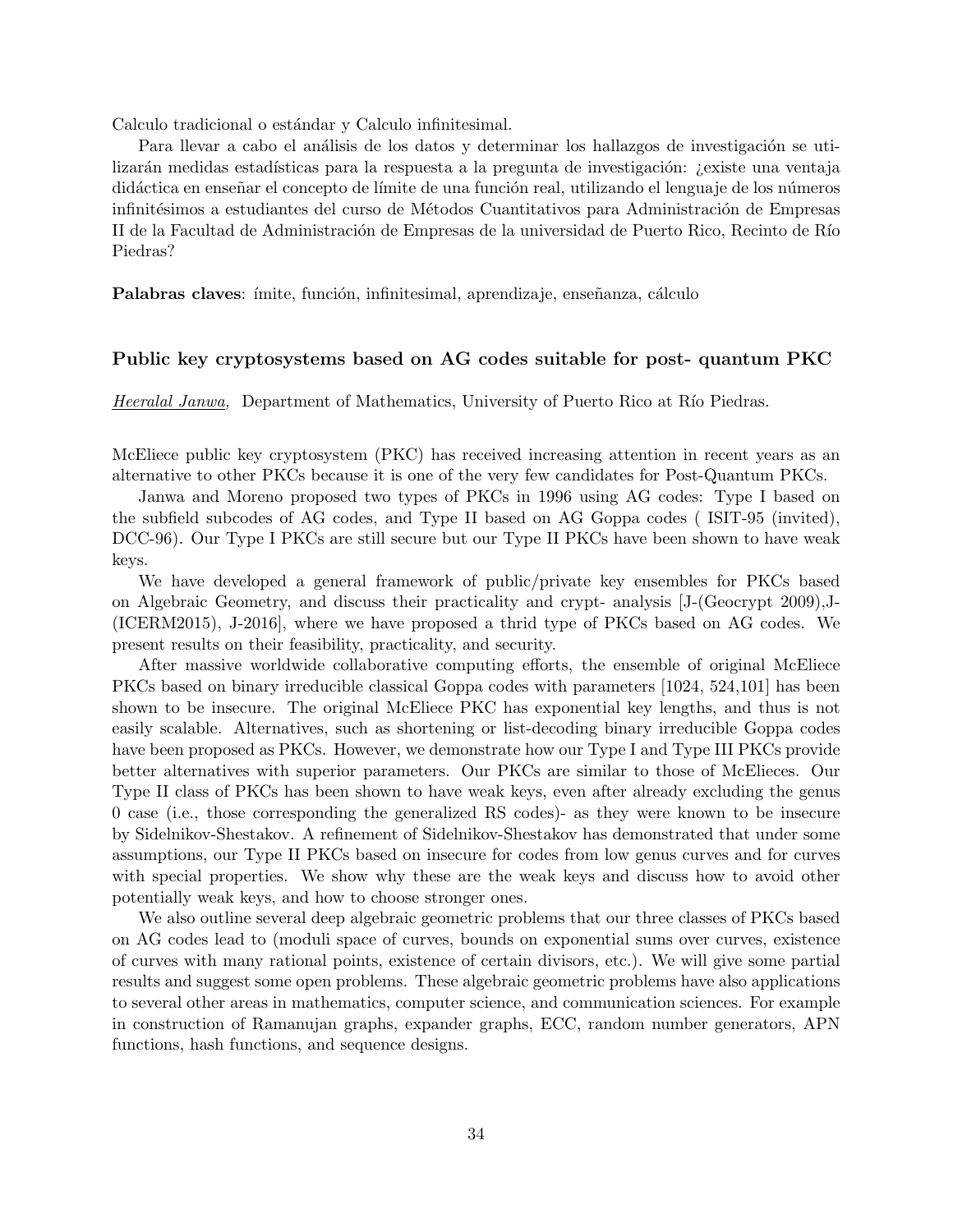**Keywords**: post-quantum, cryptoSystems, algebraic geometric codes, McEliece public key cryptosystems based on subfield subsides of AG codes

#### Criptografía simplicial

*David Allen,* Department of Mathematics, Borough of Manhattan Community College, City University of New York. *José La Luz*, Departamento de Matemáticas, Universidad de Puerto Rico en Bayamón. *Guarionex Salivia,* Computer and Information Science Department, Minnesota State University. *Jonathan Hardwick,* Computer and Information Science Department, Minnesota State University.

Los complejos simpliciales tienen importantes aplicaciones en la topología. Entre los complejos simpliciales más sencillos se encuentran los grafos no dirigidos. Al desarrollar el concepto de operaciones sobre complejos simpliciales y aplicar una de estas operaciones a una clase de grafos, llamados grafos de Erdös-Rényi, se producen complejos simpliciales que exhiben características aleatorias. A partir de eso, se sugiere cómo se puede usar esta construcción para encriptar un mensaje.

## **Comparison of the frequencies of numbers free of small primes, and squares or cubes, with their probabilities inferred from Eulers identity for the harmonic series**

*Alvaro Lecompte-Montes,* Department of Mathematics and Applied Sciences, Inter American University of Puerto Rico at San German.

*Roberto Romero-Nieves,* Department of Mathematics and Applied Sciences, Inter American University of Puerto Rico at San German.

We count the frequencies of numbers free of small primes, and also of numbers free of squares and cubes, in random samples generated with the computer in different ranges, and compare them with the theoretical probabilities that are expressed in terms of the reciprocal of harmonic series.

As is well known, the numbers of primes in a range can be theoretically estimated by several expressions that follow from Eulers identity between Eulers product and the harmonic series. If we limit us to observe numbers free of small primes, probabilities given this way are exact and we can compare them with actual counts in random samples of numbers. Less known, Eulers identity with integer power larger than one gives the probability for numbers free of squares, cubes and other powers, and we can also check them empirically. As the harmonic series of power larger than one are convergent, the restriction to small primes is now less important. Our calculations agree with the theory and illustrate the meaning behind the harmonic series and the zeta function.

We can go further and interpret Eulers products for any real power as the probabilities for not having multiples of powers of primes near a randomly selected natural number. This way we can give also a full interpretation of the zeta function on the reals larger than one.

**Acknowledgements:** This work was motivated by the Creative Project for the masters degree of Roberto Romero-Nieves.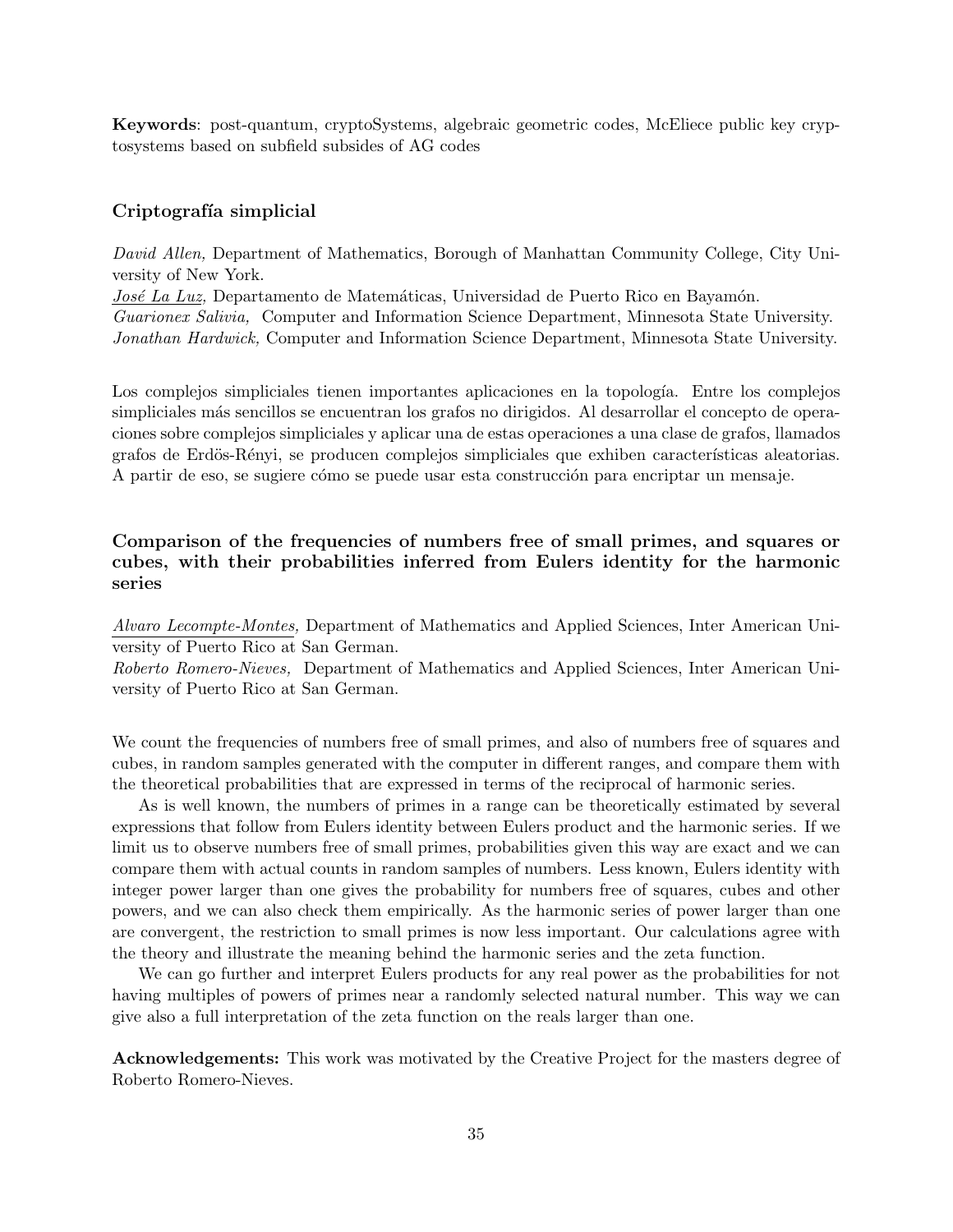**Keywords**: prime, square free, power free, Eulers product, harmonic series, number theory

#### Los grafos de  $\tau_{(n)}$ -divisores  $\tau_{(n)}$ -irreducibles

*Christian J. L´opez Mercado,* Departamento de Matem´aticas, Universidad de Puerto Rico en Mayagüez.

*Reyes M. Ortiz-Albino,* Departamento de Matemáticas, Universidad de Puerto Rico en Mayagüez.

La teoría de  $\tau_{(n)}$ -grafos o los grafos de  $\tau_{(n)}$ -divisores  $\tau_{(n)}$ -irreducibles, surge como una posible aplicación de la teoría de  $\tau_{(n)}$ -factorizaciones. La misma se desarolla extendiendo a la teoría de factorizaciones generalizadas y el trabajo de Coykendall y Maney sobre los grafos de divisores irreducibles sobre dominios. Aunque la idea fue propuesta desde sus comienzos, no fue hasta el 2010 que Lucena, bajo la supervisión de Ortiz, desarrolló la idea y se presentó en varias conferencias. Luego en el 2013, Mooney publicó unos primeros resultados que conectan las propiedades de dominios con las propiedades de grafos, tal y como lo hizo Coykendall. Por ejemplo, un dominio integral *D* es un UFD si y solo si el *τ* -grafo simple de cualquier elemento distinto de cero y que no sea unidad es un grafo completo.

Presentamos algunas propiedades y características generales de los  $\tau_{(2)}$  -grafos. Consideramos propiedades de maximilidad e isomorfismos entre ellos, estudiando las propiedades de los grados de los vértices en los  $\tau_{(2)}$ -grafos y formalizamos algunos patrones que los mismos poseen. Presentamos algunas propiedades combinatorias que los *τ*(2)-grafos tienen, condiciones necesarias para que un grafo simple sea un  $\tau_{(2)}$ -grafo y por último algunas generalizaciones de estos resultados.

**Acknowledgements:** This research, conducted at the University of Puerto Rico at Mayagüez, is supported by the Puerto Rico Louis Stokes Alliance For Minority Participation and by the Department of Mathematical Sciences of the University of Puerto Rico at Mayagüez.

**Keywords**:  $\tau_{(n)}$ -divisor,  $\tau_{(n)}$ -irreducible,  $\tau_{(n)}$ -grafo

#### **The 5-cube cut number problem; a short proof for a basic lemma**

*M.R. Emamy-K,* Department of Mathematics, University of Puerto Rico at Río Piedras. *Rafael Arce-Nazario,* Department of Computer Science, University of Puerto Rico at Río Piedras.

The hypercube cut number  $S(d)$  is the minimum number of hyperplanes in the *d*-dimensional Euclidean space IR*<sup>d</sup>* that slice all the edges of the *d*-cube. The problem originally was posed by P. ONeil in 1971. B. Grnbaum, V. Klee, M. Saks and Z. Fredy have raised the problem in different times. In 2000, Sohler and Ziegler obtained a computational solution to the 5-cube problem. However finding a short proof for the problem, independent of computer computations, remains to be a challenging problem. We present a short proof for the result presented by Emamy-Uribe-Tomassini in Hypercube 2002 based on the Tomassini's Thesis. This proof is only a few pages that is substantially shorter than the original proof of 60 pages.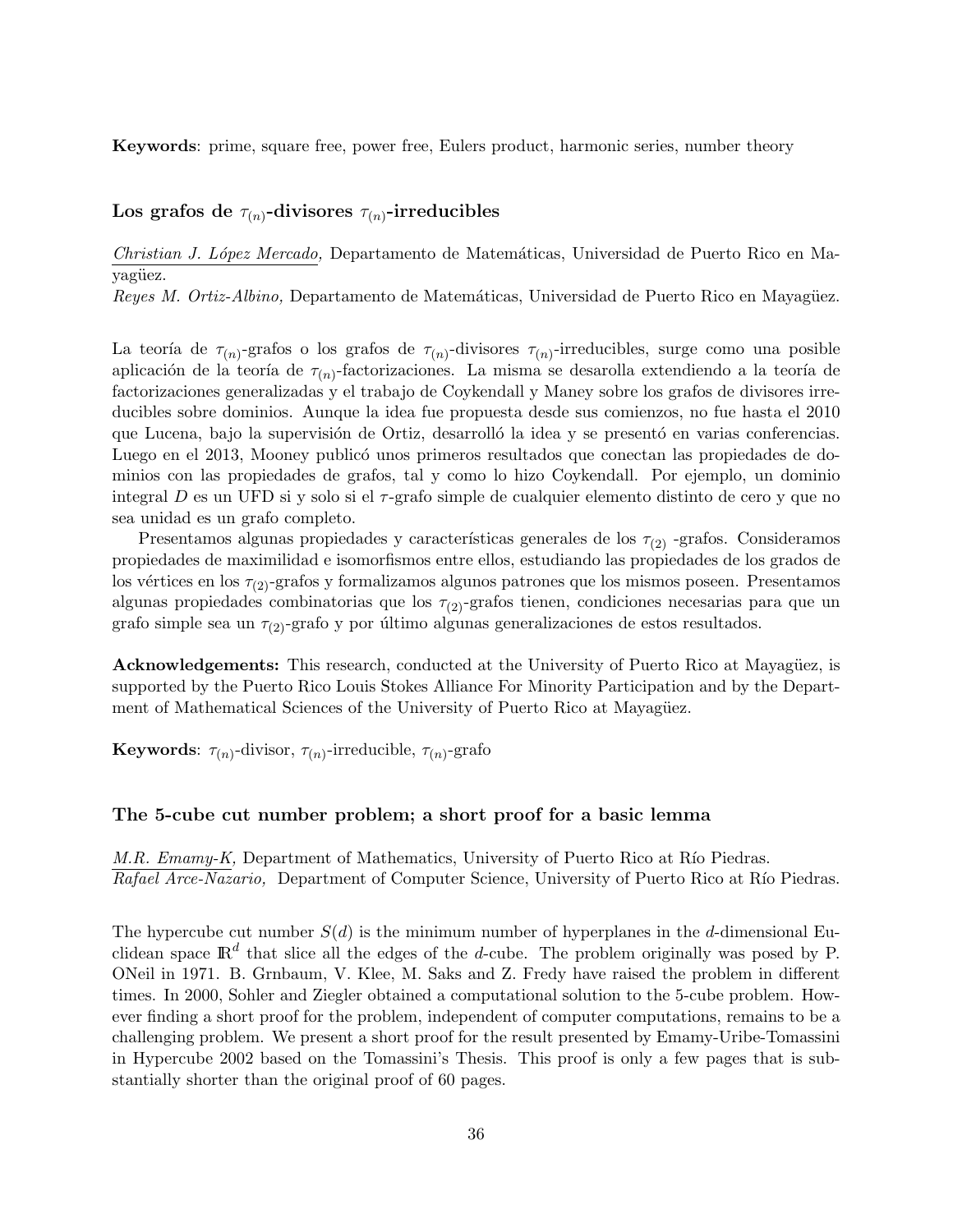**Keywords**: hypercube, slicing hyperplanes, polytopes

## **Modeling coffee fruit infestation by the coffee berry borer**

*Mariano Marcano,* Department of Computer Science, University of Puerto Rico at Río Piedras. *Amitabha Bose,* Department of Mathematical Sciences, New Jersey Institute of Technology. *Paul Bayman,* Department of Biology, University of Puerto Rico at Río Piedras.

The coffee berry borer (CBB) is the most damaging insect pest of coffee worldwide; understanding the dynamics of its reproduction is essential for pest management. A mathematical model of the infestation progress of the coffee fruit by the CBB during several coffee seasons is formulated. By using a system of ordinary differential equations the model represents the interaction between the CBB and the coffee fruit populations. Coffee harvesting is also included in the model. A onedimensional map is used for tracking the population dynamics subject to certain coffee harvesting percentages over several seasons. The map possesses two fixed points, a stable one corresponding to eradication of the infestation, and an unstable one that separates initial CBB populations that can be eradicated from those that lead to total infestation. Stability analysis of the map's fixed points shows that a specific level of CBB infestation could be eliminated over multiple seasons of coffee harvesting. However, the percentage of coffee harvesting required is determined by the level of CBB infestation at the beginning of the first season and in some cases such a percentage cannot be achieved, which leads to total infestation.

**Keywords**: biological control, coffee berry borer, mathematical modeling, one-dimensional map, pest control management

### **Permutation polynomials over finite fields**

*Ariane Masuda,* Department of Mathematics, New York City College of Technology, CUNY.

A polynomial  $f(x)$  over a finite field  $\mathbb{F}_q$  is called a *permutation polynomial* over  $\mathbb{F}_q$  if the induced mapping  $f : \mathbb{F}_q \to \mathbb{F}_q$  is a bijection. The research on permutation polynomials has been intensified over the past decades due to their applications in many areas such as coding theory and cryptography. In this talk I will present several families of permutation polynomials, and discuss the techniques utilized to find them.

**Acknowledgements:** The author received support from an award jointly funded by The Professional Staff Congress and The City University of New York, and from a Minority Science and Engineering Improvement Program.

**Keywords**: permutation polynomials, finite fields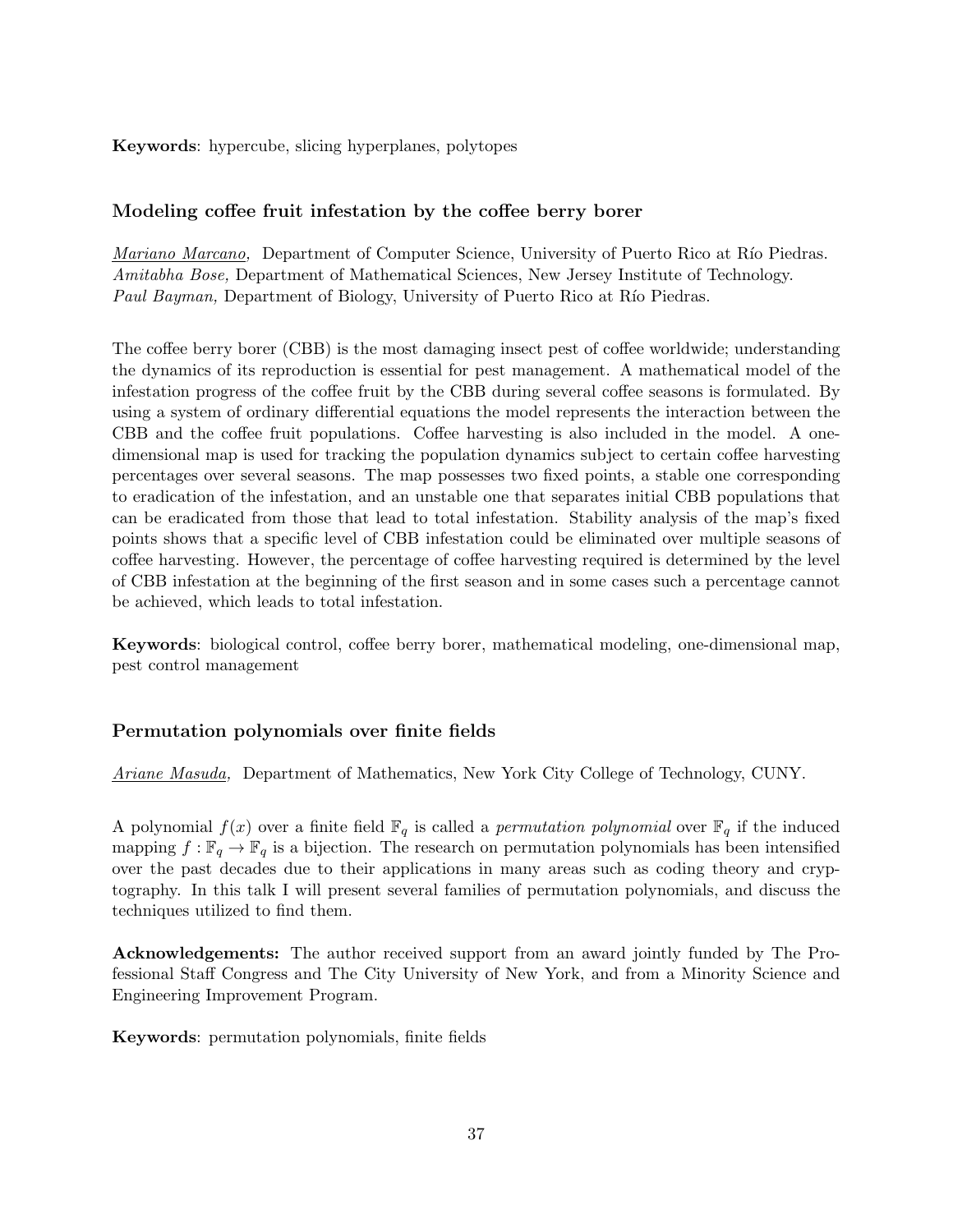#### **Working with Francis Castro**

*H. F. Mattson,* Syracuse University.

I will discuss my work asa co-authorwith Francis Castro, without going into much technical detail,on these two papers:

"Correction to Divisibility properties for covering radius of certain cyclic codes IEEE Trans.Inform. Theory, vol. 52 (2006) pp. 1798-1799 (with Moreno, O. and Castro, F. N.)

"Divisibility of exponential sums via elementary methods, Journal of Number Theory, vol. 130 (2010) pp. 1520-1536 (with Francis N. Castro, Hugues Randriam, and Ivelisse Rubio)

I will also explain how Francis continues today to influence my work.

#### **Puerto Rico crime cap, a visualization and analysis of a geographical dataset**

*Ollantay Medina Huaman,* Department of Mathematics, University of Puerto Rico at Humacao.

Data visualization is an important tool of the Data Science workflow. Big geographical datasets require an especial treatment to achieve a dynamic and fluid map visualization. In this work, we use a set of high-level packages for data visualization, called PyViz, to produce a map of crimes across Puerto Rico.

The geographical dataset contains around 250,000 records, with crimes registered between 2012 and 2016. The main map visualization provides controls that enable different types of interaction with the data. Secondary dependent dynamic views show summarized data or results from other analysis techniques.

**Keywords**: data science, visualization, geographical data, crime, PyViz

## **Infinite energy cavitating solutions: stabilization of the energy functional and its numerical approximation**

*Pablo V. Negr´on–Marrero,* Department of Mathematics, University of Puerto Rico at Humacao. *Jeyabal Sivaloganathan,* Department of Mathematical Sciences, University of Bath, Bath UK.

We study radial solutions of the equations of isotropic compressible elasticity when the Dirichlet part of the stored energy function grows like *∥∇***u***∥ n* . Here **u** is the deformation of the body and *n* is the space dimension. It follows that cavitating solutions for the corresponding energy functional have infinite energy. We introduce a modified energy functional for which cavitating minimizers have finite energy. Moreover, the Euler–Lagrange equations for the modified energy functional are identical to those for the original problem except for the boundary condition at the inner cavity. This boundary condition now states that a certain modified Cauchy stress function (which is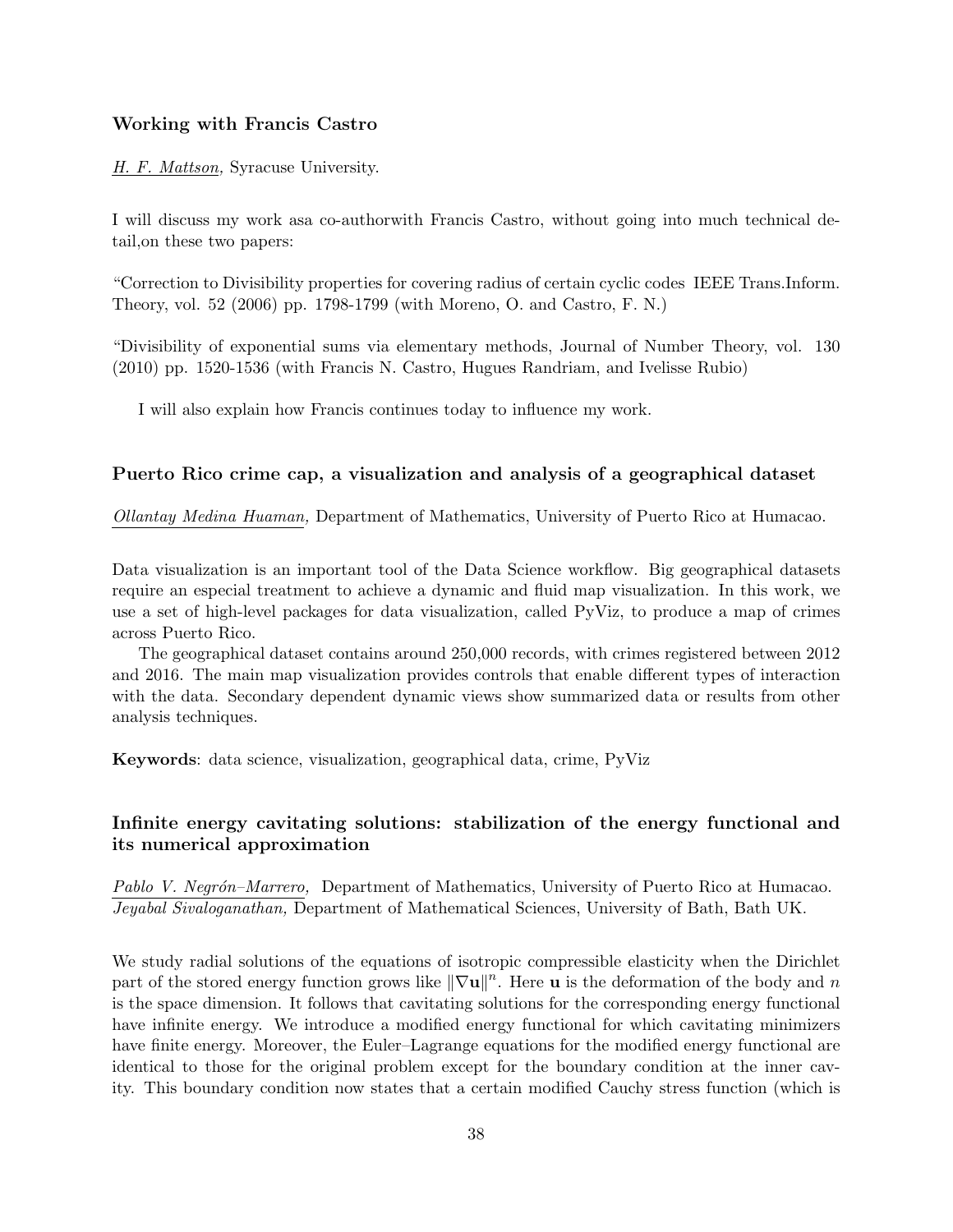monotone increasing on solutions) has to vanish at the inner cavity. Most of the results for finite energy cavitating solutions follow through for the modified functional, like existence of minimizers, satisfaction of the EL-equations for such minimizers, and the existence of a critical boundary displacement for cavitation. We also discuss a numerical scheme for computing these cavitating solutions via solutions over punctured balls. We show the convergence of this numerical scheme and give some numerical examples.

**Keywords**: nonlinear elasticity, cavitation, infinite energy solutions

## **Stochastic maximum principle for controlled switching diffusions with conditional mean-field**

*Son L. Nguyen,* Department of Mathematics, University of Puerto Rico at Río Piedras. *Dung T. Nguyen,* Department of Mathematics, HCM City University of Technology, Vietnam. *George Yin,* Department of Mathematics, Wayne State University.

In this talk we discuss a maximum principle for switching diffusions with mean-field interactions. The motivation stems from a wide range of applications in networked systems in which large-scale systems are encountered and in which mean-field interactions are involved. Because of the complexity due to the switching, little has been done for the study of the associate control problems with mean-field interactions. The main ingredient of this work is the use of conditional mean-field, which is distinct from the existing literature. Using the maximum principle, optimal controls of linear quadratic Gaussian controls with mean-field interactions for switching diffusions are carried out. Numerical examples are also provided for demonstration.

**Acknowledgements:** This research was supported by a seed fund of Department of Mathematics at University of Puerto Rico, Río Piedras campus.

**Keywords**: maximum principle, mean-field interaction, switching diffusions

## **Explorando la Ciencia de C´omputos para Puerto Rico: algunas experiencias y resultados del proyecto ECS4PR***<sup>∗</sup>*

*Edusmildo Orozco (et al.),* Department of Computer Science, University of Puerto Rico at R´ıo Piedras.

ECS, *Exploring Computer Science* (http://www.exploringcs.org/), consta de un programa de desarrollo profesional y de un currículo introductorio a la ciencia de cómputos diseñado para escuelas secundarias. La misión de ECS es ampliar la participación en computación de forma equitativa y usando el enfoque de aprendizaje basado en la indagación.

El proyecto *Exploring Computer Science for Puerto Rico* (ECS4PR) tiene como meta principal establecer una alianza de investigación participativa en educación para apoyar el programa de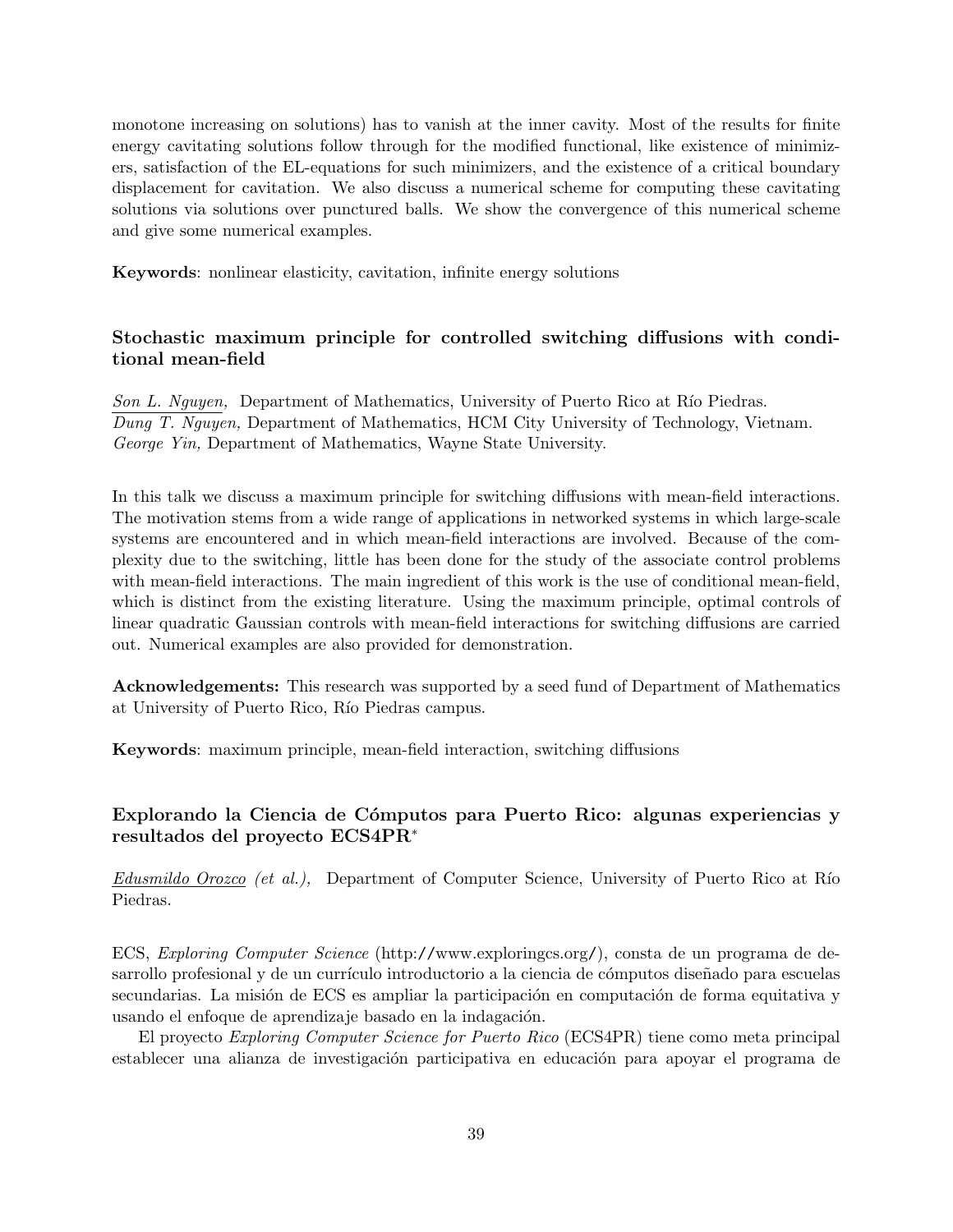desarrollo profesional de ECS y la implantación piloto de su currículo con adaptaciones linguísticas y culturales relevantes a Puerto Rico, en varias escuelas públicas.

En esta charla presentaremos: las preguntas y los instrumentos desarrollados para la investigación; algunos resultados preliminares; una descripción del sistema de apoyo a maestros; los retos, las oportunidades y los planes a mediano plazo para lograr un impacto a mayor escala en la Isla. Adem´as, presentaremos algunas de las experiencias que han tenido las maestras y maestros en la implantación del currículo en algunas escuelas públicas de Puerto Rico.

**Acknowledgements:** Este material está basado en trabajo apoyado por la Fundación Nacional de las Ciencias bajo el Grant No. 1738577. Este trabajo se realizó en colaboración con Michelle Borrero, Patricia Ordóñe, Joseph Carroll-Miranda, Luis López, Agustín Corchado, Gerrian Houser y Eliud Gerena de la Universidad de Puerto Rico en Río Piedras, y Nilda Delgado, Damarys Arroyo, Noemí Vázquez, Elizabeth Ríos y Ernesto J. Díaz del Departamento de Educación de Puerto Rico.

**Special thanks:** A la Dra. Patricia Ordóñez por sus gestiones en la consecución de fondos suplementarios de Evertec Inc, Google y por la alianza con World Computer Exchange; la Dra. Milagros Bravo-Vick por su aguda labor como evaluadora externa del proyecto, así como por su encomiable gu´ıa al equipo de trabajo; y a Brenda Santiago por su excelente labor administrativa.

**Keywords**: Exploring Computer Science, ECS, desarrollo profesional, ciencia de cómputos

## **Fast FPGA implementations of elliptic curve point multiplication for a family of special finite fields**

*E. Morales,* Department of Mathematics, University of Puerto Rico at Mayagüez. *Edusmildo Orozco*, Department of Computer Science, University of Puerto Rico at Río Piedras. *Dorothy Bollman,* Department of Mathematics, University of Puerto Rico at Mayagüez.

We consider elliptic curves over a certain family of special finite fields of approximately the same size of the recommended bit lengths 192, 224 and 256 for elliptic curve cryptography and we propose a fast FPGA implementation of point multiplication operation for these curves. Special fields are of the form  $GF(p^3)$  defined by a irreducible binomial  $x^3 - 2$  modulo  $p = 2^a - 2^b - 1$  and with a claimed levels of security equal to 96, 112 and 128 bits. We synthesized and simulated our implementation on Virtex-5 and Virtex-6 FPGAs families. Comparing our running times with the best times currently found in the literature, we found that our times are up to 18 times faster.

**Keywords**: elliptic curve, point multiplication, FPGA, optimal extension field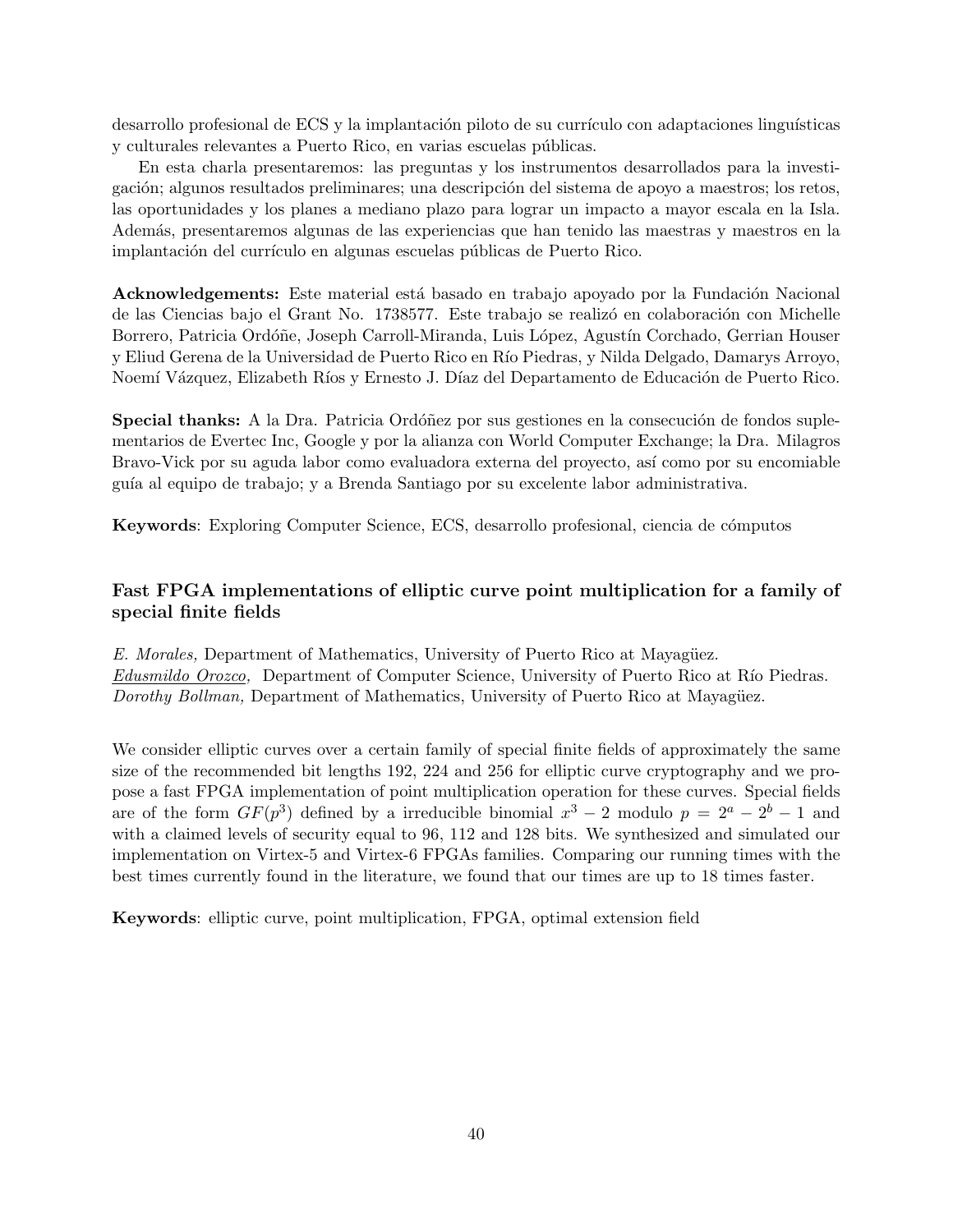#### **La teor´ıa de las** *τ* **-factorizaciones**

*Reyes M. Ortiz-Albino,* Department of Mathematics, University of Puerto Rico at Mayagüez.

La noción de las *τ*-factorizaciones o *τ*-productos sobre dominios con integridad surge como un tipo de factorizaciones generalizadas de finidas por Anderson y Frazier, en el 2006. Esta nueva noción sirve como base para el estudio de las factorizaciones de una estructura. Entre los resultados principales de Anderson y Frazier, el mas que resalta es la caracterización de tres tipos de relaciones *τ* que garantizan propiedades de factorizaciones. Tales propiedades son naturales en los productos usuales y hacen que propiedades de la estructura de factorizaciones del dominio con integridad se hereden a las *τ* -factorizaciones. Se proveeran ejemplos de distintos tipos de estas relaciones y los resultados principales. Las ideas básicas servirán de preámbulo para las charlas de Jose Calderón, Christian López y André Hernández.

**Keywords**: generalized factorizations, factorizations

#### **Non Uniform Dependence for Euler Equations in Besov Spaces**

*José Pastrana*, Department of Mathematics, University of Notre Dame.

The use of differential equations to model physical phenomena traces back to the work of Sir Isaac Newton and his second law of motion, which for constant mass states:  $F = m \cdot a$ . We apply this formula to the motion of an ideal (non - viscous) and incompressible fluid, say with mass  $m = 1$ , with velocity field  $v = v(x(t), t)$ , where  $x(t)$  denotes its position at time t and with acceleration  $a = \partial_t v$ . Using the Chain Rule and the assumption that the force is conservative (physicists convention) we get

$$
-\nabla p = F = m \cdot a = 1 \cdot \partial_t \left[ v(x(t), t) \right] = \sum_j \frac{\partial v}{\partial x_j} \cdot \frac{\partial x_j}{\partial t} + \partial_t v
$$

commonly written as  $\partial_t v + (v \cdot \nabla)v + \nabla p = 0$  and called Euler equations of fluid dynamics; here *p* is the pressure of the fluid. The incompressibility condition translates to div  $v := \sum_j \partial_j v_j = 0$  and  $v_0(x) := v(x,0)$  denotes the initial configuration of the fluid.

Ever since Hadamard defines the notion of local well posedeness for models of physical phenomena (the existence of a unique solution where the solution's behavior changes continuously with respect to the initial conditions) many have shown interest in the regularity properties of the data to solution map,  $v_0 \rightarrow v$ , for various evolution equations. In the case of Euler equations this goes back to the papers of Kato and Ponce.

We make use of a construction due to Himonas and Misiolek and the approximate solutions technique to show that such map it is not uniformly continuous for a family of generalized functions with special regularity properties known as Besov spaces. This family include to say some, the classes of Sobolev and Hölder continuous functions.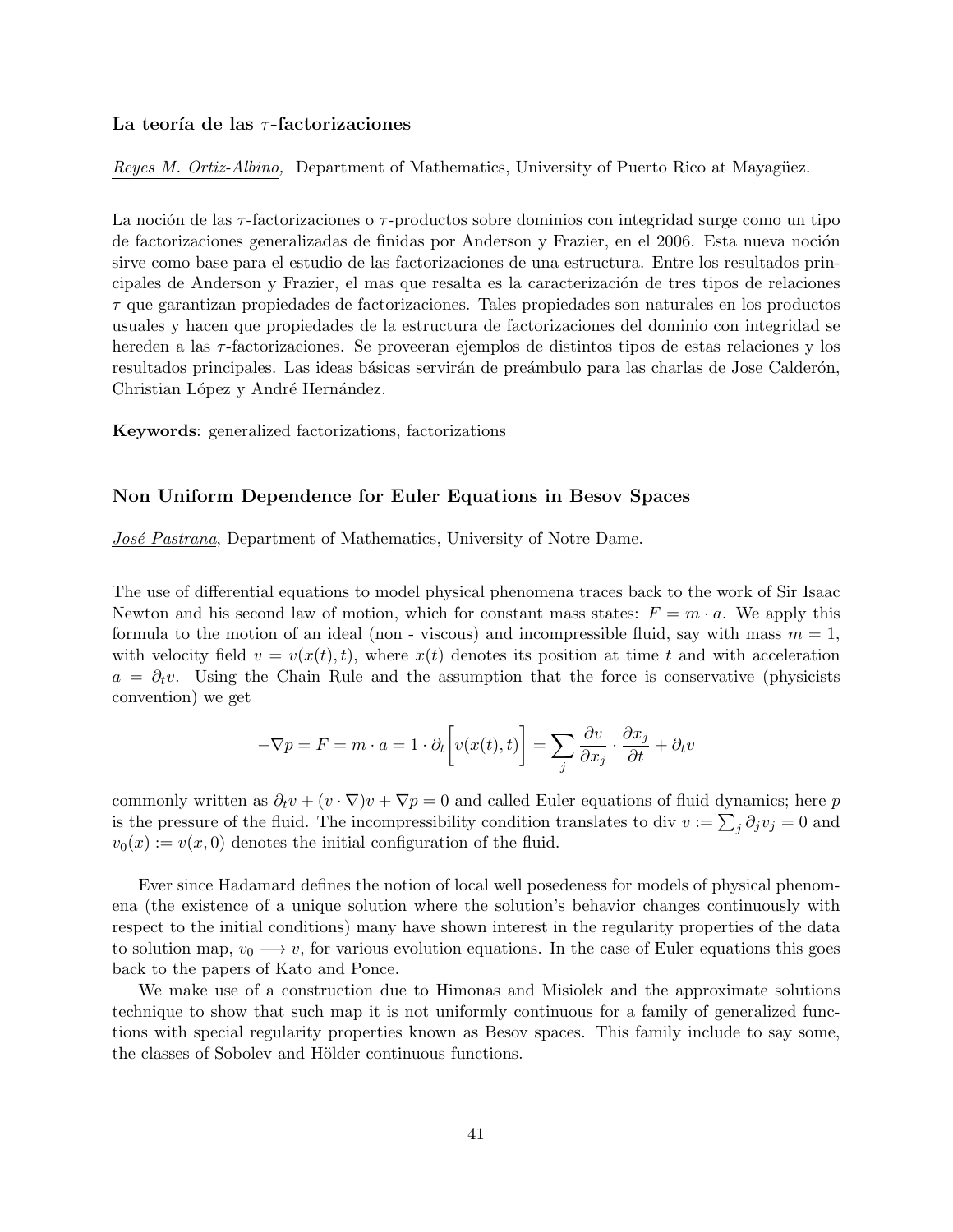**Keywords**: fluid dynamics, data to solution map, approximate solutions technique

#### **Existence and Properties of Maximal Metrics**

*Samuel Pérez-Ayala,* University of Notre Dame.

Let  $M^n$  be a closed (compact with no boundary) *n*-dimensional Riemmanian manifold endowed with a conformal class  $[g]_1$  of unit volume metrics. The concept of *Conformal Spectrum* was introduced by Colbois & Soufi in 2003 to talk about the supremum of  $\lambda_k(\Delta_q)$  within the conformal class  $[g]_1$ , where  $\lambda_k(\Delta_q)$  denotes the *k*-th eigenvalue corresponding to the Laplace Beltrami operator  $\Delta_q$ on a surface  $M^2$ . The existence of a metric  $\tilde{g} \in [g]_1$  achieving such supremum have been found to be tightly related to the existence of a very special type of harmonic maps. I will discuss an analogous problem on a four manifold  $M^4$  for a fourth order elliptic operator  $P_4$  called the Paneitz Operator. This operator was discovered by Stephen Paneitz in 1983, and it satisfies similar conformal properties as the Laplace operator does in dimension 2.

#### **Redefine Statistical Significance**

*Luis R. Pericchi Guerra*, Department of Mathematics, University of Puerto Rico at Río Piedras.

In an article in " Nature, Human Behavior", published September 01, 2017, over 70 Scientists and Statisticians accross the globe and accross disciplines proposed to change the thereshold for significance from  $\alpha = 0.05$  (Fisher's Scale) to  $\alpha = 0.005$  (Alternative Scale). So far, January 25 2019, the article has received 381 citations, which anticipates that it is going to have a powerful influence in Science as a whole. We review the motivations of the proposal, prominently the **Crisis of Reproducibility** in Science and suggest improvements on it.

#### **Binary quantum codes from the Hermitian curve**

*Heeralal Janwa,* Department of Mathematics, University of Puerto Rico at Río Piedras. *Fernando L. Pi˜nero,* Department of Mathematics, University of Puerto Rico at Ponce.

BCH codes provide for a simple code construction over a small alphabet, while still maintaining the structure of the corresponding Reed–Solomon supercodes. By studying the parameters of BCH–like codes from curves covered by the Hermitian curve over  $\mathbf{F}_{q^2}$  we can find good binary and quaternary subcodes which can outperform the corresponding BCH code. As the Algebraic Geometry codes from the Hermitian curve are sef–orthogonal, we also study the question of finding good quantum codes from subfield subcodes of the corresponding AG codes.

**Keywords**: Reed–Solomon codes, Hermitian codes, algebraic geometry codes, binary Codes, quantum error correction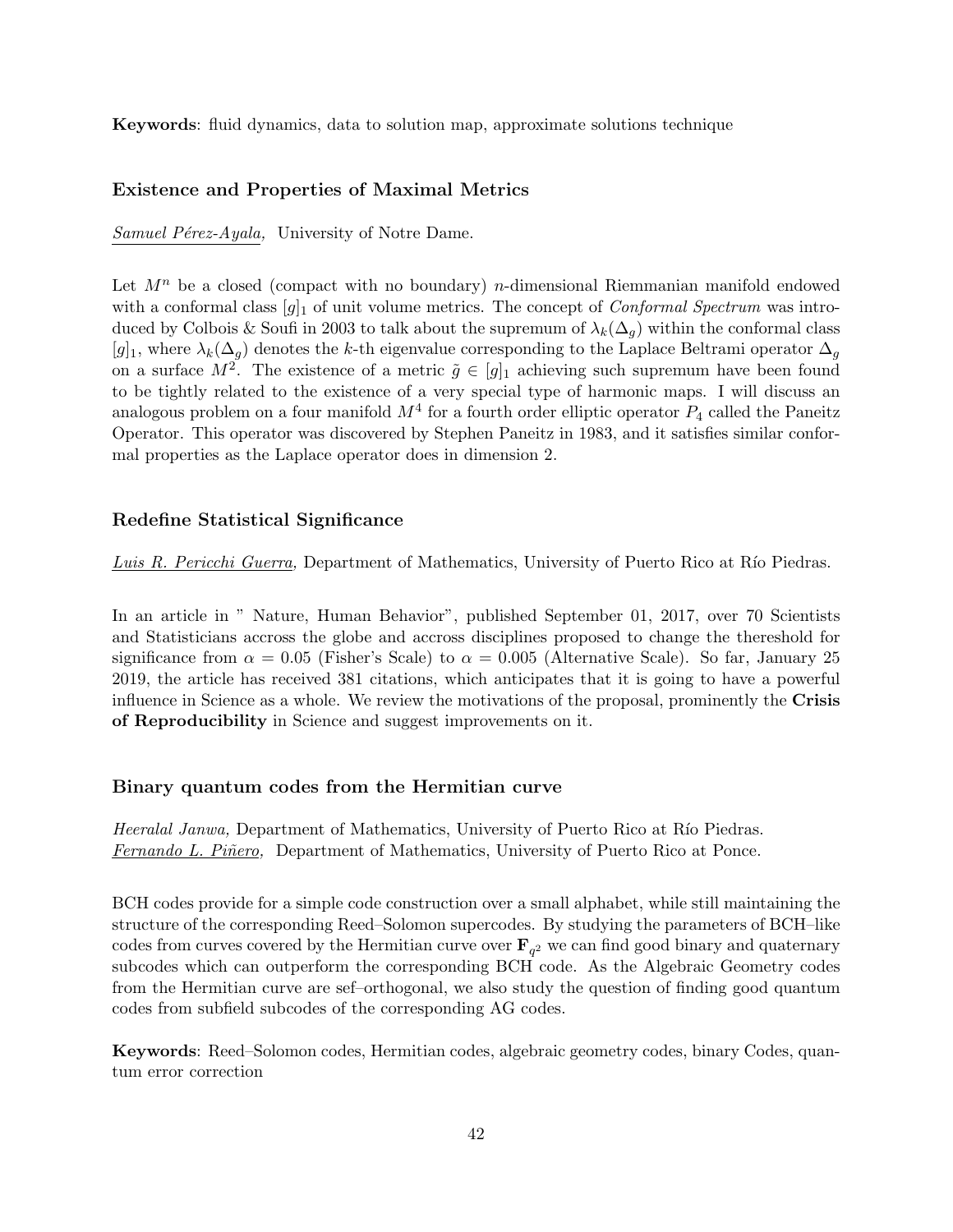#### **Optimal locally recoverable codes of distance** 5 **from affine cartesian codes**

*Allison Beemer,* Arizona State University. *Ryan Coatney,* University of Arizona. *Venkatesan Guruswami,* Carnegie Mellon University. *Hiram L´opez,* Clemson University. *Fernando L. Pi˜nero,* Department of Mathematics, University of Puerto Rico at Ponce.

Locally repairable codes (LRCs) have recently received significant attention as a method of designing data storage systems robust to server failure. Optimal LRCs offer the best trade–off between minimum distance and locality. For optimal LRC's of minimum distance greater than or equal to 5 , the block length is bounded by a polynomial function of the alphabet size. In this presentation, we give a construction of an optimal LRC of minimum distance 5 using Affine Cartesian codes.

**Keywords**: optimal LRC, Reed–Solomon codes, affine cartesian codes

## **Music: Art, Physics and Mathematics, a practical example of interdisciplinary teaching and learning**

*Dana L. Collins,* Department of Humanities, University of Puerto Rico at Mayagüez. *Héctor Jiménez*, Department of Physics, University of Puerto Rico at Mayagüez. *Arturo Portnoy,* Department of Mathematical Sciences, University of Puerto Rico at Mayagüez.

Three professors, a music theorist, a physicist, and a mathematician offer an innovative and interdisciplinary course exploring music and its relationship with mathematics and science. The course was first offered in the Fall of 2017, with a very enthusiastic reception by the 80 students who took it, even with the interruption and chaos caused by hurricane Maria in Puerto Rico. We are offering it again for the Spring semester of 2019 to 90 students. The results for the course, both the surveys and the final projects, indicated that students in the course were able to strengthen their integrative skills.

The course is designed for a general audience with no prerequisites, and as a consequence tends to a very heterogeneous population. Every meeting includes a 30 minutes period of music education, where musical theory and practice is presented and built from scratch, followed by a 50 minutes of mathematics or science (mostly physics) alternating every week.

Readings are assigned for every meeting and there is a short electronic quiz every morning about the assignment to encourage reading. During the music section, playing with a recorder or singing is an integral part of learning about notation, timing, melody, harmony, scales, chords, etc.

In the physics section topics such as waves, amplitude, frequency, resonance, are explored both in theoretical discussions and demonstrations. The physics of the auditory apparatus, the perception of sound and music, the construction of musical instruments are some of the other topics discussed.

During the mathematics section Pythagorean musical theory is introduced, as well as the idea of musical scales and their tunings or temperaments. Patterns in music, for example in rhythm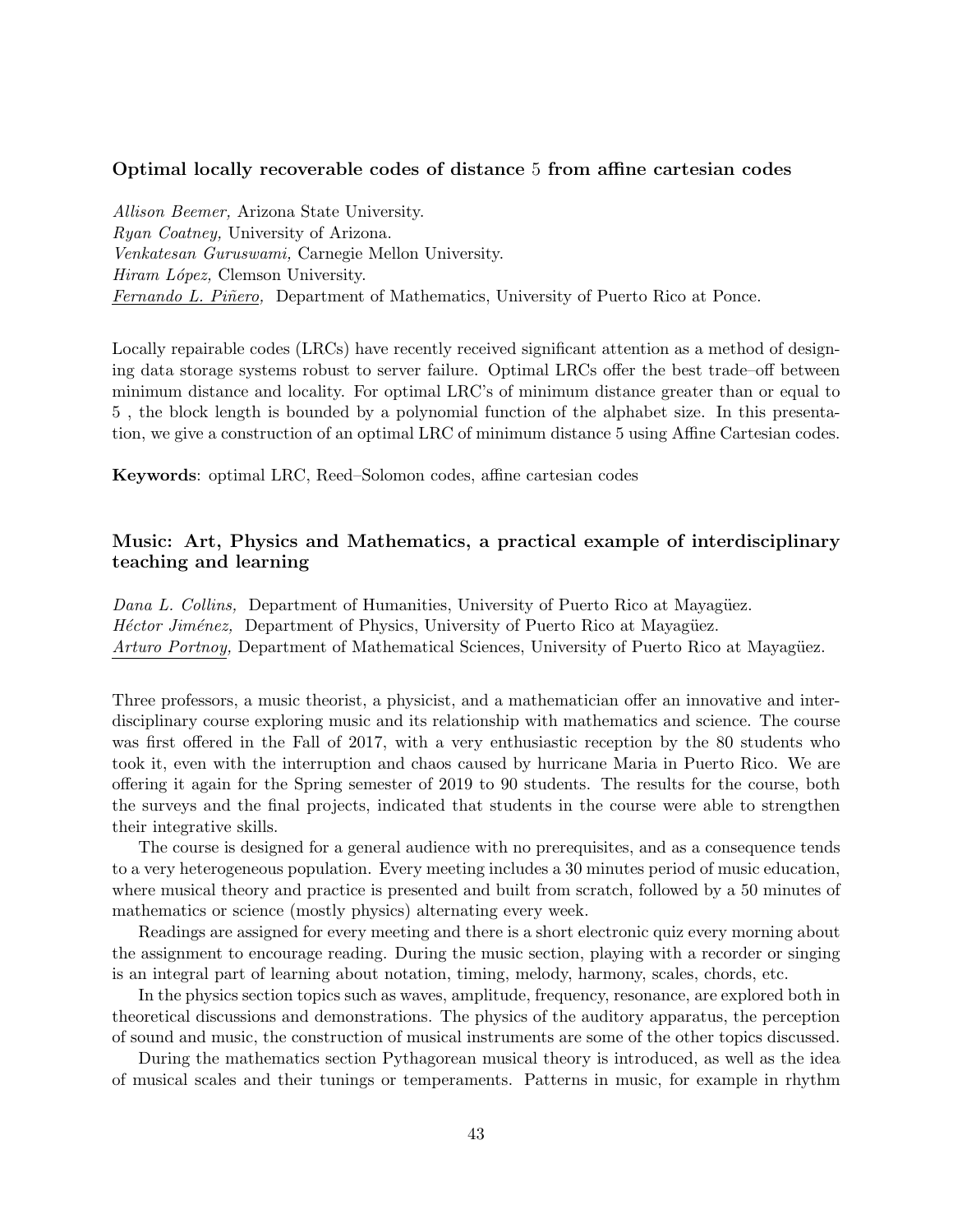and harmony, analysis and synthesis of sound and music, and digital information and music are also discussed.

Integration of all disciplines is emphasized in the discussion of more philosophical ideas, such as: the difference between noise and music, beauty in the context of music, consonance, dissonance, and harmony.

All three professors are present in every lecture, and active discussion with the students and all three instructors is encouraged. Agreement and disagreement among the instructors is evidenced in real time through these discussions and witnessed by the students, encouraging the idea that civilized dissension is possible and even desirable.

Writing and team work is encouraged with a midterm team essay on a topic previously approved by the teaching team, and a practical team based final project (also previously approved) such as the construction of an instrument, the composition and performance of a musical piece, or the practical exploration and presentation of a suitable topic. The final project involves a 10 minute presentation in front of the class. The integration of music, science and mathematics is paramount in both midterm and final.

This course is part of a campus-wide initiative: Expanding the Humanities in the University of Puerto Rico, Mayaguez Campus for designing interdisciplinary courses that integrate the humanities and STEM fields in introductory general education courses, using writing and communication skills, as well as team work, to further support and deepen the students integrative skills.

## Clasificación de Microfotografías de Epidermis de Hojas utilizando Redes Neu**ronales artificiales**

*Elio Ramos,* Department of Mathematics, University of Puerto Rico at Humacao.

Presentamos los resultados de un estudio de clasificación de microfotografías de hojas utilizando redes neuronales y aprendizaje profundo (deep learning). Las hojas fueron colectadas en un bosque seco en la Isla de Mona localizada entre República Dominicana y Puerto Rico. Las imágenes consisten de una muestra de 69 clases (especies) de plantas en donde se puede apreciar la epidermis del lado abaxial (inferior) de la hoja a escala microscópica (200X). Para mejorar el rendimiento de la clasificación se utilizó la técnica de aumento de datos (data augmentation) extendiendo de esta manera la cantidad de muestras del conjunto de entrenamiento. Se construyó un modelo de clasificación basado en una arquitectura de red de convolución utilizando el paquete Keras/Tensorflow de Python. Resultados preliminares para las 69 clases (especies) de plantas indican una precisión de clasificación de 98%.

**Keywords**: aprendizaje automático, clasificación, aprendizaje profundo, procesamiento de imágenes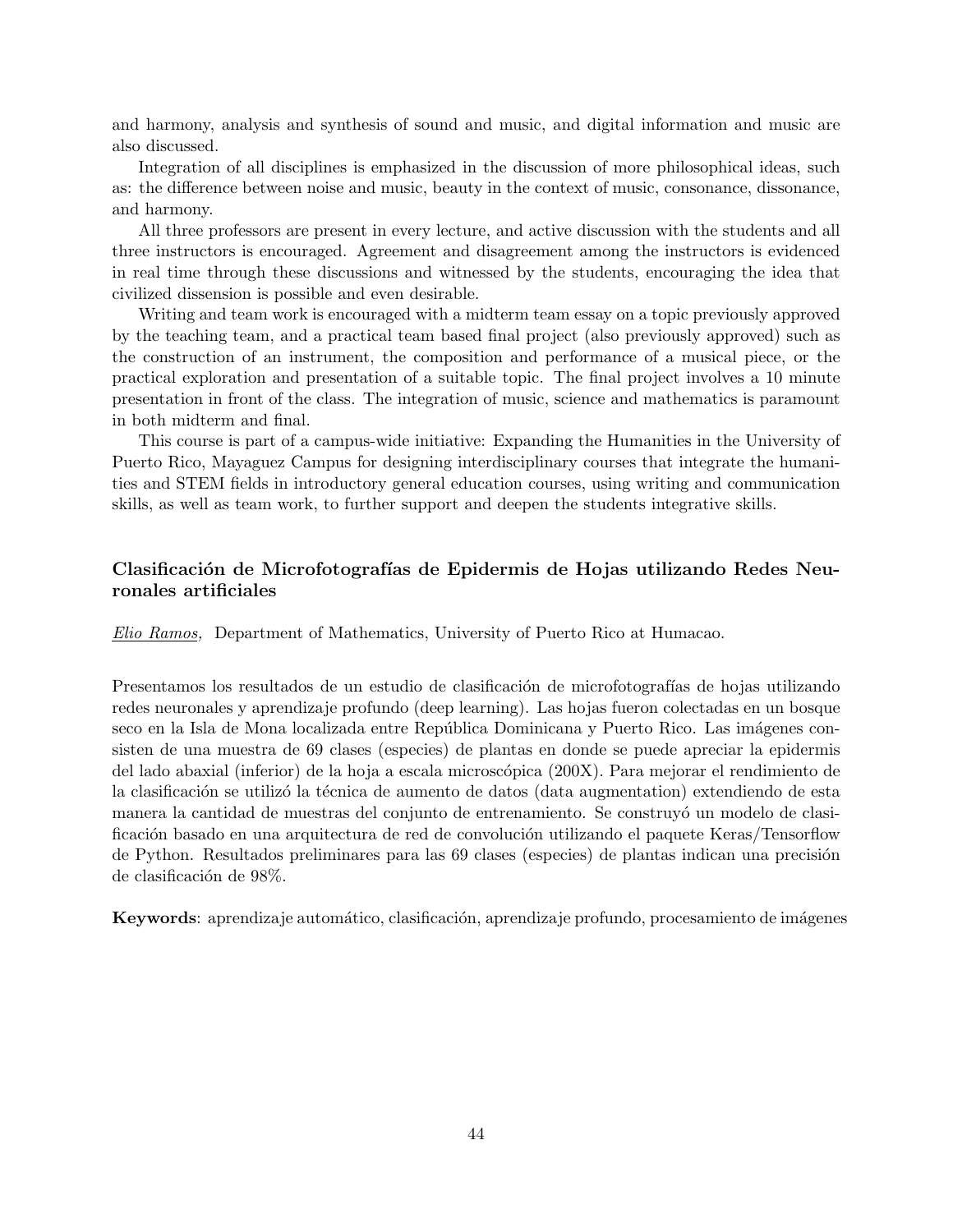## **A geometric proof for the existence of travelling wave solutions for a model of epidemic wounds**

*Joaquin Rivera,* Department of Mathematics, University of Puerto Rico at Humacao.

A wound is classified as an epidermal wound when the epidermis is injured, but the dermis and the flesh beneath the wound are not damaged. Although, some of the cellular and molecular processes that lead to epidemic healing are well understood, there are still a significant number of them that remain unknown. For this reason, we decided to apply mathematical models to elucidate additional information about these healing processes. During the talk, we will discuss a mathematical model describing the healing of epidermal wounds. The model consists of a pair of partial differential equations of reaction-diffusion coupled, one for the density of epidermal cells and the other for the concentration of a chemical activation or inhibition of mitosis. We will use geometric singular perturbation theory to show the existence of traveling wave solutions. Moreover, numerical results will be presented to emphasize the roles of the different parameters of the model and the clinical implications of this mathematical model.

**Keywords**: traveling wave solutions, slow and fast manifolds

## **On an infinite family of satellite knots and its knot polynomials**

*Mónica M. Robles Fontán, Department of Mathematics, University of Puerto Rico at Río Piedras. Iván Cardona*, Department of Mathematics, University of Puerto Rico at Río Piedras.

Knot theory has been recurring as an area of mathematical research since the 19th century but its popularity has grown and continues to grow since the 1980's. Being the classification of knots the main aim of knot theory, we use knot polynomials to classify an infinite family of satellite knots built using trivial knots in S <sup>3</sup> as pattern knots and nontrivial companion knots, *C*. In particular, we show that any satellite knot (*SK*) in the infinite family will have Alexander polynomial  $\Delta_{SK}(t) = \Delta_C(t^{|r|+1})$ , where  $|r| + 1$  is the number of trivial knots that are generated through the construction of the satellite knot. Furthermore, we give an expression for the Kauffman bracket and the writhe of the satellite knots in study which will lead us to an expression of the Jones polynomial.

**Acknowledgements:** This research work was funded by the National Science Foundation through the Puerto Rico Louis Stokes Alliance for Minority Participation (PR-LSAMP) as part of the Bridge to the Doctorate Program.

**Keywords**: satellite knot, Alexander polynomial, Kauffman bracket, writhe, Jones polynomial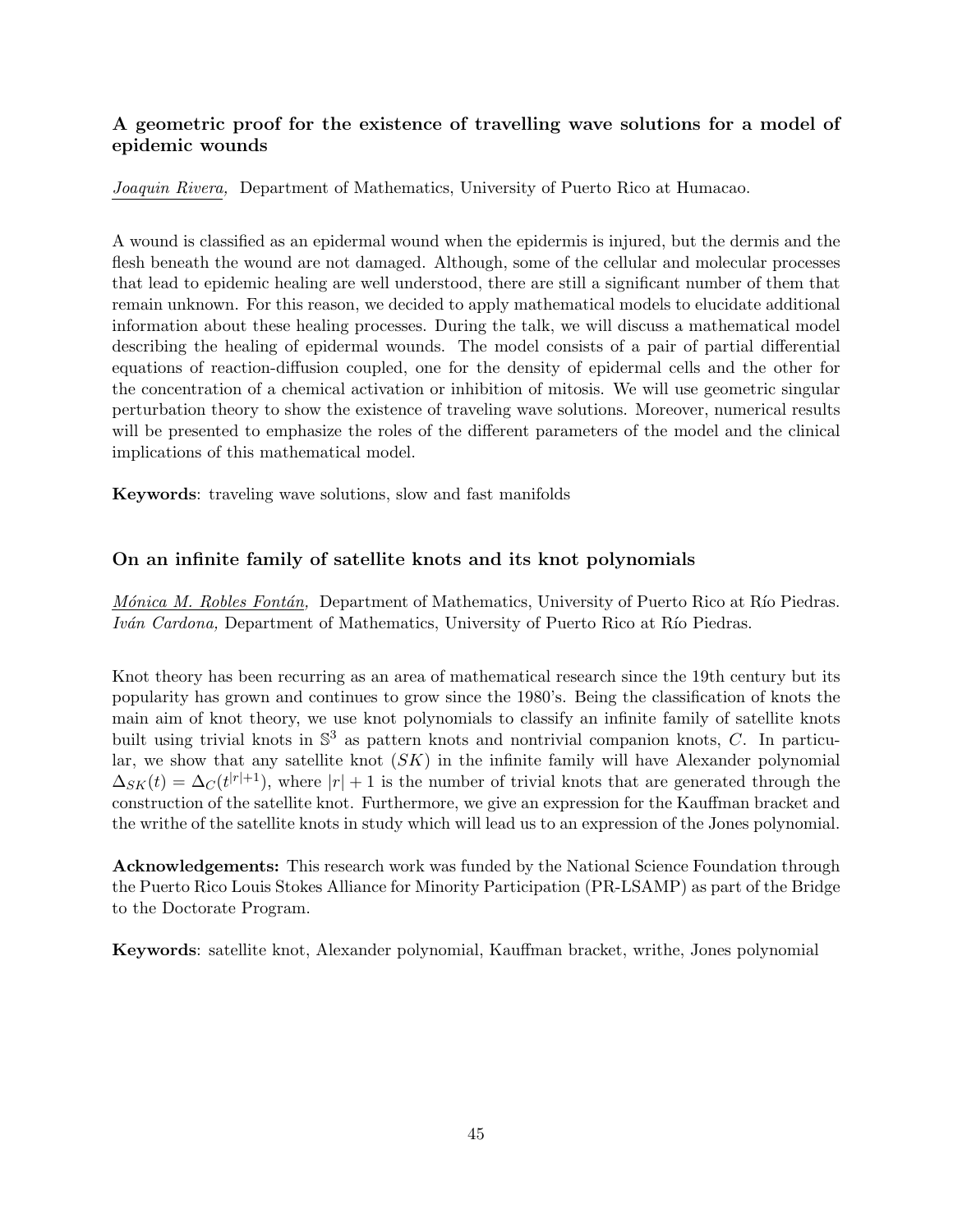## **Automatic monitoring of the foraging behaviour of tagged and untagged honey bees**

*Iván F. Rodríguez,* Department of Mathematics, University of Puerto Rico at Río Piedras. *Kristin Branson,* Branson lab, Janelia Research Campus, Ashburn, Virginia. *Edgar Acuña*, Department of Mathematics, University of Puerto Rico at Mayagüez. *Rémi Mégret,* Department of Computer Science, University of Puerto Rico at Río Piedras. *José L. Agosto-Rivera, Department of Biology, University of Puerto Rico at Río Piedras. Tugrul Giray,* Department of Biology, University of Puerto Rico at Río Piedras.

In this work we use a deep learning method for detection, localization and tracking of honeybee body parts from video to study honey bee foraging behavior patterns including timing of the trips and the presence of not presence of pollen when returning.

The proposed approach integrates several techniques to provide the complete vision of the foraging activity at the ramp of the Hive. First using the 5 key-points (head, tip of the abdomen, thorax, left antenna and right antenna) detected by the deep learning module and the subsequent tracking to find trajectories that enters and exits the colony. These trajectories are used then to detect the events. Also using the orientation provided by the detection of the head-tail limb, a compensated cropped image of the bees is evaluated on a pollen detector model that retrieves whether the bee is bringing pollen.

Training was performed using 300 frames extracted randomly from videos of the last week of June at different times. Each frame of 2048x1600 pixels with fully labeled individuals. Validation was performed with 100 frames also extracted randomly but belonging to different days. Once trained, the model was used to analyze all full week from the 21st of June 2018 until the 28th of June 2018 from 8:00 Am in the morning until 5:00 Pm in the afternoon. In order to evaluate performance of the event detection we compared to manually labeled events of tagged bees provided on all the videos from 21 st of June.

In honeybees, tracking and studying behaviour in natural conditions is crucial to enhance our understanding of their complex social activities, their biological rhythms and find new explanations for the risk conditions that can be detrimental to hive health. The proposed system opens new possibilities for large scale analysis of video for long periods of time.

**Acknowledgements:** This material is based upon work supported by the National Science Foundation under Grants No. 1633164 and 1633184. I. F. Rodriguez acknowledges support from Janelia Visitor Program. T. Giray ac- knowledges support from Puerto Rico Science and Technology Trust (PRSTRT; 2016-00161, 2017-00164). The authors would like to thank Stephanie Feliciano and Janpierre Aleman who helped with the acquisition at the UPR Agricultural Station of Gurabo of the videos used in the generation of the dataset and Jeffrey Chan who helped with the annotation of the videos.

**Keywords**: honeybee behavior analysis, computer vision, deep learning, pose estimation, pollen detection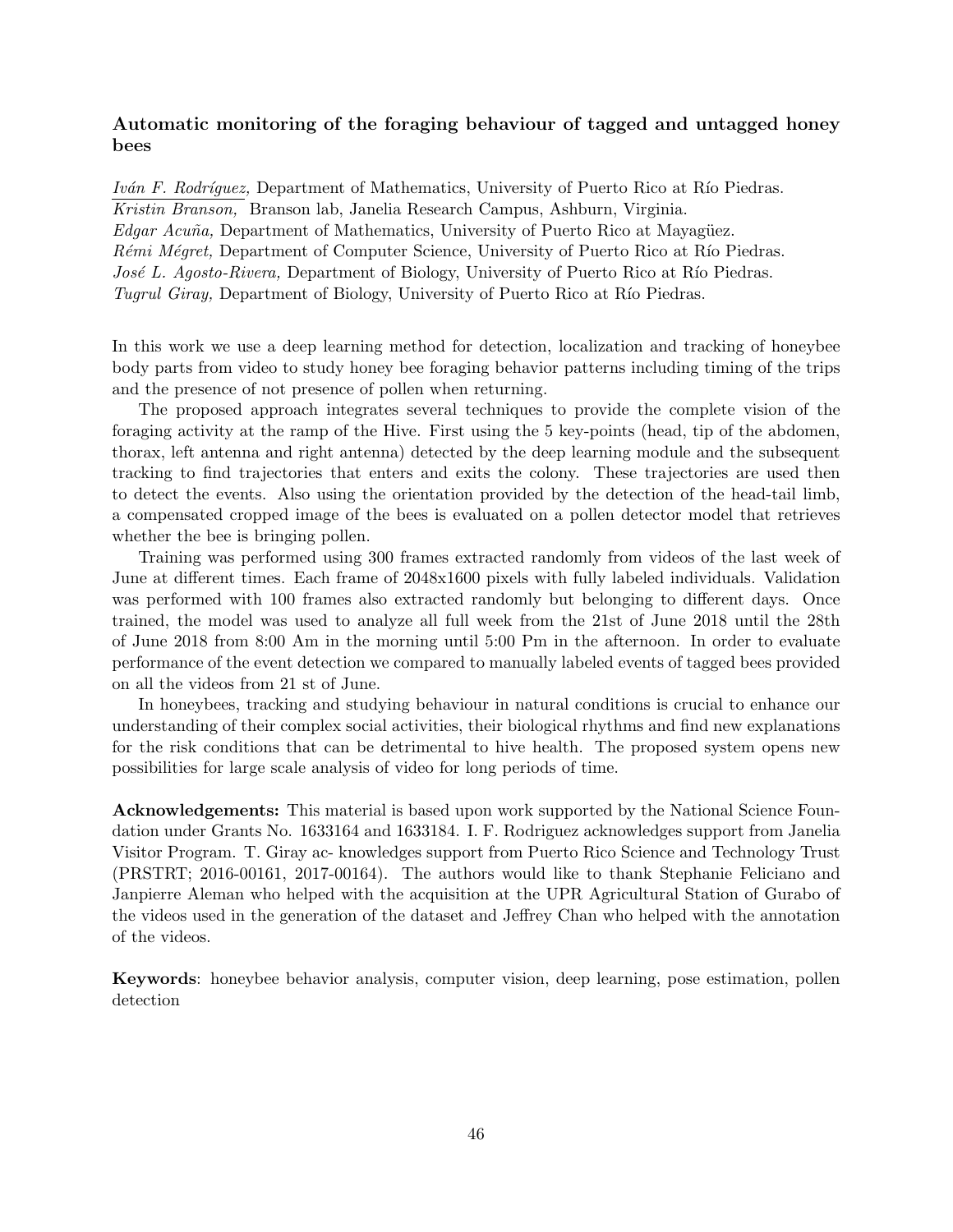## **Modeling ultrafine particulate matter through motor vehicles emissions**

*Michelle N. Rosado Pérez,* Bioengineering Graduate Program, University of Puerto Rico at Mayagüez. *Karen Ríos Soto,* Department of Mathematics, University of Puerto Rico at Mayagüez.

The inhalation of air pollutants can be very dangerous to human health causing nausea, vision damage, fatigue, elevated blood pressure, central nervous system injuries and even death. Although there are several types of air pollutants, this research studies particulate matter, specifically the ultrafine particulate matter. Ultrafine particles (UFP) are particles with aerodynamic diameters of less than 0.1 *µ*m that originate mainly from the combustion of motor vehicles. Because of their small sizes, UFPs can get access to the gas exchange regions of the lungs and move to other parts of the body through the blood. Asthmatic individuals are more likely to be affected by ultrafine particles, since UFPs can exacerbate their episodes of asthma. UFPs have not been well studied and there is no regulation in the United States that controls their emissions, which is alarming since they are considered the most dangerous type of particulate matter. In this talk, the Air Pollutants Models will be introduced. The model consist of a reaction diffusion-advection partial differential equation that models how the pollutants growth and disperse in the environment. Through the analysis of the model it was possibly to identify which conditions are necessary to control the pollutants emissions in the environment, as well as to identify the parameters that have more influence in changing the pollutants concentrations. The use of filters in the motor vehicles and the switching of more eco-friendly ways of transportation was suggested as a way to reduce the UFPs emissions.

**Acknowledgements:** Special thanks to the Transformational Initiative for Graduate Education and Research (TIGER), US Department of Education, Title V, Part B, Promoting Postbaccalaureate Opportunities for Hispanic Americans (PPOHA) Program (#P031M140035) for their funding and help and the UPRM Mathematical Biology Group for their support.

**Keywords**: particulate matter, ultrafine particles, motor vehicles

## **Extension of the covering method to any finite field**

*Ivelisse Rubio*, Department of Computer Science, University of Puerto Rico at Río Piedras.

The covering method for polynomials over the prime field *F<sup>p</sup>* was introduced by Castro and Rubio (2014, 2015) as an elementary method to compute exact *p*-divisibility of exponential sums. The divisibility of exponential sums has been used to characterize and prove properties in coding theory, cryptography and solvability of polynomial equations. In general, algebraic methods to estimate the *p*-divisibility of exponential sums are non-elementary. In the papers mentioned above, the proofs only require elementary methods. Here we extend the covering method to any field  $F_q$ , keeping the simplicity of the results, but the proofs require tools that are no longer elementary.

**Keywords**: exponential sums, *p*-divisibility, covering method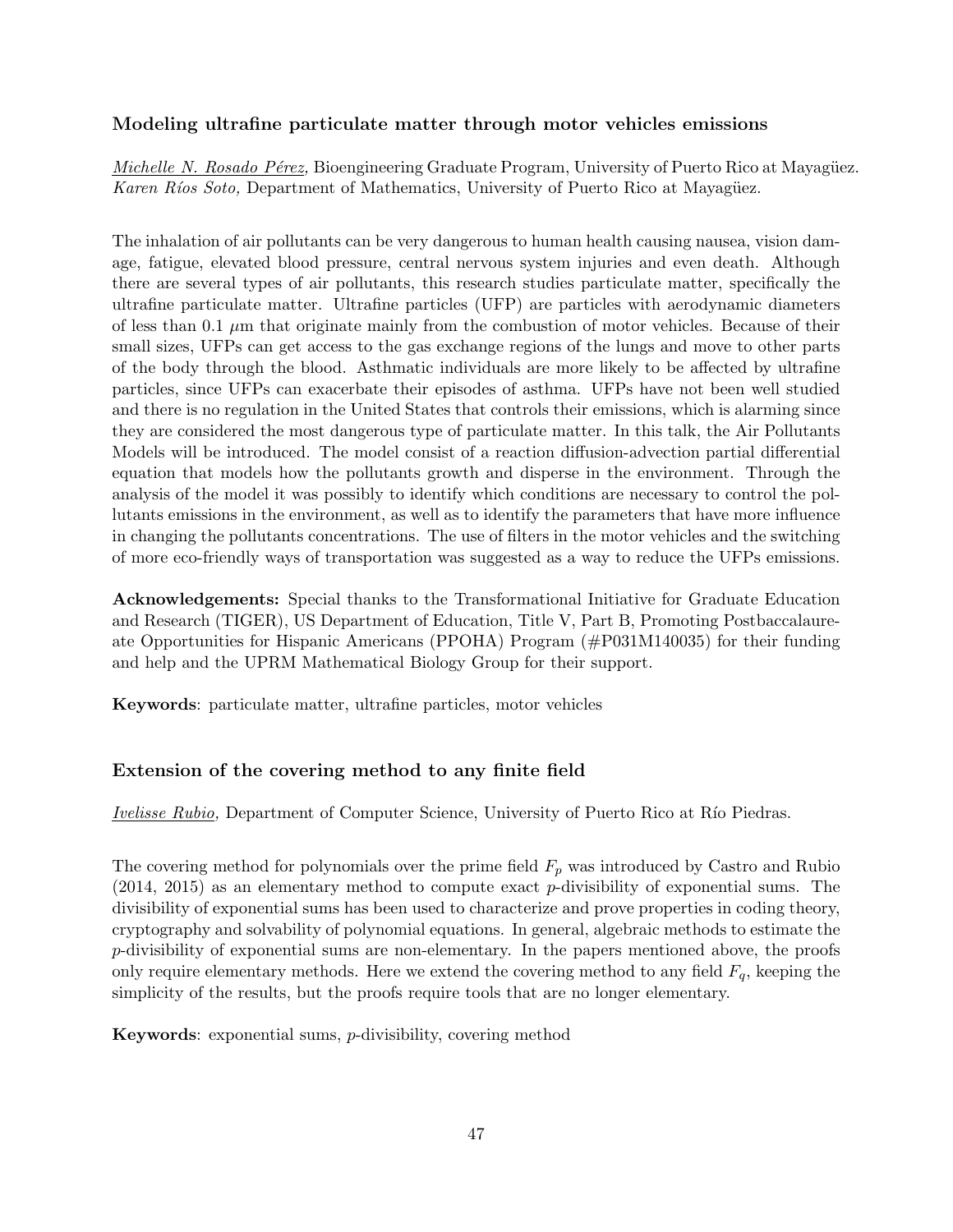## Implementación de criptografía simplicial

*David Allen,* Department of Mathematics, Borough of Manhattan Community College, City University of New York.

*José La Luz*, Departamento de Matemáticas, Universidad de Puerto Rico en Bayamón. *Guarionex Salivia,* Computer and Information Science Department, Minnesota State University. *Jonathan Hardwick,* Computer and Information Science Department, Minnesota State University.

Se introduce el uso de complejos simpliciales para procesos de encripción. Grafos Erdös-Rényi con pocos vértices y aristas, permiten la transmisión de mensajes con bajo costo computacional. Luego de aplicar operaciones en los grafos, obtenemos complejos simplicales cuya descripción codificada en bits se puede utilizar para encriptar un mensaje haciendo uso del algoritmo conocido como onetime-pad. Verificamos empíricamente que la descripción del complejo simplicial resultante es una secuencia de bits aleatorio que se pueda usar como un "one-time-pad.

## **Recursions associated to trapezoid, symmetric and rotation symmetric functions over Galois fields**

*Francis N. Castro,* Department of Mathematics, University of Puerto Rico at Río Piedras. *Luis A. Medina, Department of Mathematics, University of Puerto Rico at Río Piedras.* Leonid Brehsner Sepúlveda, Department of Mathematics, University of Puerto Rico at Río Piedras.

Rotation symmetric Boolean functions are invariant under circular translation of indices. These functions have very rich cryptographic properties and have been used in different cryptosystems. Recently, Thomas Cusick proved that exponential sums of rotation symmetric Boolean functions satisfy homogeneous linear recurrences with integer coefficients. In this work, a generalization of this result is proved over any Galois field. That is, exponential sums over Galois fields of rotation symmetric polynomials satisfy linear recurrences with integer coefficients. In the particular case of  $\mathbb{F}_2$ , an elementary method is used to obtain explicit recurrences for exponential sums of some of these functions. The concept of trapezoid Boolean function is also introduced and it is showed that the linear recurrences that exponential sums of trapezoid Boolean functions satisfy are the same as the ones satisfied by exponential sums of the corresponding rotations symmetric Boolean functions. Finally, it is proved that exponential sums of trapezoid and symmetric polynomials also satisfy linear recurrences with integer coefficients over any Galois field  $\mathbb{F}_q$ . Moreover, the Discrete Fourier Transform matrix and some Complex Hadamard matrices appear as examples in some of our explicit formulas of these recurrences.

**Keywords**: rotation functions, trapezoid functions, symmetric polynomials, exponential sums, recurrences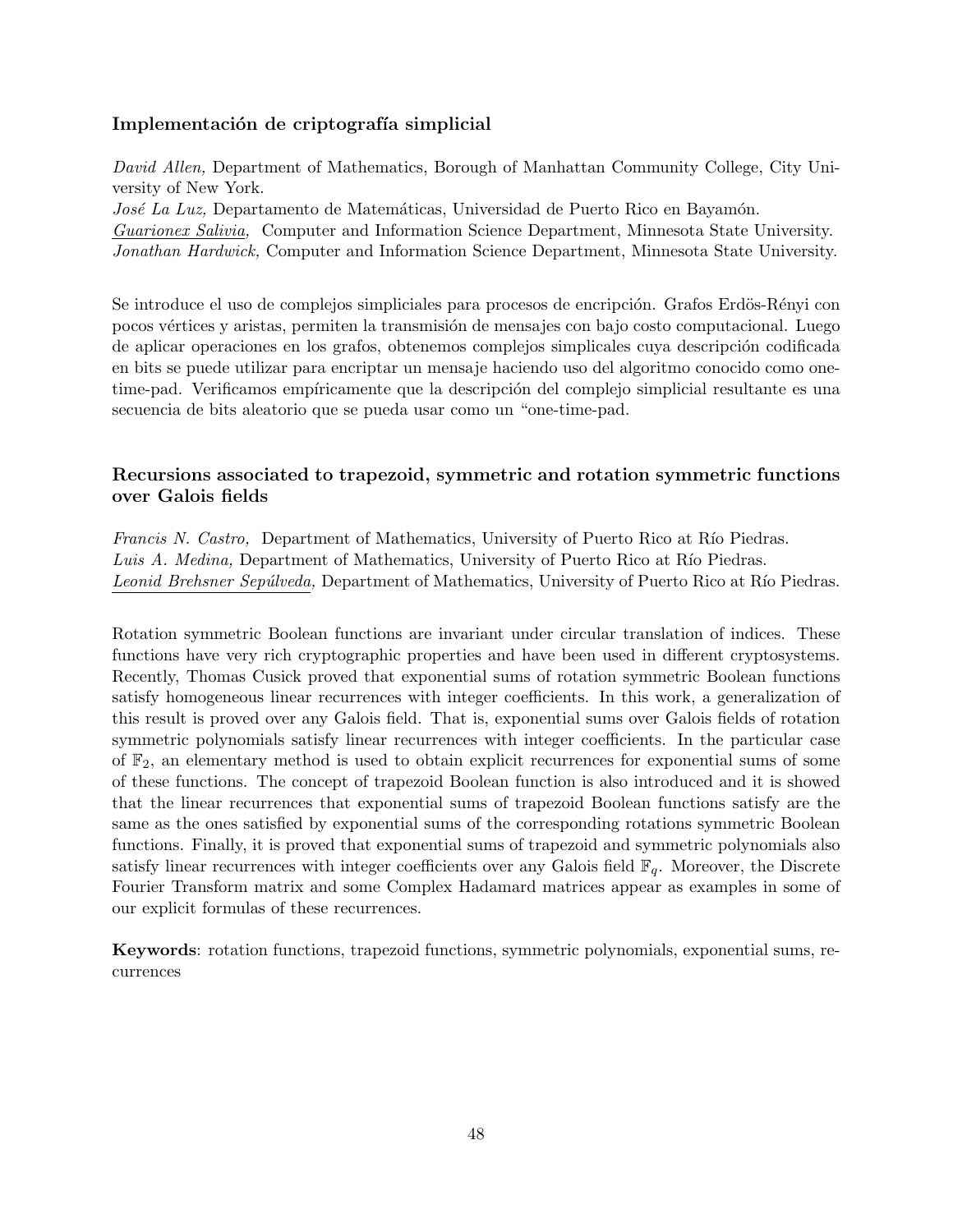## **Value distribution of elementary symmetric polynomials and their perturbations over finite fields**

*Luis A. Medina, Department of Mathematics, University of Puerto Rico at Río Piedras. Leonid Brehsner Sepúlveda,* Department of Mathematics, University of Puerto Rico at Río Piedras. *César A. Serna-Rapello,* Department of Mathematics, University of Puerto Rico at Río Piedras.

In this talk we establish the asymptotic behavior of generating functions related to the exponential sum over finite fields of elementary symmetric functions and their perturbations. This asymptotic behavior allows us to calculate the probability generating function of the probability that the the elementary symmetric polynomial of degree *k* and its perturbations returns  $\beta \in \mathbb{F}_q$ , where  $\mathbb{F}_q$  represents the field of *q* elements.

**Keywords**: exponential sums, symmetric functions, perturbations, value distribution

#### **Movimientos migratorios en Puerto Rico de 1850 a 1984**

*José O. Sotero-Esteva*, Departamento de Matemáticas, Universidad de Puerto Rico en Humacao.

La literatura sobre la historia de Puerto Rico del siglo XX identifica tres olas migratorias saliendo de la rularía hacia el área metropolitana de San Juan: durante las primeras décadas del siglo XX, a partir de la década de 1940 y durante los años sesenta. Los datos del censo agrupados por regiones es la fuente m´as com´un entre los trabajos consultados para este estudio que mencionan su fuente de datos. No encontramos en la literatura un estudio basado en conteo de individuos. En nuestro estudio se consideró como área metropolitana los pueblos de San Juan, Río Piedras, Bayamón y Carolina. De los datos sobre m´as de dos millones de defunciones disponibles en el portal datapr.gov se seleccionó 840,509 personas que no nacieron en esos pueblos y que vivieron 30 años o más. Entre los hallazgos más llamativos se encontró un máximo de migración cerca del 1895 con picos menores cercanos a los a˜nos 1929 y 1958.

Aparte de los hallazgos mencionados arriba este estudio presenta otros de interés histórico a una resolución de pueblo que es mayor a la encontrada comúnmente. Además se prueba la viabilidad del uso de datos demográficos crudos para estudios históricos mediante el uso de métodos y herramientas de la ciencia de datos para su análisis y presentación. Finalmente, el procedimiento seguido puede servir de base para proyectos en cursos de bancos de datos o de ciencia de datos.

**Reconocimientos:** El autor agradece la subvención de equipo y tiempo para investigación del proyecto UPRH-Penn Partnership for Education and Research in Materials (NSF Grant NO. DMR-1523463).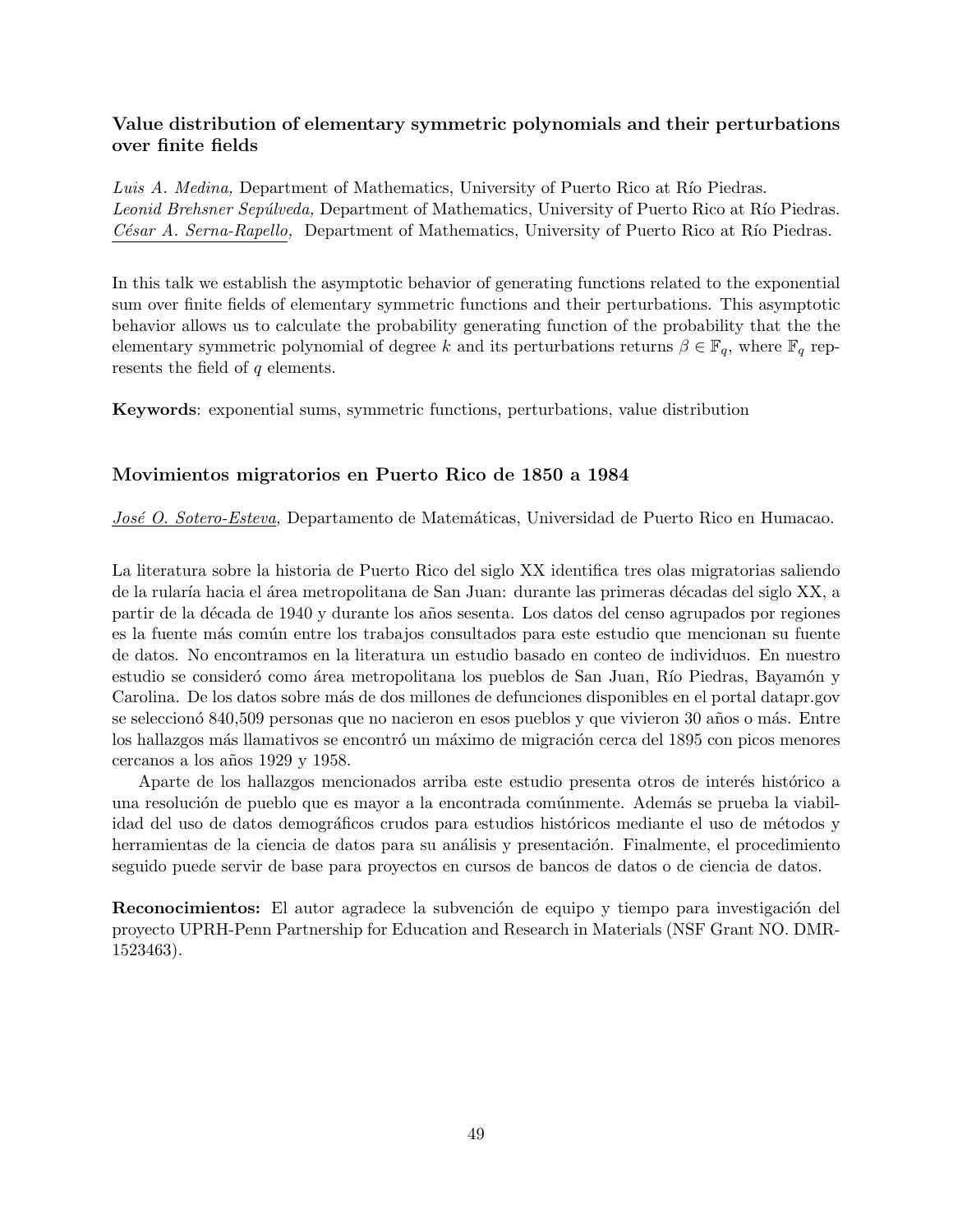## **Dynamics of Nonlinear Wave Propagation in Hyperbolic Metamaterials**

*Aaron Phillips,* Department of Mathematics, Lamar University, Beaumont, TX. *Brooke Pitre,* Department of Mathematics, Lamar University, Beaumont, TX. *Haley May,* Department of Mathematics, Lamar University, Beaumont, TX. *Jos´e Vega–Guzm´an,* Department of Mathematics, Lamar University, Beaumont, TX.

In this work the propagation dynamics of nonlinear waves in Hyperbolic metamaterials is explored in detail by mean of planar dynamical system theory. The proposed model that governs such dynamics is a Nonlinear Schrödinger Equation (NLSE) equipped with spatio-temporal dispersion features, self-steeping effects, and the Raman scattering effect. Exact traveling wave solution will be provided in terms of Jacobi elliptic functions. The relation between solitary waves solution and Jacobi elliptic periodic solution will be also stressed through numerical and analytical results in view of the influence of spatiotemporal dispersion, along with the discussion of corresponding qualitative analysis.

**Acknowledgements:** This work was supported in part by the Lamar University Research Enhancement Grant #420266. The author wants to thanks Prof. Suslov(ASU), Prof. Mahmood(HU) and Prof. Alm for support, encouragement and valuable conversations regarding this research.

**Keywords**: Schrödinger equation; traveling waves; integrability; bifurcation; metamaterials

## **Solvability over**  $C(\overline{\Omega})$  of the parabolic anisotropic Robin problem with variable **exponents**

*Maria-Magdalena Boureanu,* Department of Applied Mathematics, University of Craiova, Romania.

*Alejandro Vélez-Santiago,* Department of Mathematics, University of Puerto Rico at Mayagüez.

We develop fine regularity results for a time dependent Robin problem of anisotropic structure and variable exponents. In particular, we show that the part related to the anisotropic  $\vec{p}(\cdot)$ -Laplace operator  $\Delta_{\vec{p}(\cdot)}$  generates a strongly continuous nonlinear semigroup over the space of continuous functions  $C(\Omega)$ , which establishes the well-possessedness of the parabolic problem over  $C(\overline{\Omega})$ . In addition, Hölder-type ultracontractivity results are provided.

**Keywords**: Anisotropic problems with variable exponents, Robin boundary conditions, nonlinear semigroups, ultracontractivity property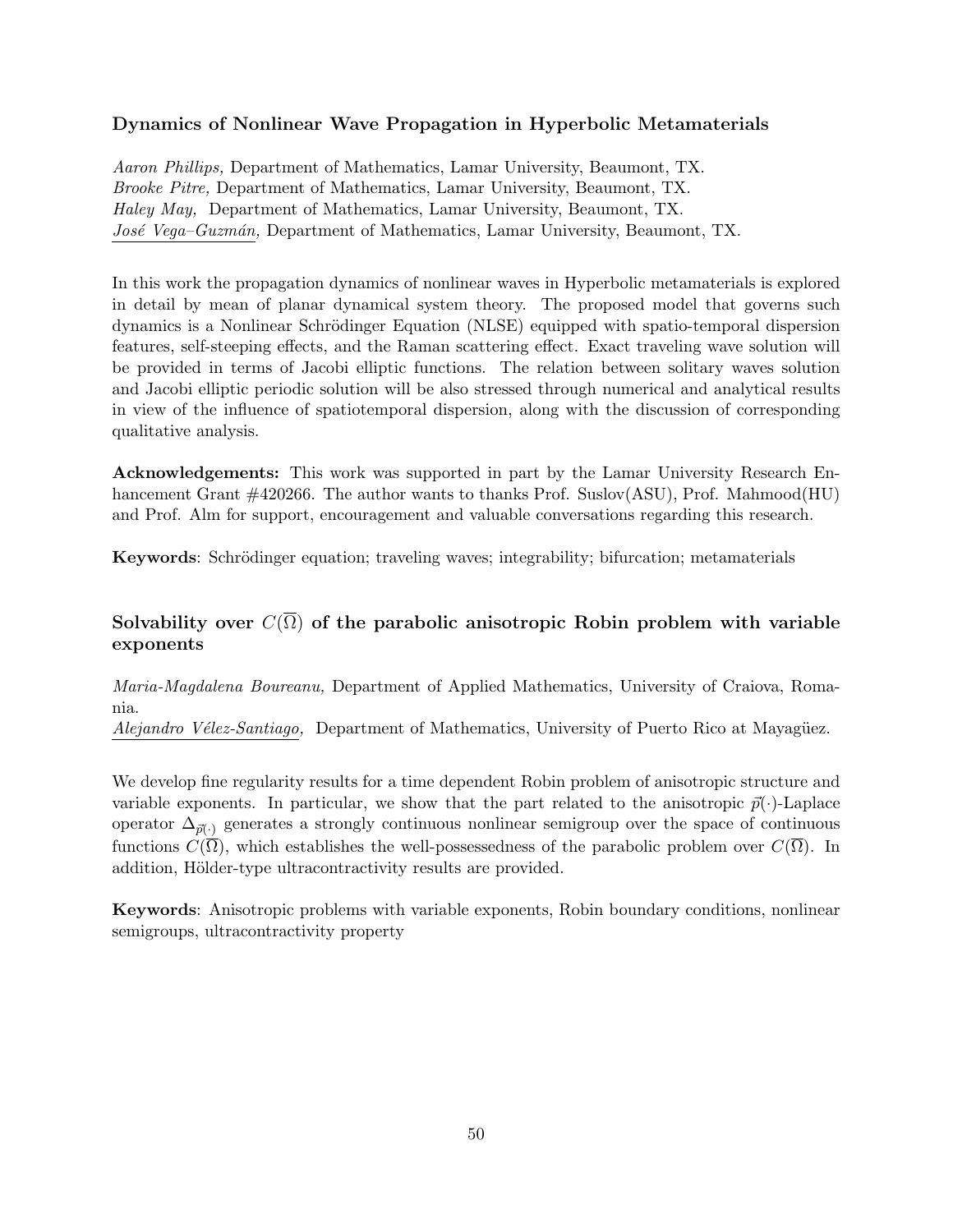## **5 Afiches / Posters**

(In alphabetical order using the last name of the presenter.)

### **Matrices with good cross-correlation and autocorrelation for watermarking 2d digital images**

*Cesar F. Bola˜nos Revelo,* Department of Mathematical Sciences, University of Puerto Rico at Mayagüez.

*Dorothy Bollman,* Department of Mathematical Sciences, University of Puerto Rico at Mayagüez.

Easy access via the internet to multimedia, and in particular to digital images, poses a copyright problem for the authors. Various alternatives have been proposed to solve this problem. Among these are watermarks, which introduce secure information that guarantees that it is the property of the author and that can be detected only by the author, based on the method used. Watermarks embedded in the spacial domain are accomplished by directly manipulating the pixels, making the watermark secure and impossible to detect by all but the owner. The matrix of cross-correlations between the pixel matrix of the watermarked image and the watermark allow us to verify and recuperate the watermark by means of the position of the maximum element, called the peak value. If there is a big difference between the peak value and the other elements, the watermark has good autocorrelation and cross-correlation values, an important characteristic for secure embedding of the watermark.

In this presentation we study some 2D watermarks embedded in the spacial domain, using matrices with good auto- and cross-correlation. These matrices include Legendre matrices and matrices generated by cyclic shifts of a column consisting of a sequence such as a Legendre sequence, an M-sequence, or a Hall sequence. We also discuss the results of implementing the embedding of these watermarks into grayscale digital images.

**Keywords**: cross-correlation, autocorrelation, watermarks, space domain

#### **DevSecOps: continuous integration meets containers security**

*Jordan A. Caraballo-Vega,* Department of Mathematics, University of Puerto Rico at Humacao. *Jasaun J. Neff,* High Performance Computing Branch, NASA Goddard Space Flight Center.

Continuous Integration (CI) is a software development technique where developers integrate code into one shared repository on a frequent basis. CI key principles reside in revision control, build automation, and automated testing; seeking to decrease debugging time while increasing development productivity. While in an ideal world CI itself seems to be the perfect approach to boost the productivity of software teams, its exposure to the network makes it vulnerable to various kinds of malicious attacks.

Based on these concerns, the NASA Center for Climate Simulation (NCCS) has refined the idea of enhancing CI with security techniques, while isolating jobs into containerized agents. The aim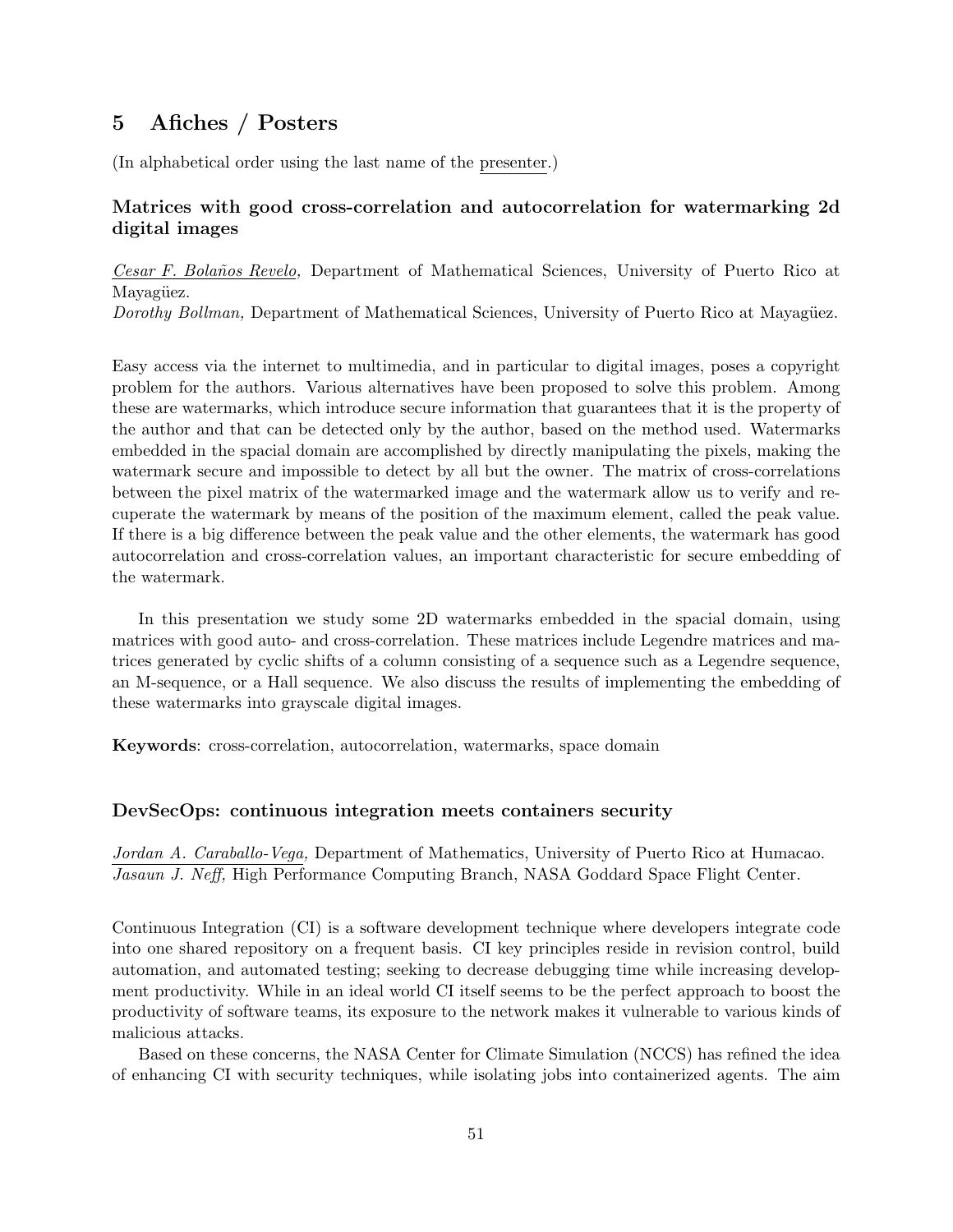of this project is to research and build a reinforced DevSecOps infrastructure able to significantly reduce security risks and increasing the ability to monitor each build cycle while increasing development speed. The core of the infrastructure resides in a six nodes cluster which includes Bamboo, Jira, and Docker services; together with a set of static, compliance, and dynamic scanners.

Three pipelines to simulate interactions between software developers, system administrators, and the combination of both were produced. The developers pipeline was intended to validate multiple software projects in search of software vulnerabilities and compliance, while the system administrators pipeline integrates and validates standalone container images as the representation of production-like operating systems. The combination of both seeks to integrate software projects and approved containers to simulate the behavior and interaction of the provided software services on a production-like system.

It can be concluded that a CI infrastructure needs to be reinforced with continuous assurance techniques to prevent additional security risks that the execution and integration of software could bring into play. These techniques hold the potential to speed up the development of software and could also serve as a testing environment for system administrators. Future work will include the integration of new tools and its wider deployment.

**Acknowledgements**: This research was sponsored by the NASA Minority University Research and Education Project.

**Keywords**: software development, continuous integration, security, systems development life cycle

#### **Mathematical Modeling with Human Mobility of the ZIKA virus in Puerto Rico**

*Nevil Clavell*, B.S. School of Engineering, Inter American University of Puerto Rico at Bayamón. *Carmen Caiseda*, Department of Natural Sciences and Mathematics, Inter American University of Puerto Rico at Bayamón.

*Edilberto Arteaga-Narv´aez* , Department Natural Sciences, Inter American University of Puerto Rico Metropolitan Campus.

In this poster we introduce a new and enhanced ZIKA virus model that incorporates human mobility in order to study the impact of mobility in the spread of the ZIKA virus in Puerto Rico. Vertical transmission of the aedes aegypti is also incorporated, together with mosquito demographics. A system of twelve nonlinear ordinary differential equations is defined and solved numerically using a simultaneous 4*th* and 5*th* order Runge-Kutta method. The numerical solution of the model using MATLAB will be presented and discussed. The reproduction number  $R_0$  is studied using the next generation matrix approach. This model is based on the classical disease dynamics SIR model introduced by Kermack and McKendrick in 1927.

**Acknowledgements**: Research reported in this publication was supported by an Institutional Development Award (IDeA) from the National Institute of General Medical Sciences of the National Institutes of Health under grant number P20 GM103475-14. The content is solely the responsibility of the authors and does not necessarily represent the official views of the National Institutes of Health.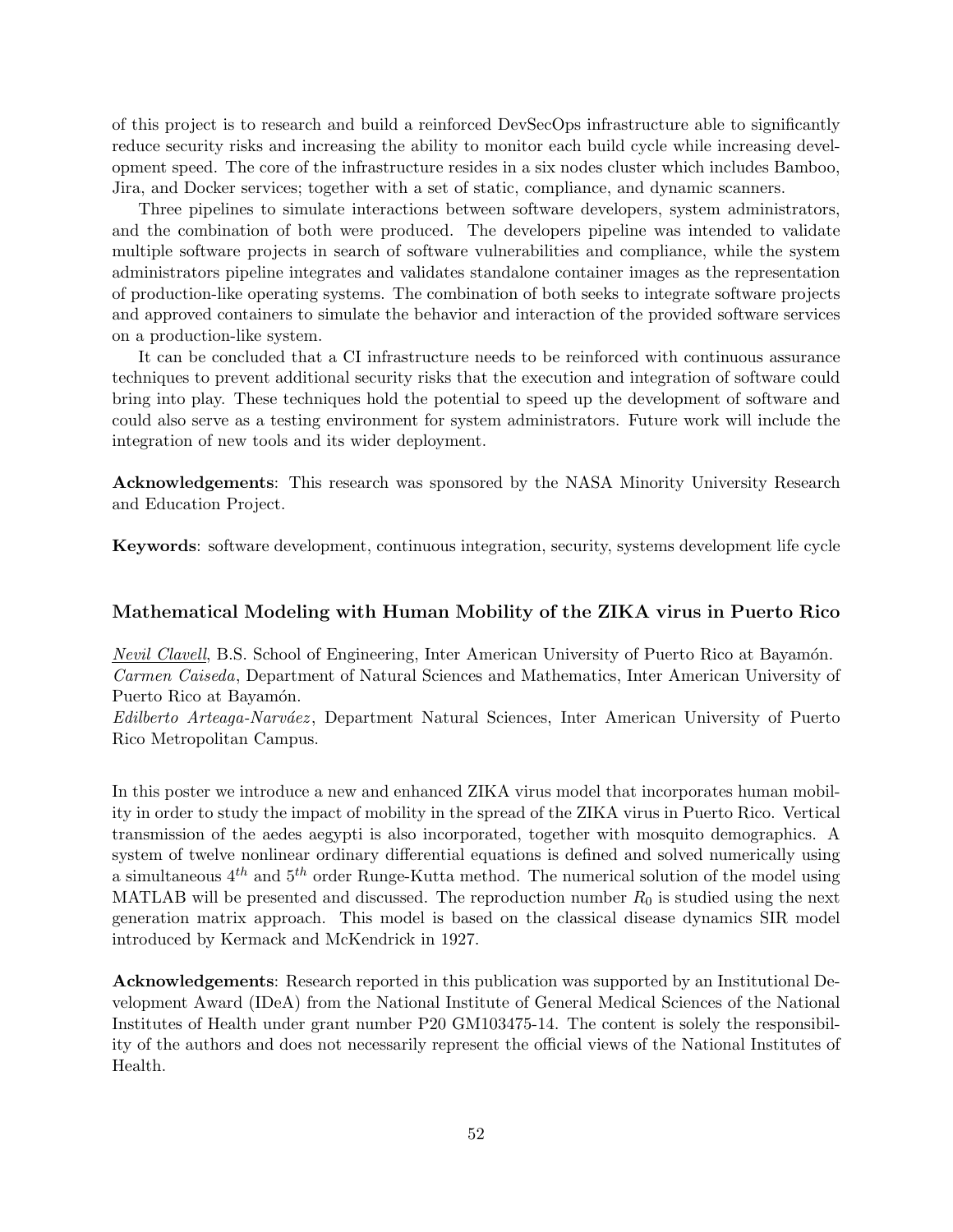**Keywords**: zika, SIR, reproduction number, nonlinear ode

#### **Analysis of social factors influencing heroin addiction**

*Giovanni G. Colón-Cabezudo,* Department of Mathematics, University of Puerto Rico at Río Piedras. *Katie Ellman-Aspnes,* Department of Computer Science, Vassar College, Poughkeepsie, NY and Department of Mathematics & Statistics, Vassar College, Poughkeepsie, NY. *Peter Roumeliotis,*Department of Biology, Vassar College, Poughkeepsie, NY and Science, Technol-

ogy, and Society Program, Vassar College, Poughkeepsie, NY.

*Benjamin R. Morins,* Department of Mathematics & Statistics, Vassar College, Poughkeepsie, NY.

The spread of drug use throughout a community can be represented through epidemiological models typically found in studies on the dynamics of infectious disease. These mathematical models are based on the idea that, similar to infectious diseases, drug use spreads through interactions between individuals. Previous models of drug use don't take into consideration the preferences an individual may have in their interactions. We propose a compartmental model for heroin use that accounts for preferred mixing and as well as the element of choice in seeking or avoiding individuals based on their drug use habits.

We ran numerical solutions to identify outcomes that are particularly sensitive to changes in certain parameter values. Furthermore, we identified certain social interactions that may be critical in determining the level of heroin use throughout a community. We observed how different preferences affected these sensitivities and final values of the endemic equilibria.

We found that in some cases having the sober class and the addict class have a net avoidance of each other may be beneficial in minimizing heroin use, while in other cases, increasing social contacts between former users and current dependent users may result in a smaller proportion of the population suffering from heroin use disorder.

**Keywords:** opioid, addiction, differential equations, probability, preferred mixing

## **A Mathematical Modeling Analysis for Evaluating Cost-Effective Treatment Strategies for the Control of HSV-2 Infection in the U.S.**

*Mónica Colón-Vargas (et al.)*, Department of Mathematics, University of Puerto Rico at Mayagüez.

Infection of Herpes Simplex Virus type 2 (HSV-2) is a lifelong sexually transmitted disease.According to the Center for Disease Control (CDC), 11.9% of the United States (U.S.) population were infected with HSV-2 in 2015-2016. The HSV-2 pathogen establishes latent infections in neural cells and can reactivate causing lesions later in life,a strategy that increases pathogenicity and allows the virus to evade the immune system. HSV-2 infections are treated by Acyclovir in the non-constitutional stage, marked by genital skin lesions and ulcers. However, patients in the constitutional stage expressing mild symptoms, such as fever, itching, and painful urination, remain difficult to detect and untreated. In this work, we develop and analyze a mathematical model to study the transmission and control of HSV-2 among the U.S. population between the ages of 15-49. The goals of this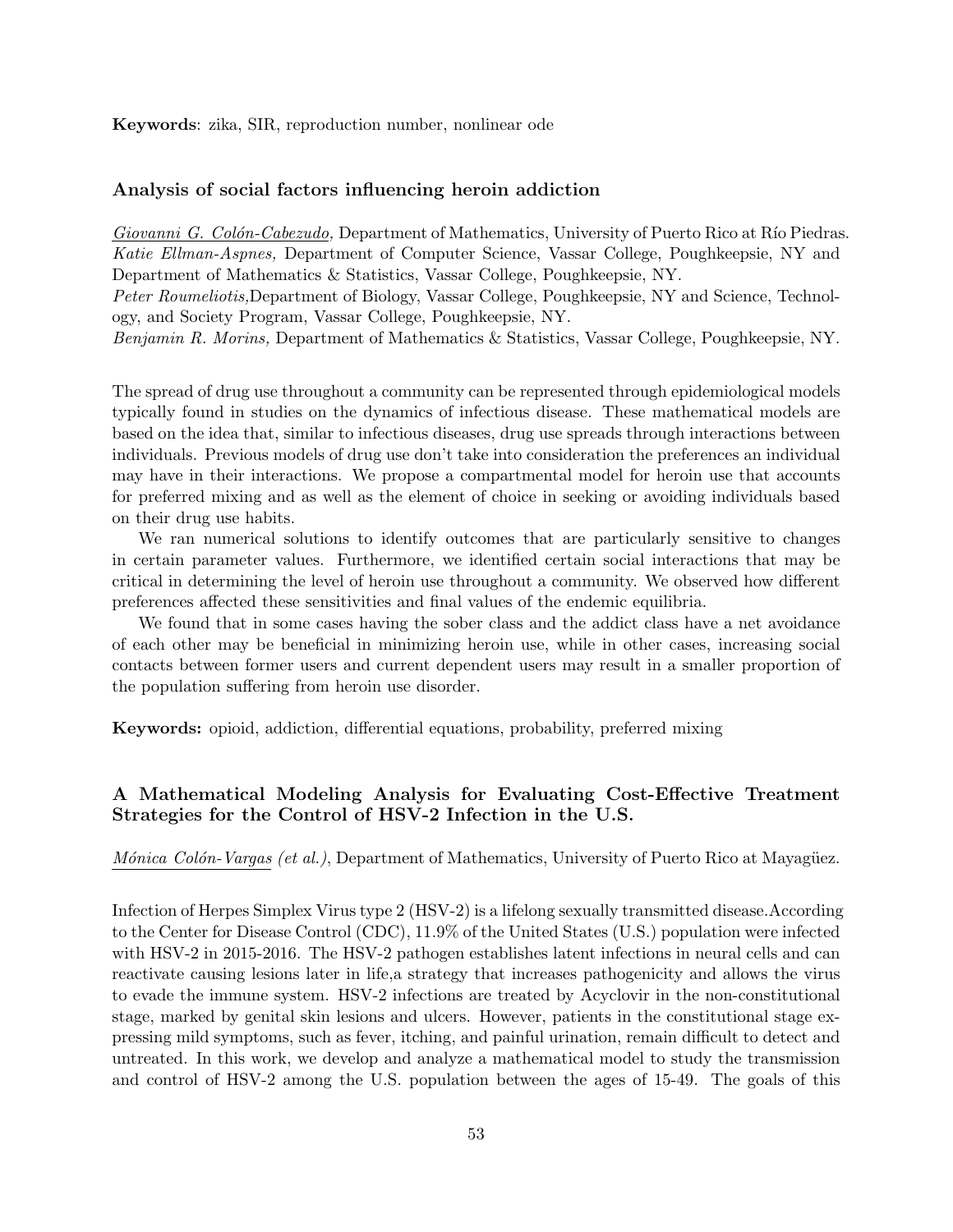work are to compare the cost effectiveness of (i) treating HSV-2 infected in both constitutional and non-constitutional stages to (ii) the current conventional treatment protocol for treating patients in the non-constitutional stage. Our results distinguish model parameter regimes where each of the two treatment strategies optimizes the available resources and consequently gives the long-term reduced cost associated with each treatment and incidence. The public health cost of HSV-2 with the newly implemented treatment would increase from 16*to*20 billion. However, early treatment reduces HSV-2 incidence by 38% yearly and the reproduction number decreases by 40% from 2.5, which is based on current conventional treatment protocol. In conclusion, the proposed treatment strategy could be effective in controlling the transmission of HSV-2 at the population-level.

**Acknowledgements**: This research was conducted as part of 2018 MTBI at the Simon A. Levin Mathematical, Computational and Modeling Sciences Center (MCMSC) at Ari- zona State University (ASU). This project has been partially supported by grants from the National Science Foundation (NSF - Grant MPS-DMS-1263374 and NSF - Grant DMS- 1757968), the National Security Agency (NSA - Grant H98230-J8-1-0005), the Alfred P. Sloan Foundation, the Office of the President of ASU, and the Office of the Provost of ASU. This work was done in collaboration with Luis Almonte-Vega (UPR Mayagüez), Ligia Luna-Jarrin (Instituto Nacional de Investigación en Salud Pública, Quito, Ecuador), Joel Martinez (Southwestern University, Georgetown, Texas), Jordy Rodriguez-Rincon (Universidad Nacional de Colombia, Bogotá), Rohan Patil, Baltazar Espinoza and Anuj Mubayi (Arizona State University), Anarina Murillo (University of Alabama, Birmingham), and Leon Arriola (University of Wisconsin, Whitewater).

**Keywords**: latent infections, incidence, Acyclovyr

## $\mathbf{Binomials\ of\ the\ form\ } x^m[x^{\frac{q-3}{2}}+A] \ \mathbf{that\ do\ not\ produce\ permutations}$

*Andrés Ramos,* Department of Computer Science, University of Puerto Rico at Río Piedras. *Dylan Cruz,* Department of Mathematics, University of Puerto Rico at Río Piedras.

Permutations are used in important applications such as coding theory and cryptography. We study binomials of the form  $x^m(x^{\frac{q-3}{2}}+A)$  over finite fields. In this research project we prove that this class of binomials never permutes a finite fields when: (a)  $A = \alpha^k$  where k is odd and  $\alpha$  is a primitive root of the field, or (b)  $A = \alpha^k$  where k is even,  $\alpha$  is a primitive root of the field and  $q = 4h + 1$ , and  $h \in \mathbb{N}$ . We are left with the case  $A = \alpha^k$  where  $k$  is even and  $q = 4h + 3$  and  $h \in \mathbb{N}$ . We conjecture that this case never permutes a finite field.

**Keywords:** permutations, permutation binomials, finite fields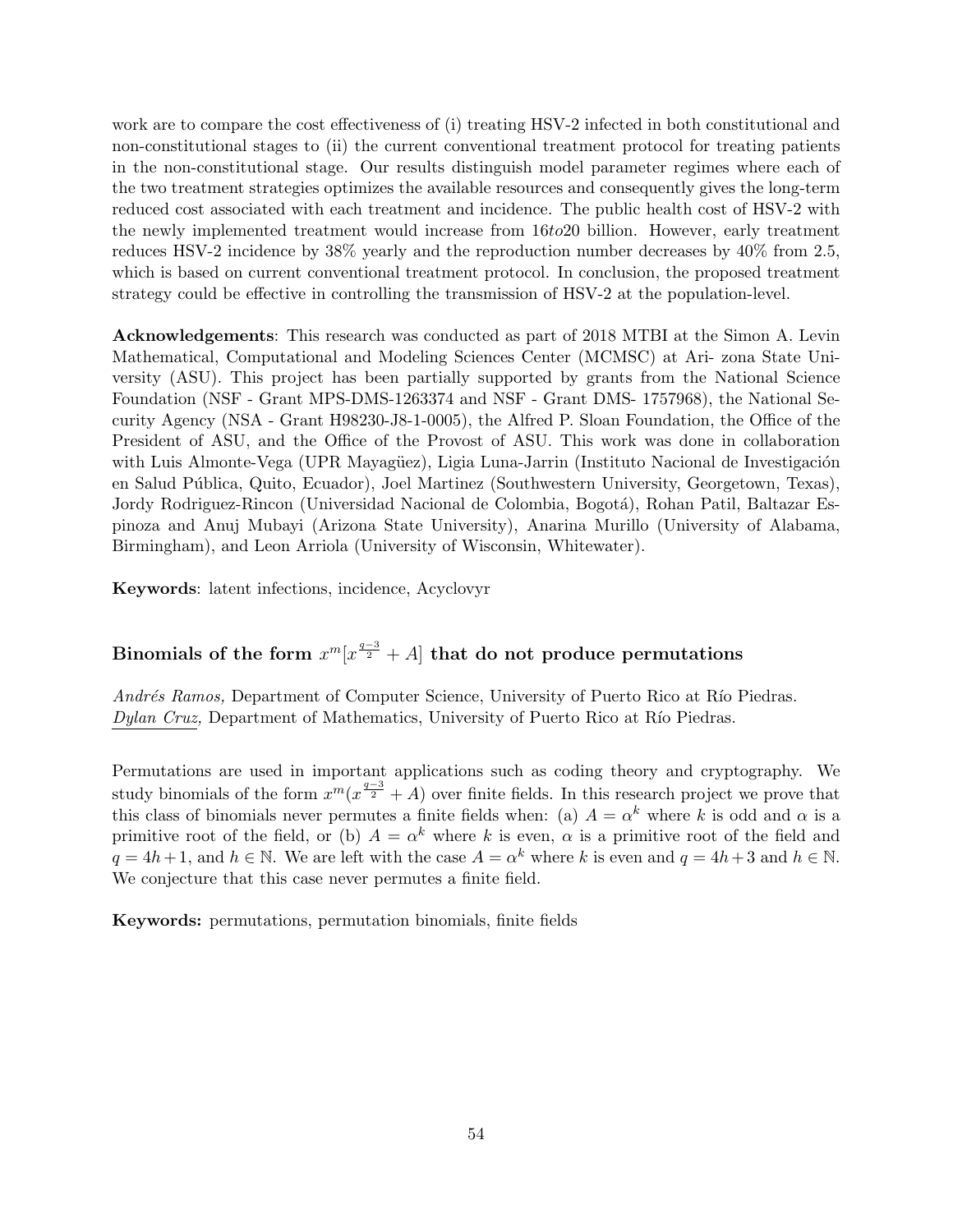## **Phenotype response to higher order mutation interactions, a spectral analysis approach**

*David Uminsky*, Department of Data Science, University of San Francisco. *Mario Ba˜nuelos*, Department of Mathematics, California State University, Fresno. *Lillian González Albino*, Department of Computer Science, University of Puerto Rico, Río Piedras. *Rosa Garza*, Department of Mathematics and Statistics, California State University, Monterey Bay. *Sylvia Nwakanma*, Department of Mathematics, Pomona College.

Mutations pave the way for evolution, and, with the growing amount of genomics data, we need efficient and effective ways to analyze interactions of gene mutations. We present a spectral analysis approach to orthogonally decompose a genomic data set and analyze higher order interactions between mutations. This approach offers insight into the effects that certain gene mutation groups have on hemoglobin while accounting for redundant information. This method can be extended to analyze other phenotypic responses as long as the dataset possesses certain properties.

**Acknowledgements**: This research was sponsored in part by the Alfred P. Sloan Foundation (Sloan Grant: G-2017-9876), the National Security Agency (NSA Grant: H98230-18-1-0008), the National Science Foundation (NSF Grant: DMS-1659138), and the Mathematical Sciences Research Institute at Berkeley.

**Keywords**: spectral analysis, epistasis detection, genomics

## **Recognition of Fanning Bees from Video using Convolutional Neural Networks**

*Edward Latorre (et al.)*, Department of Computer Science, University of Puerto Rico in Arecibo.

Theobjectiveofthiswork isto study and test convolutional neural networks (CNN) to develop classifiers to identify the bee behavior of fanning, given video of the bees. We follow the work of I.Rodríguez et al.1, where they built a video capture system for the entrance of a bee hive and developed new state-of-the-art pollen classification methods. Fanning bees stand on the entrance ramp of their hive and beat their wings, producing a current of air that serves the hive. We used the same dataset to develop the annotation and supervised classification systems. The dataset was created by extracting the individual images of the bees, with their respective fanning/not-fanning labels. The orientation of the bees was compensated to ensure in all image samples that the bee is facing upwards. With this information, the image dataset was built fixing the size of the cropping rectangle to 350x320 pixels, such that the annotated thorax position appears centered and that the bee is fully visible. The annotation consists in the position of the bees thorax, its orientation angle, and the identification of a fanning bee. Through this work in progress, we have currently annotated 155 video segments of fanning and not-fanning bees. Stratified split is used to create the training, testing and validation datasets, to make sure each bee is present in only one of the subsets. Compared to pollen recognition, the biggest challenge with fanning recognition is that fanning is a timed behavior instead of a static behavior. That is, we are working with video segments instead of individual images. For fanning, the bee will have entered the ramp area and could commence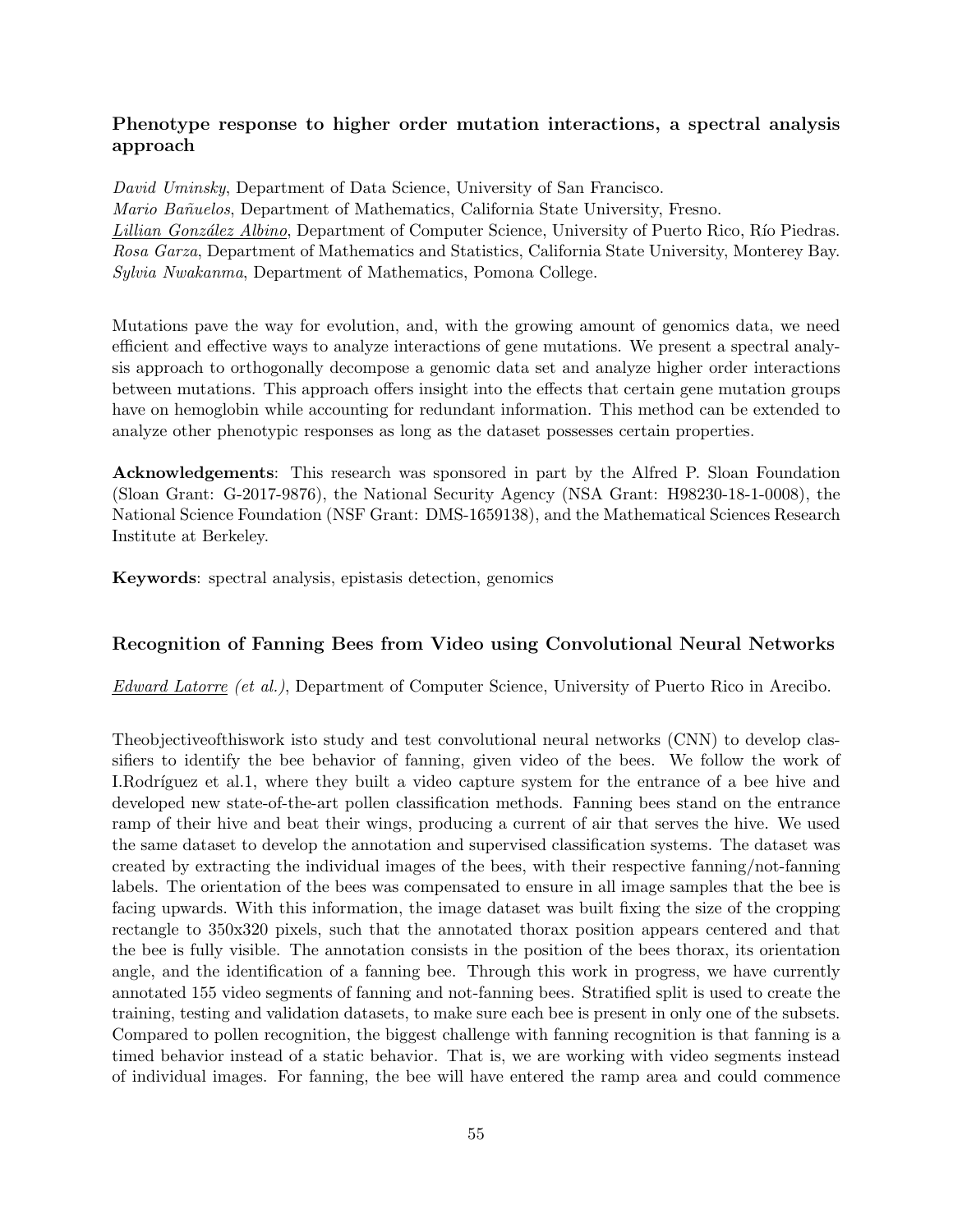the behavior at any time. The bee may or may not conclude the behavior before leaving the video capture area. Therefore, we must recognize the start and end of the behavior and not lose track of the bee. Additional challenges include capturing the moving wings given their speed and the overlap of other bees, and not having clear cues such as color. For this work we present preliminary results using shallow CNNs of 1 or 2 layer models. Performance of these models on the first dataset are encouraging, as they range from 70% to 98% accuracy. As future work, larger annotation will be pursued to refine these evaluations, and we will test deep CNN architectures using the Tensorflow Object Detection API.

**Acknowledgements**: This material is based upon work supported by the National Science Foundation under Grants No. 1633164 and 1633184. T. Giray acknowledges support from Puerto Rico Science and Technology Trust (PRSTRT; 2016-00161, 2017-00164). Edward Latorre acknowledges support from PRLSAMP. This work was done in collaboration with Kelvin López from the UPR at Arecibo, and Ivan F. Rodríguez, Matías Rosner, Rémi Mégret, Tugrul Giray and José L. Agosto from the UPR at R<sub>io</sub> Piedras.

**Keywords**: computer vision, convolutional neural networks, image classification, honeybees

## **Deriving near-surfaces bulk densities of near-earth asteroids using radar observations**

*Andy J. L´opez-Oquendo*, Department of Physics and Electronics, University of Puerto Rico at Humacao.

*Anne Virkki*, Arecibo Observatory, Arecibo, PR.

Meter-scale particles can appear in radar image as brightness speckles, ubiquitously distributed on the surface of asteroids in the inner Solar System. They are indicative of the presence of centimeterto-decimeter scale particles ("cobble). Their spatial and size distribution give us indications of the geological evolution and the outcome of the collision event history. The abundance of cobbles can be suggestive of whether the asteroid is monolithic or a rubble pile. We use radar observations by the Arecibo Observatory Planetary Radar Program. Arecibo radar system transmits a powerful circularly polarized signal using a frequency of 2380 MHz (wavelength of 12.6 cm) and receives the echo in the opposite circular (OC) polarization and same circular (SC) polarization. The quasispecular reflection from a layer of fine-grained regolith and diffuse scattering by and between the wavelength-scale particles compose the OC polarized part of the echo. The intensity and the polarization are suggestive of the physical properties of the targets near-surface. Here we investigate the physical properties of four Near-Earth Asteroids (NEAs), specifically analyzing 1998  $WT_{24}$ , 1998 CS1, 1950 DA, and 2006 AM4. Wavelength-scale particle distribution and near-surface bulk density of the underlying layer of sub-centimeter-scale particles of NEAs are derived from the radar albedos in the SC and OC polarization states. We derive the Fresnel reflection coefficient  $(R_F)$  using a linear least squares fit to separate the diffuse-scattering part from the quasi-specular part of OC radar albedo ( $\sigma_{OC}$ ), to calculate the electric permittivity ( $\varepsilon$ ). In order to derive the near-surface bulk densities we related both laboratory measurements of rocky lunar regolith and state-of-the-art methodology of interpreting electromagnetic radar scattering. We present preliminary results of bulk densities of 2.6*±*0.54 g cm*−*<sup>3</sup> , 2.54*±*0.2 g cm*−*<sup>3</sup> , 3.0*±*1.7 g cm*−*<sup>3</sup> , and 2.86*±*0.1 g cm*−*<sup>3</sup> for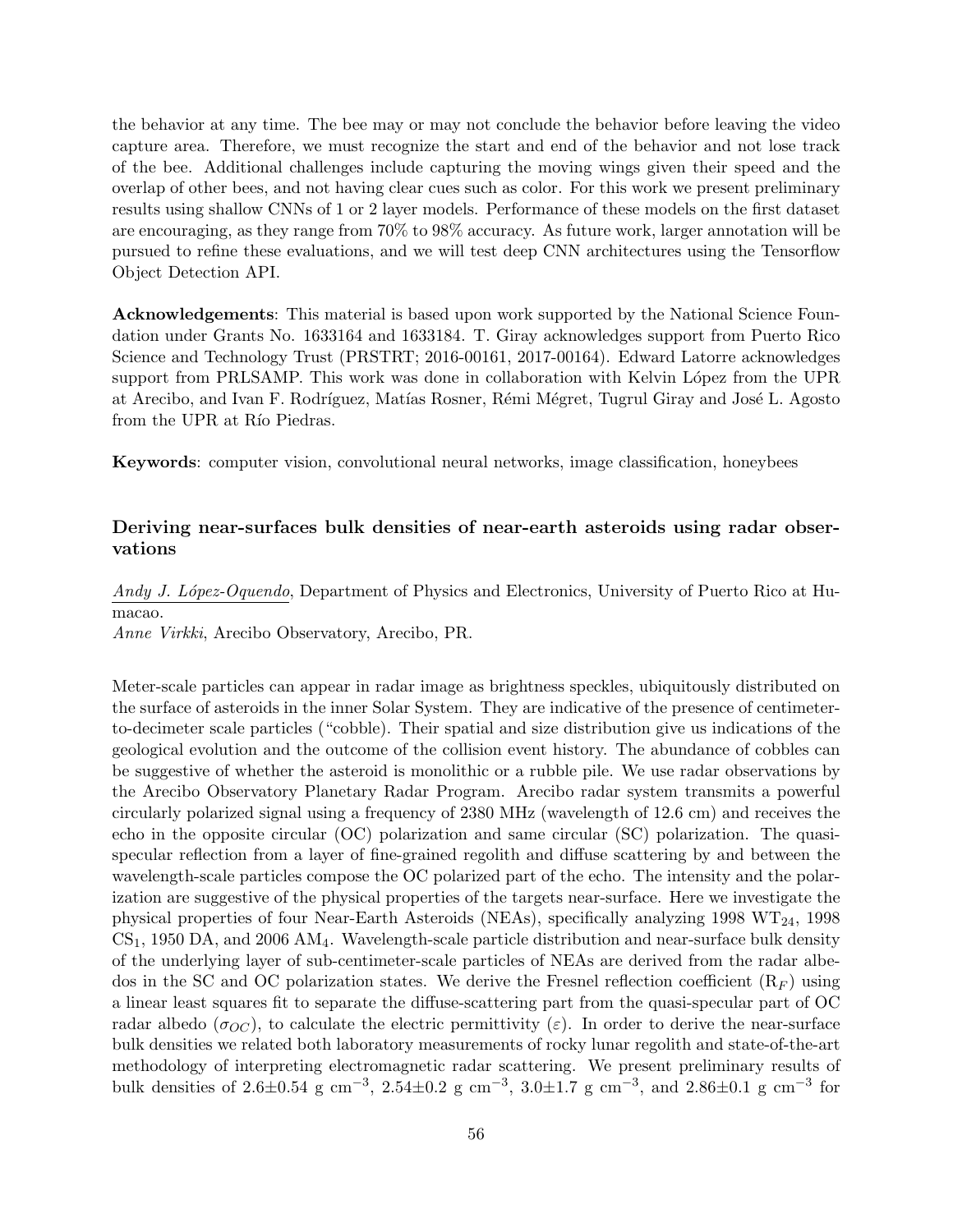$1998WT_{24}$ , 1998 CS<sub>1</sub>, 1950 DA, and 2006 AM<sub>4</sub>, respectively.

**Acknowledgements**: Thanks to Puerto Rico NASA Space Grant Consortium fellowship grant no. NNX15AI11H by supporting part of this research. Also, thanks to NASAs Near-Earth Object Observations Program through grant no. NNX13AQ46G awarded to Universities Space Research Association for the Arecibo Planetary Radar Program and, after April 2018, through grant no. 80NSSC18K1098 awarded to the University of Central Florida by support this research. The Arecibo Observatory is a facility of the National Science Foundation operated under cooperative agreement by University of Central Florida, Yang Enterprises, Inc., and Universidad Metropolitana.

## Un modelo matemático para evaluar los efectos de la herbivoría de la polilla **(Oidaematophorus Espeletiae) sobre el frailej´on (Espeletiae Grandiflora)**

*Jessenia Ivonne Quintero Guiza*, Departamento de Matemáticas, Universidad de Puerto Rico en Mayagüez.

*Karen Ríos Soto*, Departamento de Matemáticas, Universidad de Puerto Rico en Mayagüez.

La Espeletia Grandiflora Humb. and Bonpl 1809 o conocida popularmente con frailejón es una planta endémica de los Andes Orientales de Colombia que se reproducen únicamente en los ecosistemas de páramo a una altura que oscila entre los 9500 ft a 13450 ft, ésta planta cumple una tarea muy importante en el ecosistema colombiano ya que su objetivo principal es almacenar el agua que capta de la lluvia y de las neblinas que se forman en las alturas de las cordilleras andinas, esta especie regula la producción de agua que gota a gota llena los caudales de pequeñas quebradas que luego se convertirán en lagunas y grandes rios. En el año 2012 se encontró que la Espeletia Grandiflora esta siendo atacada por una polilla, disminuyendo así su capacidad de almacenamiento de agua lo que podr´ıa ser un problema muy grave a largo plazo ya que esta abastece de agua a gran parte de la población de Bogotá Colombia. Por lo tanto, este trabajo propone un modelo matemático discreto con estructura de edad y con competencia entre etapas para estudiar la dinámica de la interacción entre la polilla y el Frailejón.

Primero se propone un modelo de ecuaciones de diferencia no lineal para estudiar el crecimiento poblacional del frailej´on y se establecen las condiciones umbrales para el crecimiento natural de la población de frailejones a partir de la condición de estabilidad de los equilibrios. Se hacen simulaciones numéricas del modelo determinístico y se hacen simulaciones estocásticas para evaluar cómo afecta la variabilidad del clima en condiciones de páramo en el crecimiento poblacional del frailejón para observar el comportamiento general del sistema a lo largo de varios a˜nos. Finalmente se le añade al modelo del frailejón la interacción con la polilla.

**Palabras claves**: modelo de estructura de edad, modelo de competencia, estabilidad de equilibrios, modelo discreto, modelo huesped-parásito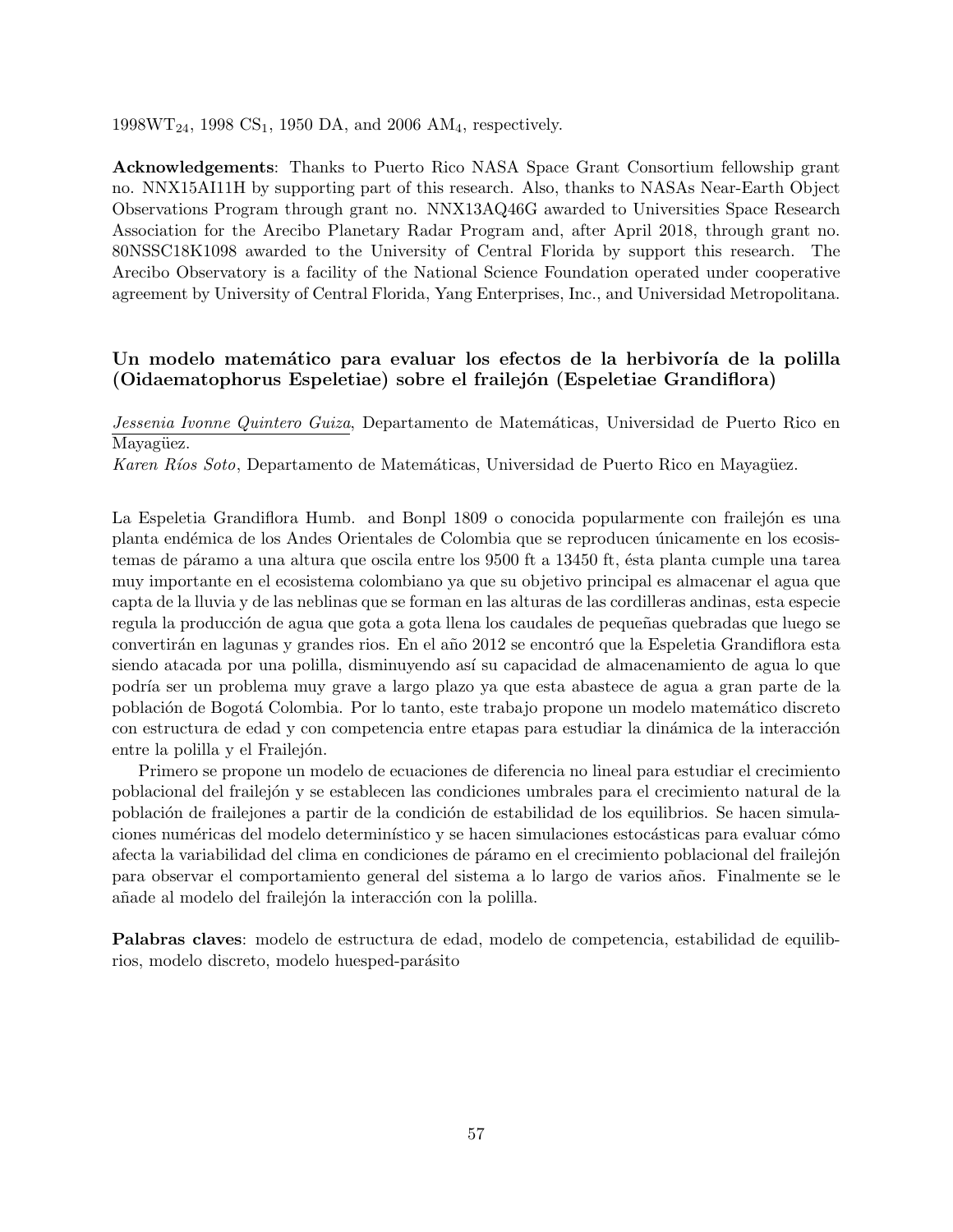## **On the number of solutions to systems of polynomial equations with multivariate polynomials over finite fields as coefficients**

*Carlos E. Seda Damiani*, Department of Computer Science, University of Puerto Rico in Río Piedras. *Ivelisse Rubio*, Department of Computer Science, University of Puerto Rico in Río Piedras.

One of the fundamental problems in mathematics is whether or not it is possible to obtain a solution for a system of polynomial equations. In An Improvement of a Theorem of Carlitz, Castro, Moreno and Rubio generalize the results of Moreno-Morenos Theorem that gives a sufficient condition for a power of prime to divide the number of common zeros of a system of multivariate polynomials. This generalization regarded the coefficients of said polynomials to be uni-variate polynomials over a finite field instead of plain elements of the finite field. Consequently, this result led to improve a theorem of Carlitz, for the estimation of the number of variables needed so that a system of polynomial equations with coefficients that are uni-variate polynomials over a finite field can have non-trivial solutions. It has been suggested that these results can be further generalized to systems of polynomials with multivariate polynomials over finite fields as coefficients. In this work, we will generalize the results of Castro, Moreno and Rubio to systems of polynomials with multivariate polynomials as coefficients. Our plan is to follow the strategy of using the reduction to the ground field technique.

**Acknowledgements**: This research is sponsored by the Bridge to the Doctorate (BDP) fellowship, provided by the Puerto Rico Louis Stokes Alliance for Minority Participation (PR-LSAMP) and the Computational Sciences Department at UPR Rio Piedras.

**Keywords**: finite fields, system of equations, polynomials, multivariate

## **Introduction to** *f***-factorization**

*Geraldo E. Soto-Rosa*, Department of Mathematics, University of Puerto Rico at Mayagüez. *Reyes M. Ortiz-Albino*, Department of Mathematics, University of Puerto Rico at Mayagüez.

The *f*-factorization was motivated by the notion of a *τ* -factorization, defined by Anderson and Frazier in 2011. We define  $a \cdot b$  to be an f-product if and only if  $a, b$  are non-zero non-unit elements such that  $f(a) = b$  with f as a function, instead of the symmetric relations used by Anderson and Frazier. This new concept does not coincide with the one introduced by them, except for the case of the identity function. Factorizations with respect to the identity function is very well understood. However, that is not the case for *f* as an arbitrary function. We have focused on evaluating several examples using polynomials and the existence of nontrivial *f*-products in general. We present interesting results for polynomials over the integers that allows us to identify what elements have an *f*-factorization. Also, those results were extended to integral domains and some of them create algebraic structures when *f* is a homomorphism. In addition, there are some cases where an element have *f*-factorizations of just certain lengths.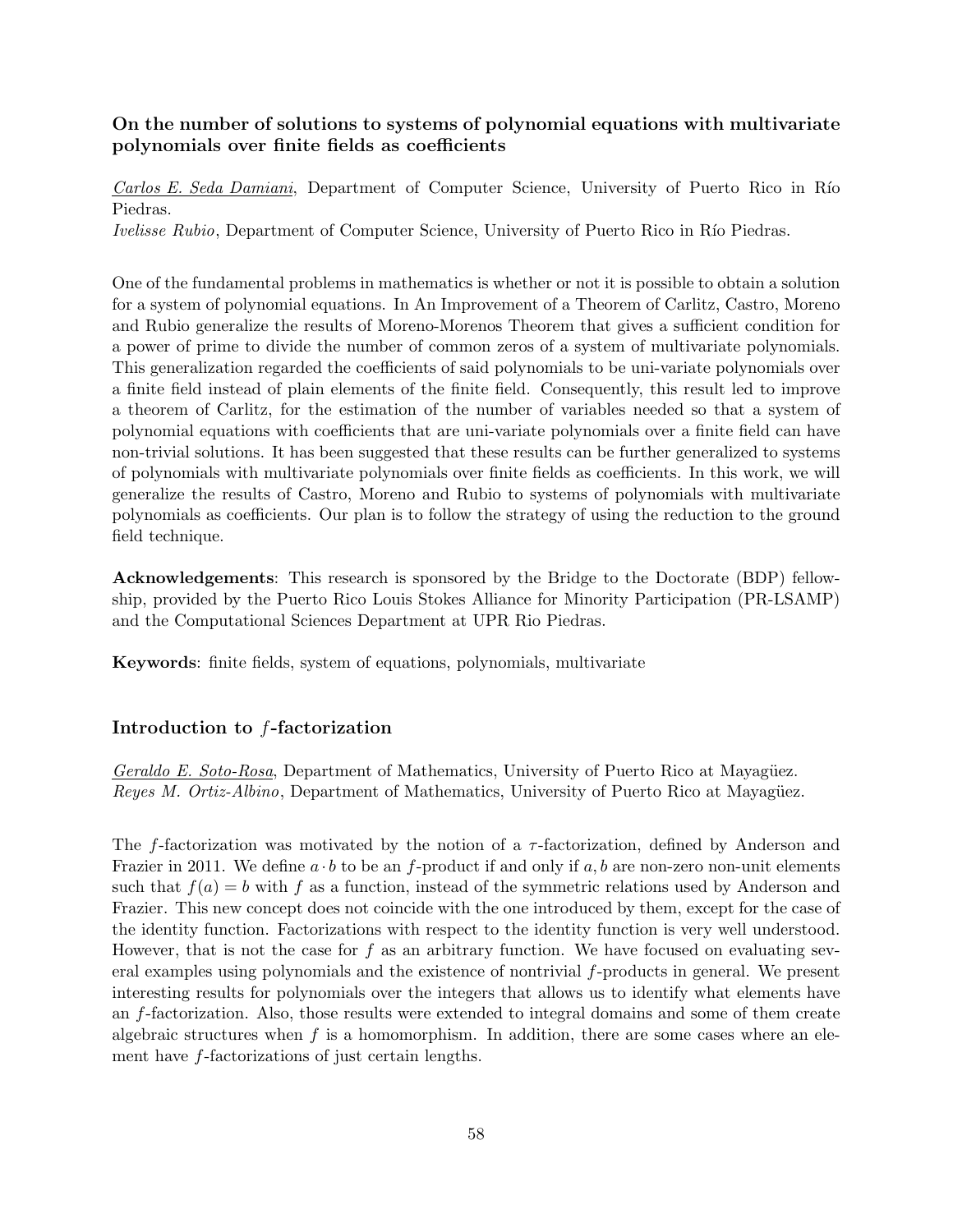**Acknowledgements**: This research is under the PRLSAMP undergraduate research program with the supervision and collaboration of Dr. Reyes M. Ortíz-Albino.

**Keywords**: factorizations, products, algebraic structures

#### **Some reduced linear modular systems and their structures**

*María del C. Ramos Álamo*, Department of Mathematics, Computer Science, and Physics, University of Puerto Rico at Río Piedras.

*Edusmildo Orozco*, Department of Computer Science, University of Puerto Rico at Río Piedras.

Let *p* be a prime,  $\mathbb{Z}_p$  be the integers modulus *p*, and  $\mathbb{Z}_p^n$  be the *n*-dimensional vector space over  $\mathbb{Z}_p$ . A *linear modular system* (LMS) is a pair  $(\mathbb{Z}_p^n, S)$ , where *S* is a linear function (i.e., *S* is an  $n \times n$  matrix over  $\mathbb{Z}_p$ ). Let  $L_S = (\mathbb{Z}_p^n, S)$  be a non-singular LMS and *M* be a non-singular matrix over  $\mathbb{Z}_p$  with the property that  $MS = SM$ . It is known that the action of *M* over the cycles of  $L_S$ induces a new system called a *reduced linear modular system* (RLMS). Let *m* be a positive integer, *A* be a 2  $\times$  2 matrix over the ring  $\mathbb{Z}_m$ , and  $\mathbf{x} = (x, y)$  be an element of  $\mathbb{Z}_m^2$ . In this work we deal with the solution to the homogeneous system  $A\mathbf{x} = \mathbf{0} \pmod{m}$ , its relation to certain RLMSs, and the Chinese Remainder Theorem. The solution to this problem is important for optimizing a multidimensional fast Fourier transform of prime-edge length with linear symmetries in its inputs.

**Acknowledgements**: Part of this project is supported by Claude Shannon Scholarship (NSF-DUE 1356474).

**Keywords**: reduce linear modular systems, Chinese Remainder Theorem

## Análisis de datos de simuladores de conducción aplicando modelos de regresión **funcional**

*Daniel M. Rocha Clavijo, Departamento de Matemáticas, Universidad de Puerto Rico en Mayagüez. Pedro A. Torres Saavedra, Departamento de Matemáticas, Universidad de Puerto Rico en Mayagüez.* 

En ingeniería de transportación se hacen estudios en simuladores que buscan analizar el comportamiento de los conductores dado las características del conductor y diferentes escenarios basados en los elementos de diseño de las carreteras. Usualmente se recolecta información de velocidad o desplazamiento en intervalos cortos de tiempo (cada 0.016 segundos), lo cual implica que el número de observaciones en estos estudios es extremadamente grande. Actualmente, las prácticas de análisis de estos datos involucran i) dividir el dominio del experimento o recorrido en zonas o segmentos, i) reducir los datos de cada segmento a una medida descriptiva, usualmente la media, y iii) aplicar técnicas de análisis de datos convencionales tales como modelos mixtos a los datos reducidos. Sin embargo, estas prácticas son ineficientes ya que usan una versión reducida de los datos. Por lo tanto, este trabajo propone modelos de regresión funcionales con respuesta funcional y covariables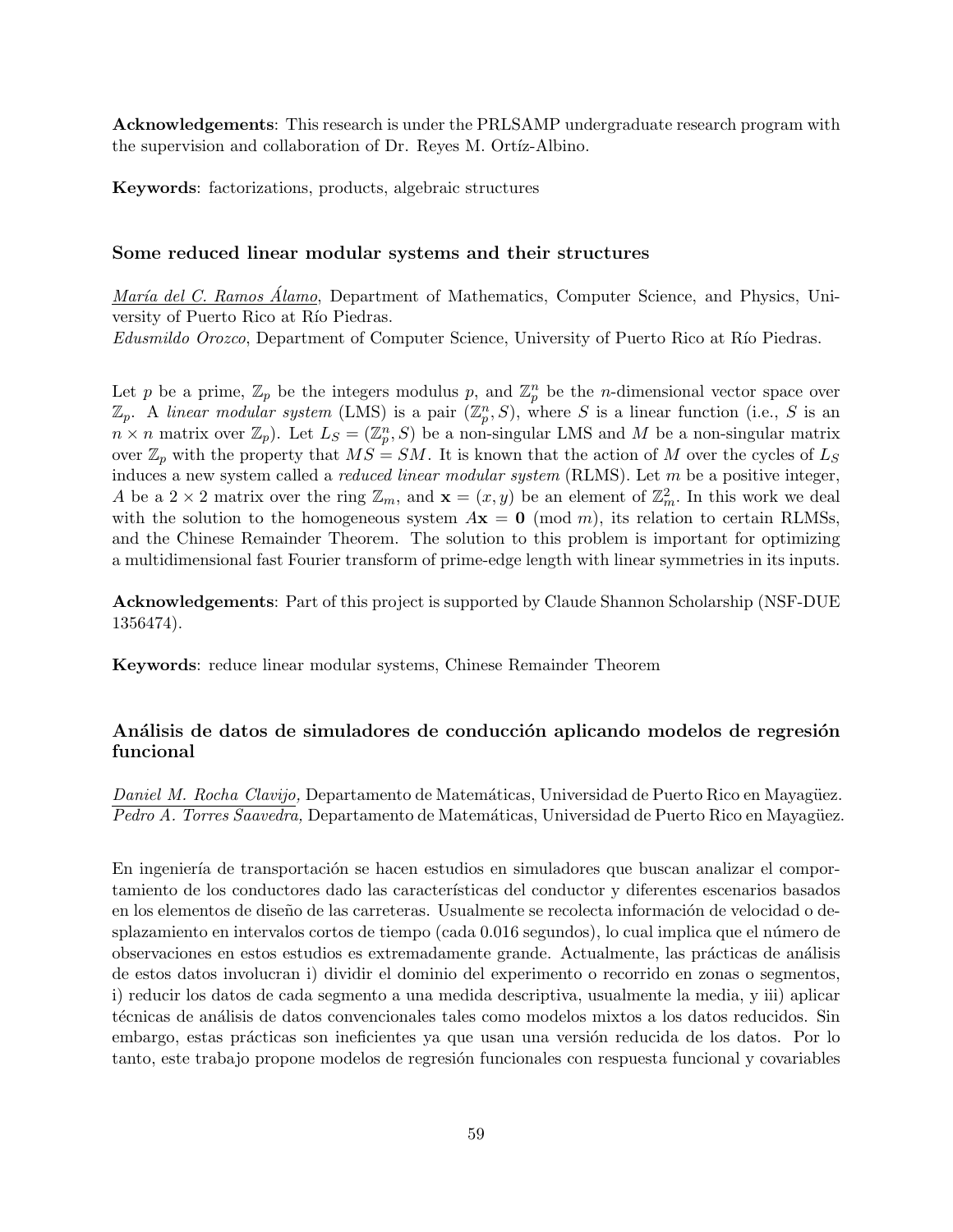escalares para analizar los datos de simuladores de conducción.

Un conjunto de datos reales del simulador de conducción de la Universidad de Puerto Rico en Mayagez (UPRM) es analizado usando el enfoque propuesto. Una de las ventajas de los modelos propuestos es que el comportamiento de los conductores se puede caracterizar completamente a través del tiempo usando curvas suavizadas y sus derivadas. Después de un proceso de selección de modelos, se concluyó que un modelo razonable para determinar las variables significativamente relacionadas a la velocidad al conducir es un modelo funcional lineal mixto con intercepto aleatorio funcional, efectos suaves del tiempo del día, ancho del carril y efecto escalar de la velocidad límite. Los modelos se ajustaron con la función  $pffr(.)$  disponible en la librería refund del programa estadístico R.

**Palabras claves:** modelo mixto, datos funcionales, modelo funcional lineal mixto, simulador de conducción

#### **Predicción de lluvia en Puerto Rico: un enfoque con redes neuronales artificiales**

*Efraín Vargas Ramos,* Departamento de Matemáticas, Universidad de Puerto Rico en Río Piedras. *Edusmildo Orozco*, Departamento de Ciencia de Cómputos, Universidad de Puerto Rico en Río Piedras.

Una red neuronal artificial (ANN, por sus siglas en inglés) es un modelo de computación que simula el cerebro siguiendo varias etapas de entrenamiento, validación y prueba para aprender y modelar patrones complejos de los datos y hacer predicciones. Actualmente las ANNs están siendo usadas en aplicaciones tales como reconocimiento de voz e imágenes, finanzas, diagnósticos médicos, predicción de lluvias, entre otras muchas.

El agua es un recurso natural vital para la vida humana. El evento de sequía ocurrido en Puerto Rico en el año 2015 demostró cuán importante es la lluvia, su almacenamiento, su distribución y el uso racional del agua para el desarrollo de toda actividad humana.

Motivados por la sequía del año 2015, en este trabajo exploramos un enfoque con ANNs para predecir las lluvias cuyo propósito es que pueda ser usado como herramienta en la planificación y manejo de las sequías en Puerto Rico.

**Keywords**: red neuronal artificial, predicción de lluvia

## **Prior-free Bayes factors based on data splitting compared with geometric intrinsic Bayes factors**

*Yekun Wang*, Department of Mathematics, University of Puerto Rico at Río Piedras. Luis R Pericchi Guerra, Department of Mathematics, University of Puerto Rico at Río Piedras.

Model Selections in Bayesian Statistics are primarily done with a Statistic method known as Bayes Factors. Bayes Factors require a careful assessment of prior distributions as the Intrinsic Priors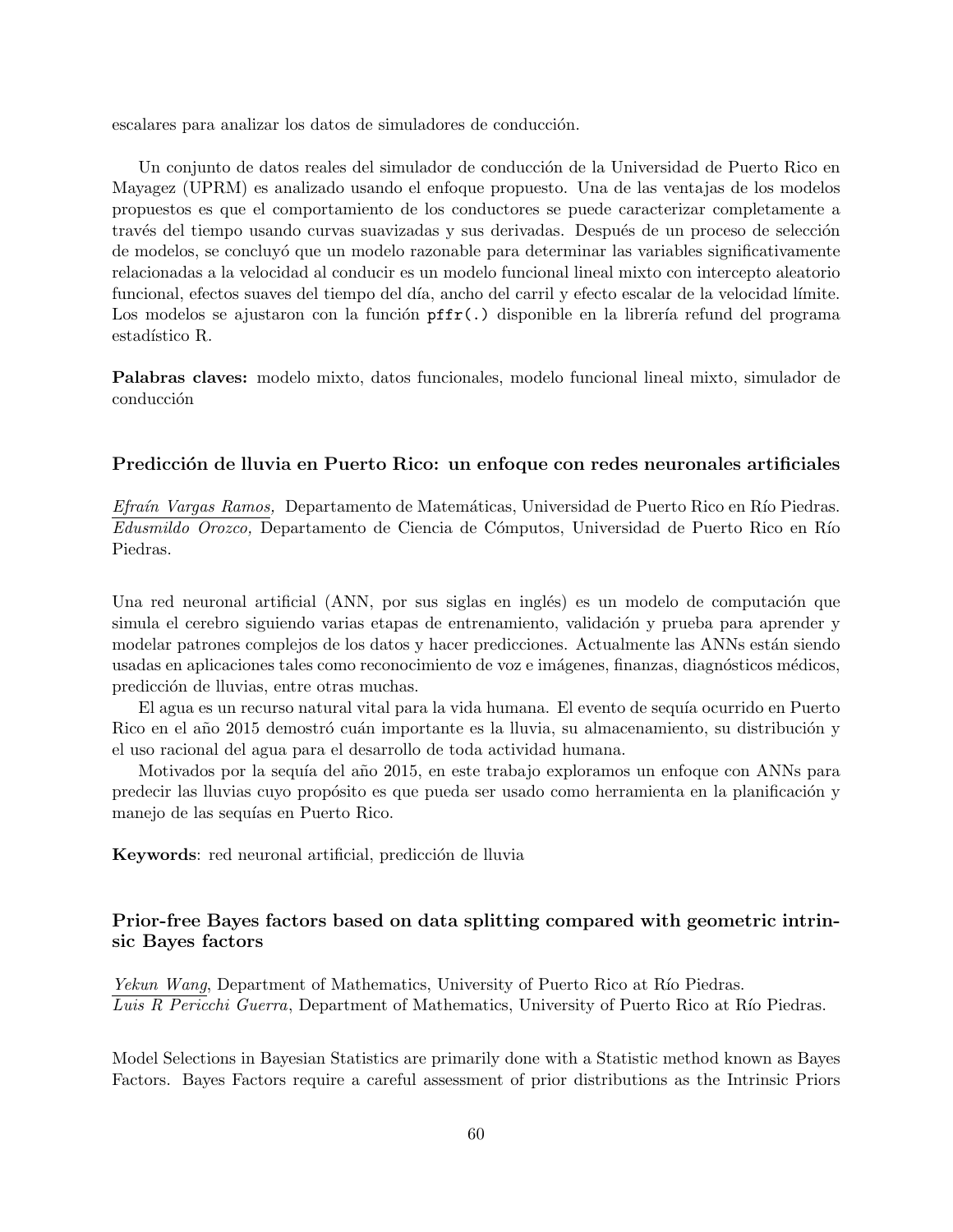of Berger and Pericchi (1996), and a complicated integration over the parameter space. Recently researchers have been proposing alternatives to Bayes Factors which require neither integration nor specification of priors. These developments are still in a very early stage and are known as Prior-free Bayes Factors and Bayesian Stacking. This kind of method and Intrinsic Bayes Factor (IBF) both avoid specification of prior. But this Prior-free Bayes factor might need a careful choice of a training sample size. We are going to carefully study simple cases, both numerically and theoretically for a deeper understanding of their properties.

**Keywords**: prior-free, Bayes factors, cross-validation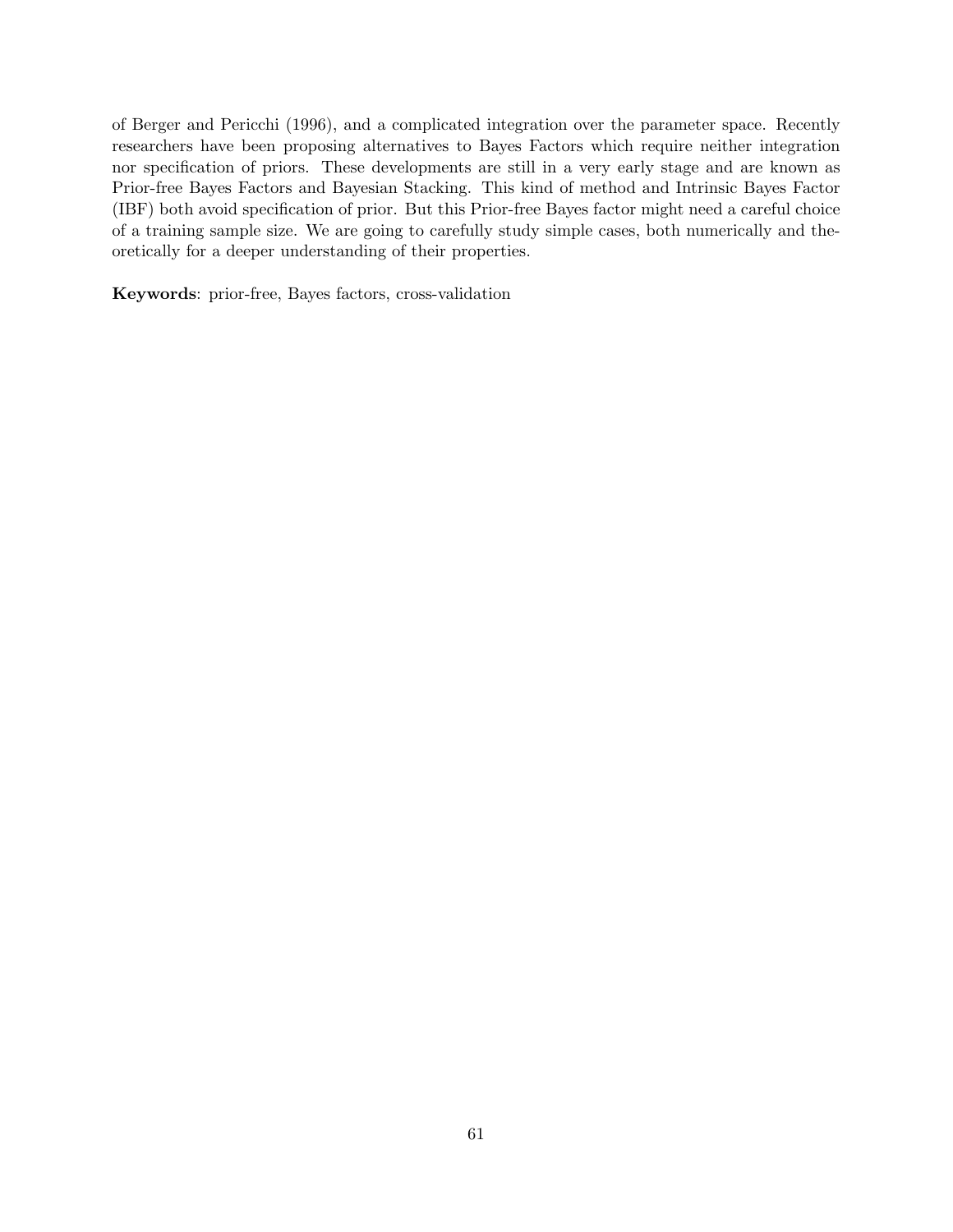## **Index**

Acuña, Edgar, 46 Agosto-Rivera, José L., 26, 46 Allen, David, 35, 48 Aparicio, Rafael, 21 Araz, Ozgür M., 27 Arce-Nazario, Rafael, 21, 36 Arteaga-Narváez, Edilberto, 52 Ba˜nuelos, Mario, 55 Bayman, Paul, 37 Beemer, Allison, 43 Belleghem, Steven Van, 24 Bola˜nos Revelo, Cesar F., 51 Bollman, Dorothy, 22, 40, 51 Bose, Amitabha, 37 Boureanu, Maria-Magdalena, 50 Branson, Kristin, 46 Bustillo, Alcibiades, 22 Cáceres, Luis F., 22 Caiseda, Carmen, 23, 52 Calderón Gómez, José E., 23 Caraballo-Vega, Jordan A., 51 Carbia Gutierrez, Heriberto, 24 Cardona, Iván, 45 Carvajal-Ariza, Carlos, 25 Castro, Francis N., 31, 48 Chan, Jeffrey, 26 Cholak, Peter, 26 Clavell, Nevil, 52 Coatney, Ryan, 43 Colón-Vargas, Mónica, 53 Colón-Cabezudo, Giovanni G., 53 Collins, Dana L., 43 Corrada Bravo, Carlos J., 27 Cruz Pantoja, Omar, 27 Cruz, Dylan, 54 Cruz-Aponte, Mayteé, 27 Díaz-Martínez, Victor, 28 Delgado, Moises, 28 Ellman-Aspnes, Katie, 53

Emamy-K, M.R., 36

Ferrer Suaréz, Giovanni, 29 Gómez Fonseca, Anthony, 30 Gómez-Calderón, Javier, 29, 30 Gómez-Pérez, Domingo, 31 Garza, Rosa, 55 Giray, Tugrul, 26, 46 González Albino, Lillian, 55 González, Oscar E., 31 González-Camus, Jorge, 32 Guruswami, Venkatesan, 43 Hardwick, Jonathan, 35, 48 Henríquez-Amador, Javier, 32 Hernández-Espiet, André, 33 Hernández-Merchán, Luz Marina, 33 Janwa, Heeralal, 30, 34, 42 Jiménez, Héctor, 43 Keyantuo, Valentin, 21, 32 López Mercado, Christian J., 36 López, Hiram, 43 López, Jorge M., 33 López-Oquendo, Andy J., 56 La Luz, José, 35, 48 Latorre, Edward, 55 Lecompte-Montes, Alvaro, 35 Lezama, Carlos A., 33 Lizama, Carlos, 32 Mégret, Rémi, 26, 46 Marcano, Mariano, 37 Masuda, Ariane, 37 Mattson, H. F., 38 May, Haley, 50 Medina Huaman, Ollantay, 38 Medina, Luis A., 21, 31, 48, 49 Morales, E., 40 Moreno, Carlos, 20 Morin, Benjamin R., 53 Neff, Jasaun J., 51 Negrón–Marrero, Pablo V., 38

Nguyen, Dung T., 39